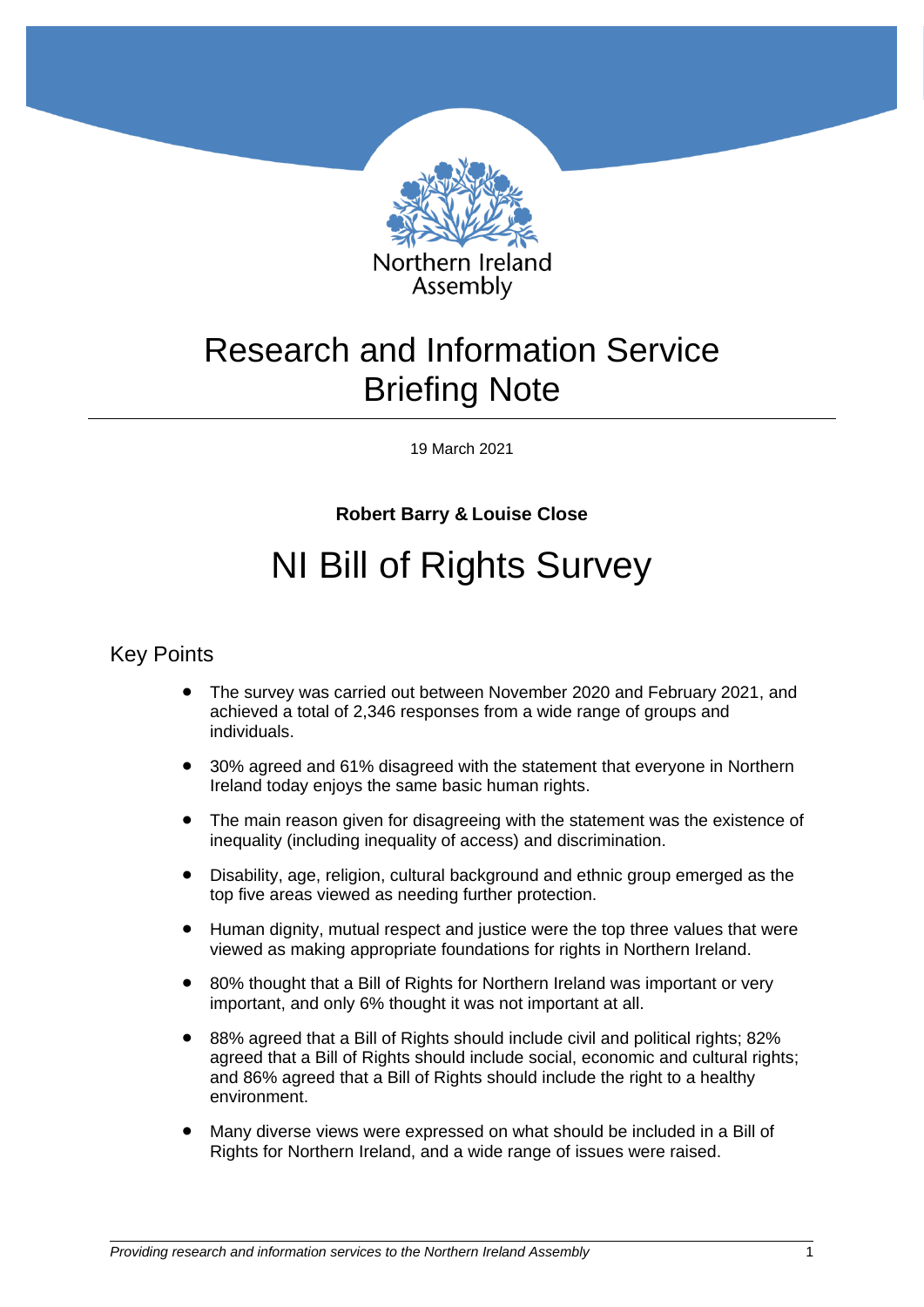# 1 Introduction

The Belfast (Good Friday) Agreement and St Andrews Agreement provided that the Northern Ireland Human Rights Commission should advise government on a Bill of Rights for Northern Ireland, which they did in 2008, after extensive consultation and drawing upon the work of the Bill of Rights Forum. However, work on the Bill was not taken forward at that time.

The Ad Hoc Committee on a Bill of Rights was set up following the New Decade, New Approach Agreement in early 2020. The Committee is tasked with considering the creation of a Bill of Rights for Northern Ireland. That includes looking at the implications of a Bill of Rights here and what rights it might include. The Committee has discussed and received briefings from a wide range of stakeholders and experts in human rights in recent months. A consultation survey was also conducted to obtain a broader range of views from the public.

# 2 Methodology

The survey was carried out between November 2020 and February 2021 (see Annex A for a copy of the questionnaire). The Northern Ireland Human Rights Commission provided advice on the development of the questions and Disability Action reviewed the questionnaire to ensure it was accessible.

The Engagement and Communications Teams developed and implemented a communications plan to promote the survey as widely as possible.

Materials were developed to help inform the respondents about why the consultation was happening, what it was about and provided links to the evidence and briefings the Committee had received. Following a virtual launch on 5th November 2020 with over 30 organisations in attendance, this information along with a link to the survey was emailed to 4,000 registered charities, representing all Section75 groups.

In total, 109 separate pieces of content (individual graphics, text and links) were created for the online campaign and published across our three main social media platforms (Facebook, twitter, and Instagram). Ads were targeted towards audience groups, as identified in the communications plan, focusing on lifestyle by age e.g. 13- 17, 18-25, 26-39, 40-55, 55+ and those with an interest in human rights. Social media content (including ads) was seen 380,000 times during the campaign. In addition, the consultation received press coverage in the Belfast Telegraph, NewsLetter, Irish News and BBC Good Morning Ulster. The Communications Team also linked other relevant online communications to the Bill of Rights Survey, including the online campaign for International Day for People with a Disability, which had 101,705 impressions (number of times users saw the IDPWD tweets on twitter), and 1,679 engagements with the tweets (like/click/retweet etc.).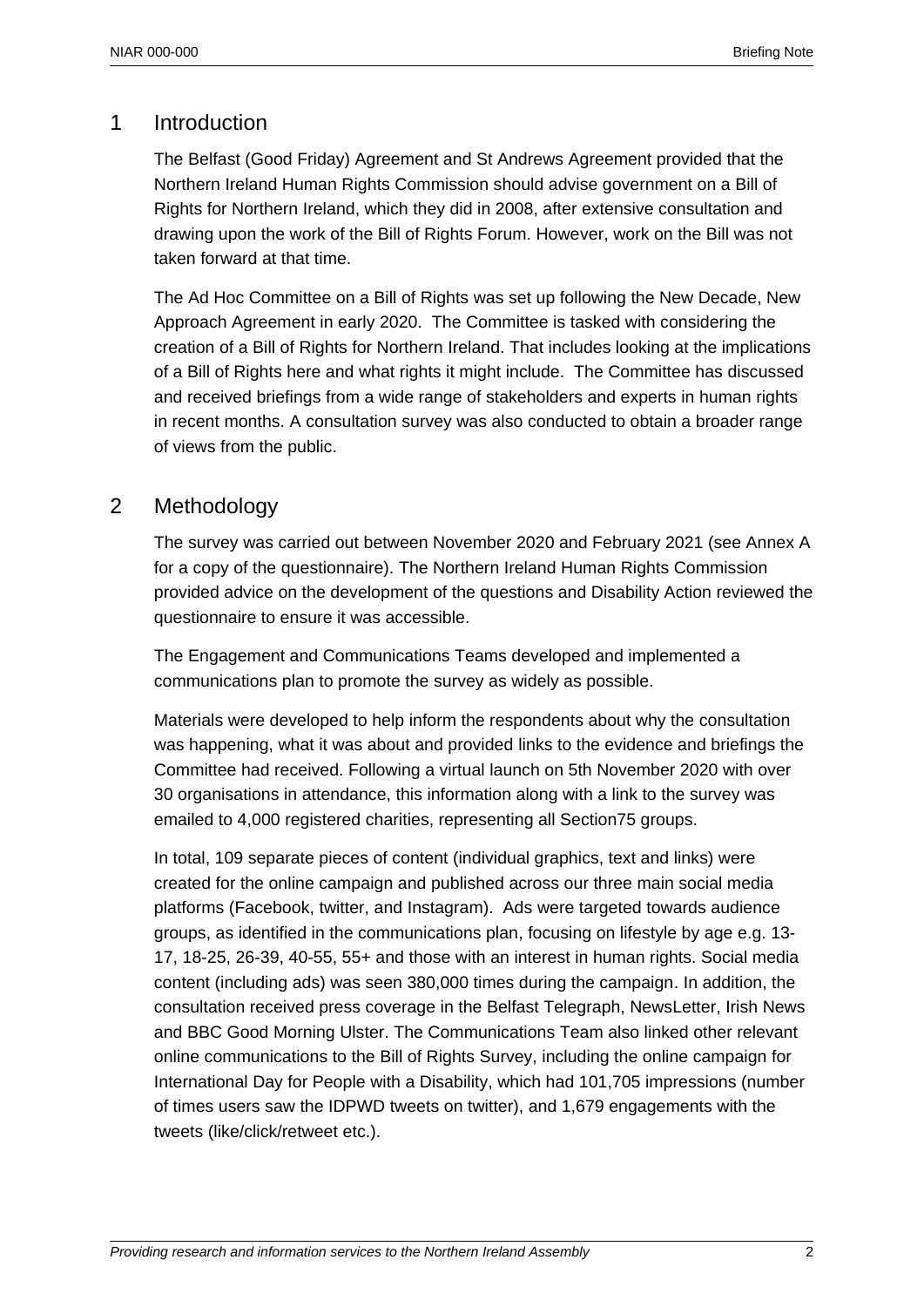For those unable to answer the survey online, it was available in hard copy and could be completed over the telephone. The survey was available in other languages on request. A number of surveys in Irish were completed.

The Engagement Team worked with Age NI to ensure older people, who were digitally disengaged, could complete the survey. Hard copies were sent to their daycentres for completion and posted back to the Engagement Team to be entered. Hard copies were also sent to food banks. Over 40 hard copy surveys were received. Many Third Sector organisations also ran events throughout December and January to inform those they represent about the Inquiry and encouraged participation in its completion. The survey was also mentioned at over 25 Northern Ireland Assembly training events held by the Engagement Team to encourage participation.

The Section75 data was monitored and additional information was sent to underrepresented groups, which were contacted directly by email/phone or via social media, to ensure they had the opportunity to have their voice heard.

A total of 2,346 responses were received by the Committee. This report contains a summary of the results of the survey.

## 3 Results

As the achieved survey sample was derived from a non-random self-selection process (using a combination of self-selection and snowball sampling techniques to obtain information from hard to reach groups), the **results obtained should not be generalised to the wider population**, and should only be seen as a reflection of the views of the groups and individuals who responded.

## **3.1. Views on Human Rights**

In response to the question, '**To what extent do you agree that everyone in Northern Ireland today enjoys the same basic human rights?**' 30% of the survey respondents agreed and 61% disagreed with the statement (Table 1 shows results for different groups. These were derived from responses to Part 5 of the questionnaire, which contained Section 75 questions – a total of 1,862 respondents completed this section).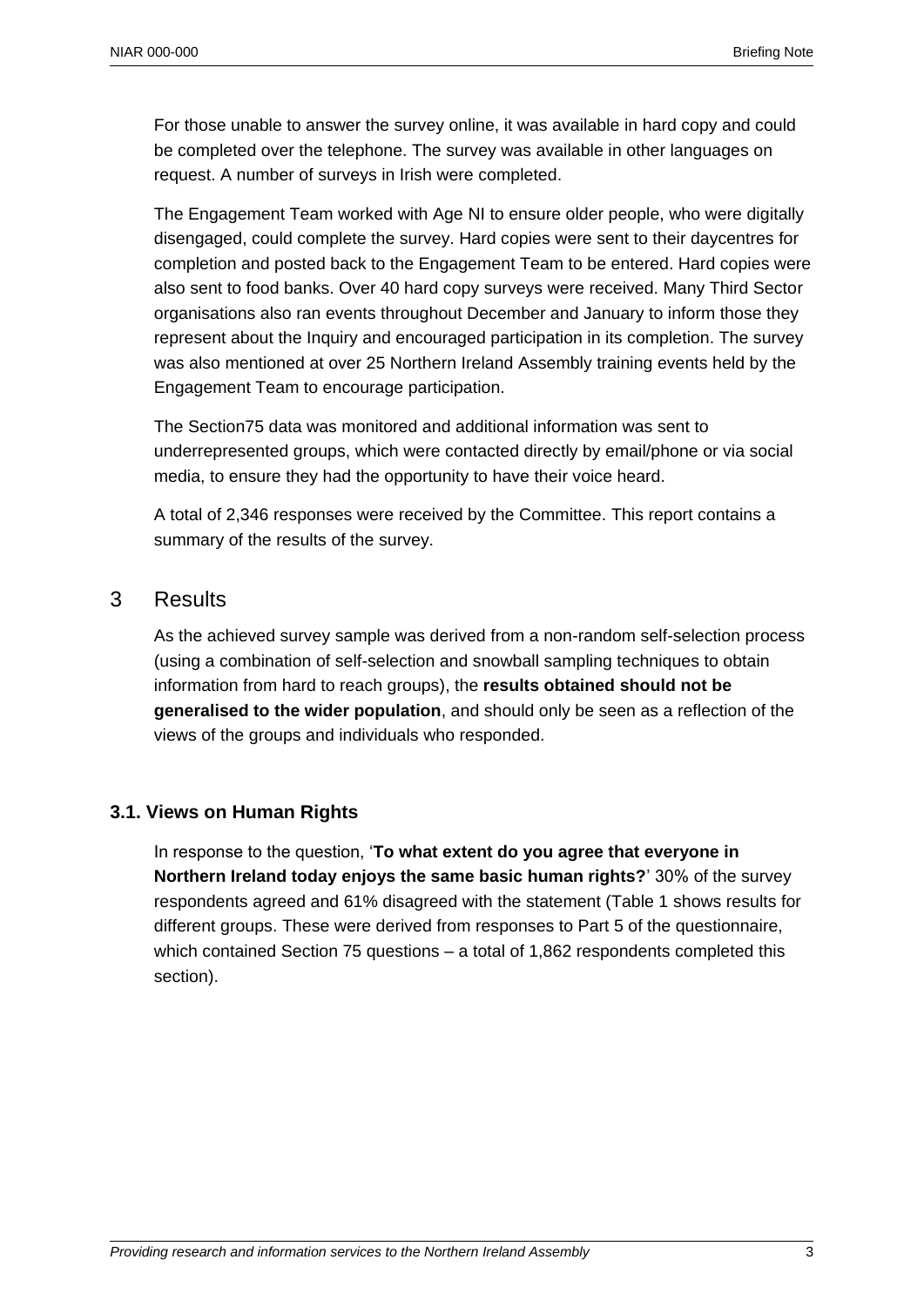|                               | <b>Agree</b> | <b>Disagree</b> |
|-------------------------------|--------------|-----------------|
|                               | %            | %               |
| Male (n=859)                  | 37           | 54              |
| Female (n=976)                | 26           | 66              |
|                               |              |                 |
| Under 35 (n=376)              | 28           | 64              |
| 35-54 (n=745)                 | 29           | 64              |
| 55+ (n=720)                   | 35           | 55              |
|                               |              |                 |
| British identity only (n=499) | 41           | 51              |
| Irish identity only (n=627)   | 22           | 71              |
|                               |              |                 |
| Protestant (n=533)            | 38           | 52              |
| Roman Catholic (n=539)        | 23           | 69              |
| No religion (n=419)           | 28           | 65              |
| Disability (n=488)            | 27           | 62              |
| No disability (n=1242)        | 32           | 60              |
|                               |              |                 |
| Nationalist (n=552)           | 22           | 71              |
| Unionist (n=542)              | 42           | 49              |
| Other (n=406)                 | 29           | 63              |
| LGB (n=117)                   | 17           | 71              |
| Heterosexual (n=1629)         | 32           | 60              |
|                               |              |                 |
| With dependants (n=791)       | 30           | 61              |
| No dependants (n=963)         | 32           | 59              |
|                               |              |                 |
| BAME (n=56)                   | 45           | 46              |
| White (n=1753)                | 31           | 61              |
| All respondents (n=2346)      | 30           | 61              |

## **Table 1. On the statement that everyone enjoys the same basic human rights**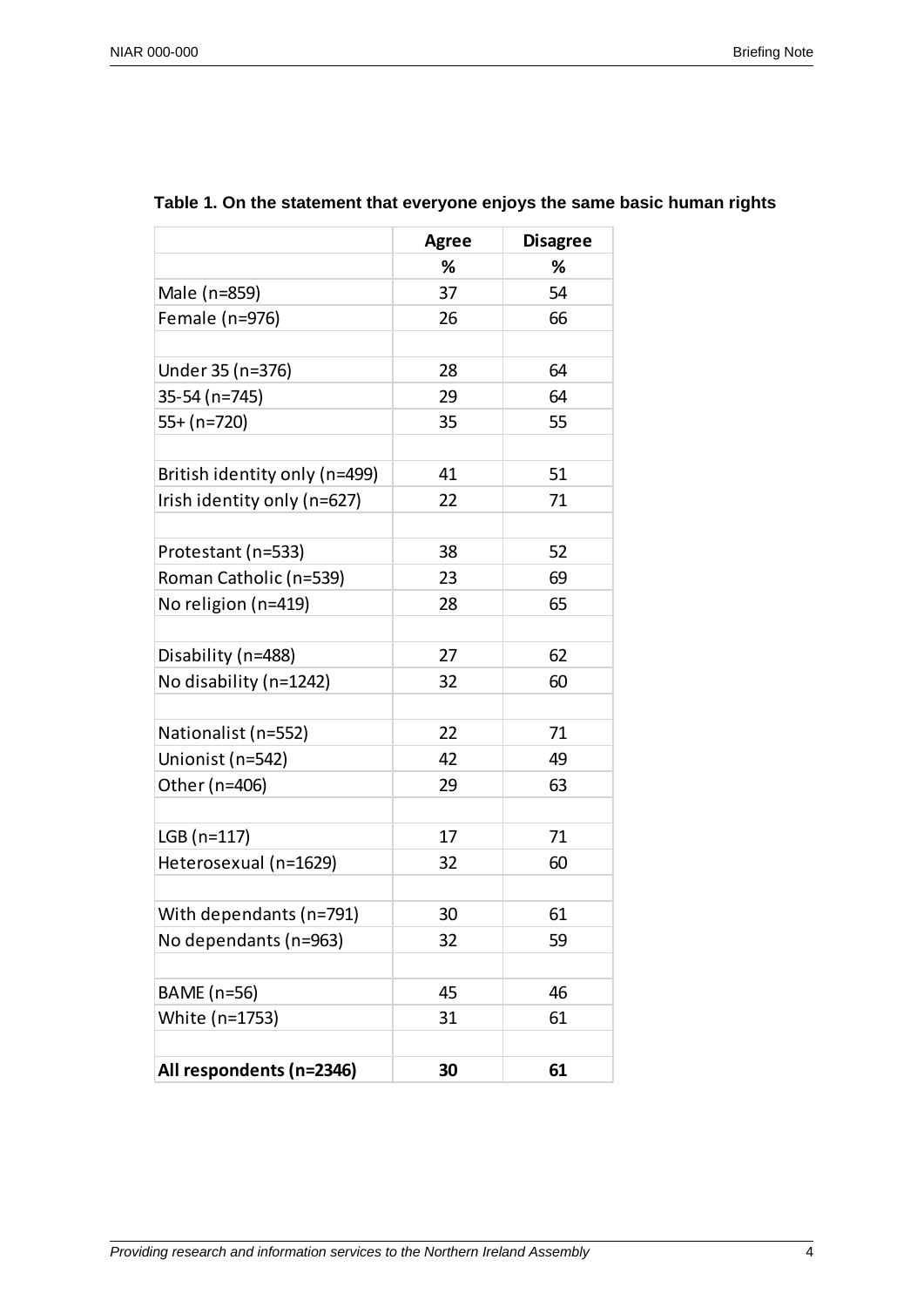|                                  | %              |
|----------------------------------|----------------|
| Inequalities/discrimination      | 51             |
| Anti-abortion                    | 30             |
| Sectarianism                     | 7              |
| Criticism of a political parties | 6              |
| Irish language rights denied     | 4              |
| Victims/legacy issues            | 3              |
| Pandemic/lockdown                | 3              |
| Unfair treatment by police       | $\overline{2}$ |
| Lack of specific services        | $\overline{2}$ |
| Hate crime/intimidation          | 1              |
| Erosion of Christianity          | 1              |
| Other                            | 10             |
| <b>Total No. disagreeing</b>     | 1.427          |

#### **Table 2. Reasons for disagreeing with statement**

Reasons given for agreeing with the statement that everyone enjoyed the same basic human rights, were along the lines of 'everyone has the same rights' or 'everyone is equal' or 'the existing legislation is adequate'.

The main reason given for disagreeing with the statement was the existence of inequality (including inequality of access) and discrimination (Table 2). Some examples of comments made on this are as follows:

- "Because people with mental illness are treated differently, stigmatised and that includes by how they are treated by agencies or professionals within their role"
- "There is a huge number of people living in poverty and who are still subject to violence (whether it be sectarian, racist, or homophobic.) The number of those who are homeless is also on the rise. Children in less affluent areas are also being drawn into violence and do not have the same opportunities in their lives, nor the support from the government to better themselves"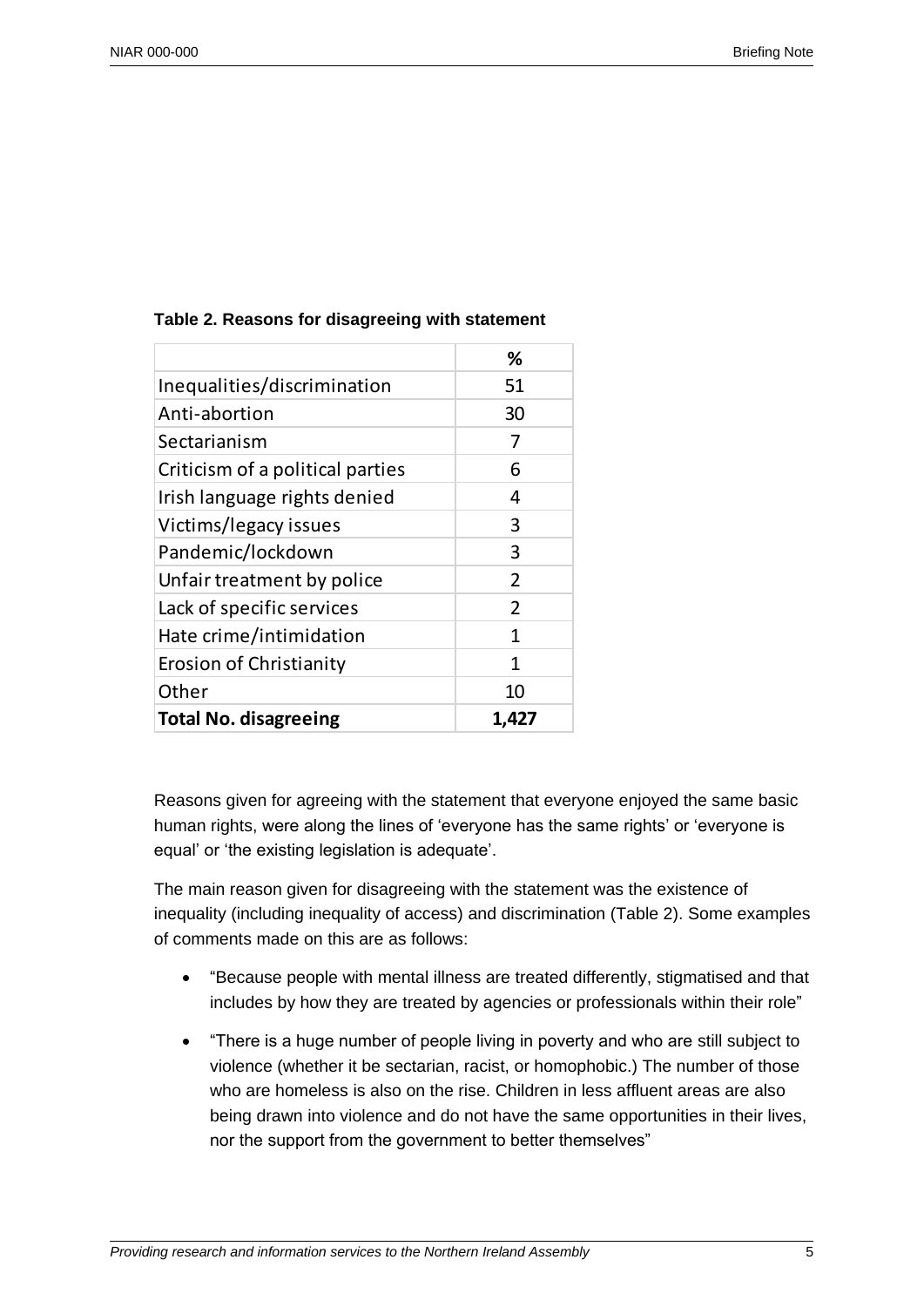- "I believe that our unequal society results in discrimination contrary to basic human rights"
- "Working for a Foodbank I help to meet the needs of those who appear not to enjoy the same 'rights' as most of us"
- "There is still discrimination on the basis of religion, gender, race and sexual orientation"
- "Inequalities in jobs available, services etc. for those with additional needs"
- "While human rights are equal for everyone, it is not the case that everyone is able to "enjoy" their rights to the same extent. Disability, poverty and discrimination can prevent the realisation and enjoyment of rights"
- "People of wealth and influence take priority"
- "I don't think everyone enjoys the same basic human rights. As an immigrant and asylum seeker, I don't enjoy the things citizens enjoy. I can't say everyone enjoys the same human rights whatsoever. As an immigrant, we are not asked about our needs or how we're coping during the pandemic. Immigrants are not included in conversations about access to healthcare. And how we manage our lives. In difficult times, immigrants can be looked over. The government needs to put aside 'if you qualify' and treat everyone equally (such as food parcels/food banks). We also don't have the right to work during this difficult time"
- "There are two main communities in Northern Ireland and society is very divided. Ethnic minority groups that fall outside of this are often forgotten about and treated less favourably. I think that society is not set up to be multicultural in Northern Ireland. An example of this is seeking employment. I think it is difficult in the recruitment process for jobs if you are not from Northern Ireland. A reason for this is there is less opportunity to network and know others in businesses and companies in Belfast. I think that in some recruitment processes they seek to recruit a certain percentage of people from a particular community background if they are underrepresented. However, this doesn't really consider ethnic minorities that fall outside of this and are underrepresented in the workforce at all levels"

Opposition to abortion was also a strong theme with many of the respondents. There were many comments similar to the following:

 "I strongly disagree because unborn babies do not enjoy the most basic human rights - the right to life"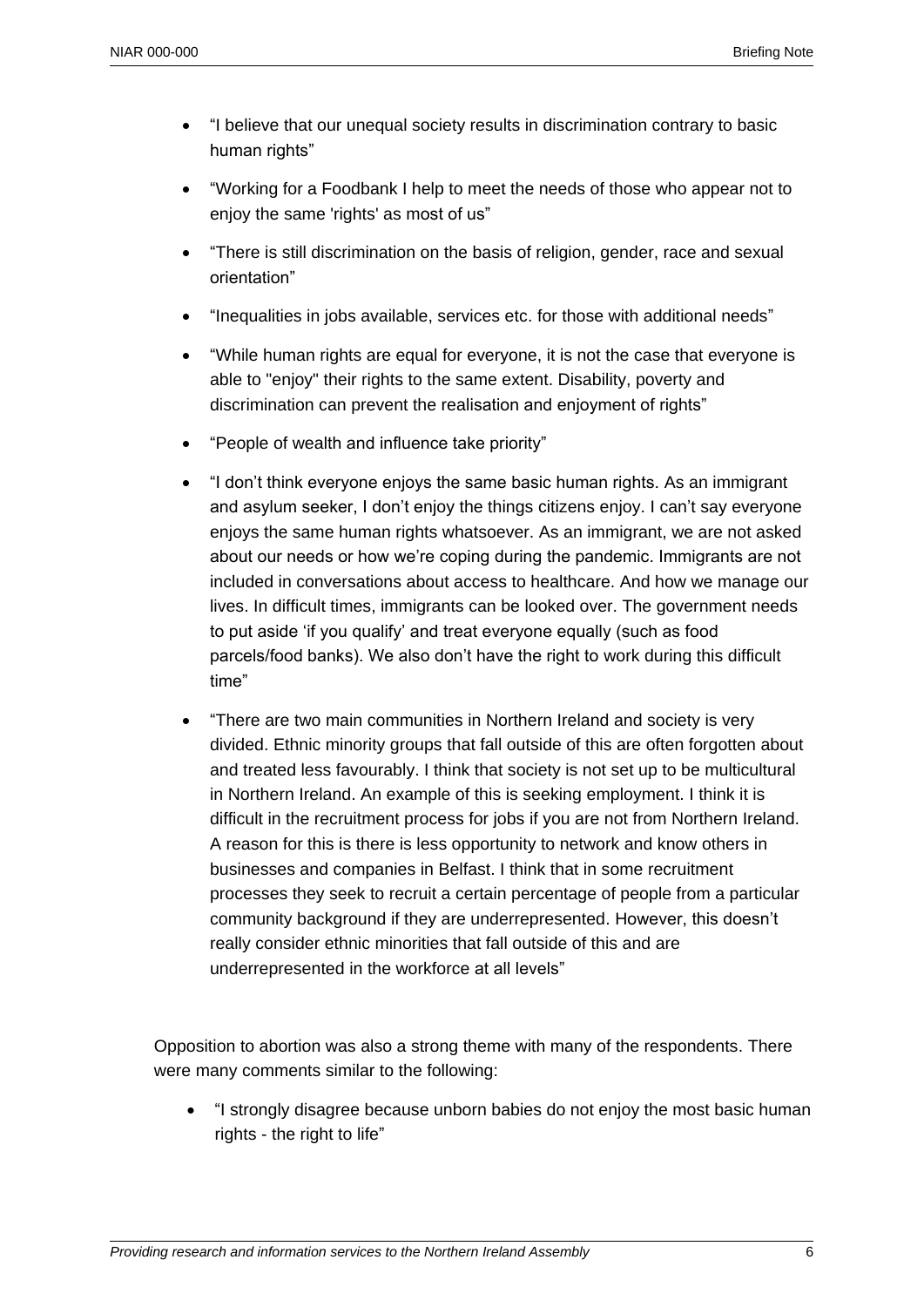Many of the comments relating to sectarianism involved the perception of being 'treated like second class citizens' because of their religion. Interestingly, both sides seemed to hold this view.

Some respondents voiced criticism of the behaviour or policies of particular political parties. The denial of Irish language rights, and unresolved victims/legacy issues were also frequently mentioned. As might be expected, under the current circumstances, the denial of rights due to lockdowns also received quite a few mentions.

Some respondents also felt that the police were biased in their treatment of different groups. Others were concerned about the lack of specific services for particular health conditions or lack of abortion services. Racially motivated hate crime, intimidation by paramilitaries and the erosion of Christian beliefs and values were also mentioned.

'Other' reasons included domestic abuse, human trafficking, denial of voting rights for asylum seekers, denial of marching rights, display of flags and emblems, criticisms of the benefit system, and Brexit.

#### **3.2. Protections**

In response to the question '**In your view, do people in Northern Ireland need more protection for their human rights in relation to any of the following areas?'** disability, age, religion, cultural background and ethnic group emerged as the top 5 listed areas needing further protection (Table 3). The top five listed areas varied for different groups (see Tables 4-12 below and Annex B for more detailed results on this).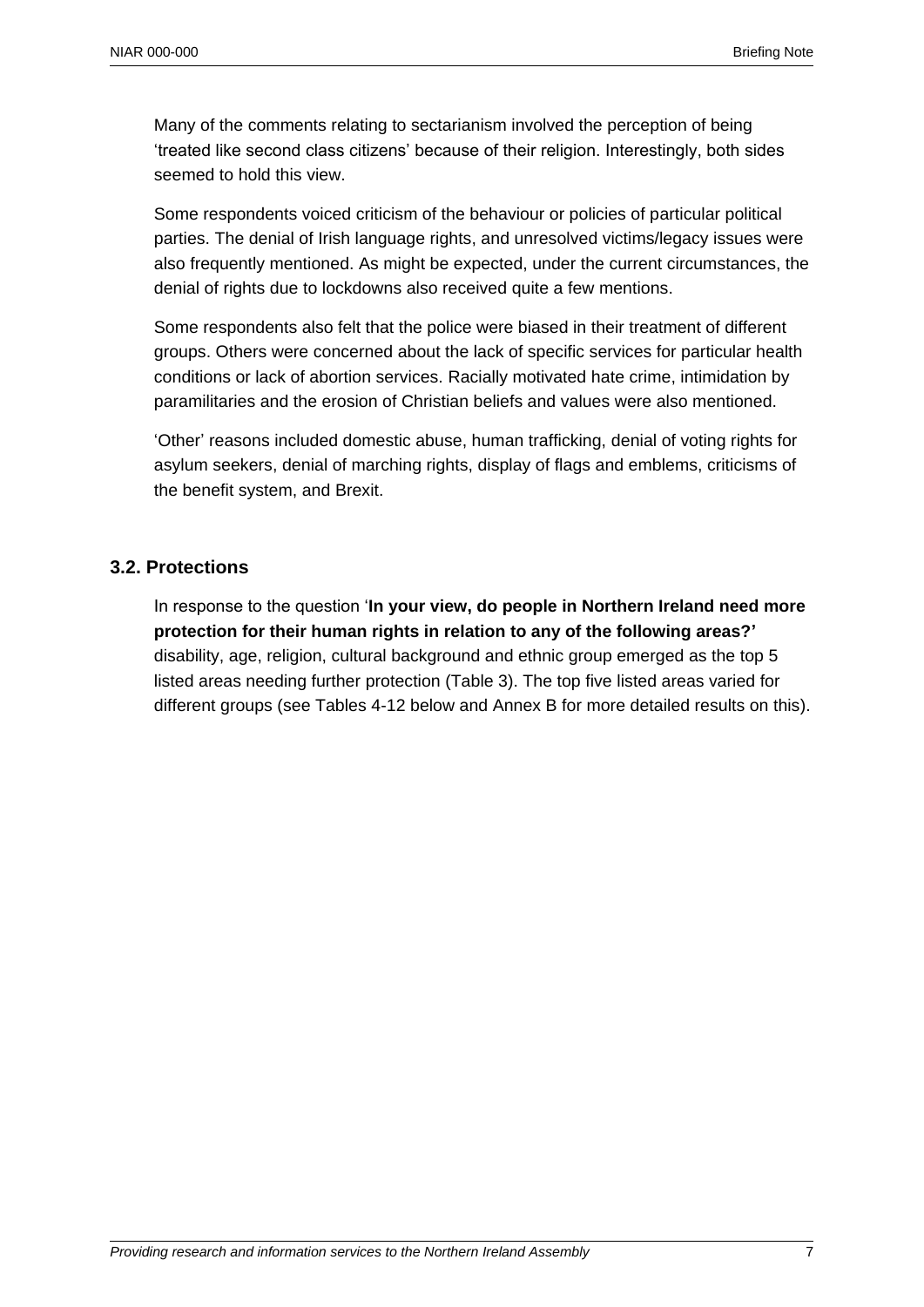$\Gamma$ 

٦

|                            | %     | Rank           |
|----------------------------|-------|----------------|
| Disability                 | 55.1  | 1              |
| Age                        | 46.6  | $\overline{2}$ |
| Religion or belief         | 45.6  | 3              |
| Cultural background        | 41.8  | 4              |
| Ethnic group               | 41.3  | 5              |
| Pregnancy and maternity    | 41.2  | 6              |
| Caring responsibilities    | 40.8  | 7              |
| Economic status or income  | 38.9  | 8              |
| Sexual orientation         | 37.8  | 9              |
| Gender                     | 35.9  | 10             |
| Community background       | 35.8  | 11             |
| National identity          | 35.8  | 11             |
| <b>Health status</b>       | 35.3  | 13             |
| Political or other opinion | 29.3  | 14             |
| Language                   | 28.2  | 15             |
| Family or civil status     | 25.7  | 16             |
| Criminal record            | 16.2  | 17             |
| Property                   | 15.5  | 18             |
| Other                      | 3.6   |                |
| <b>No. of Respondents</b>  | 2,346 |                |

#### **Table 3. Areas where respondents felt more human rights protection needed**

T

#### **Table 4. Top 5 listed protection areas by Gender**

| <b>Rank</b>   | <b>Male</b>         | Female                  |
|---------------|---------------------|-------------------------|
| 1             | Disability          | Disability              |
| $\mathcal{P}$ | Religion or belief  | Age                     |
| 3             | Cultural background | Caring responsibilities |
| 4             | Age                 | Ethnic group            |
| 5             | Ethnic group        | Pregnancy and maternity |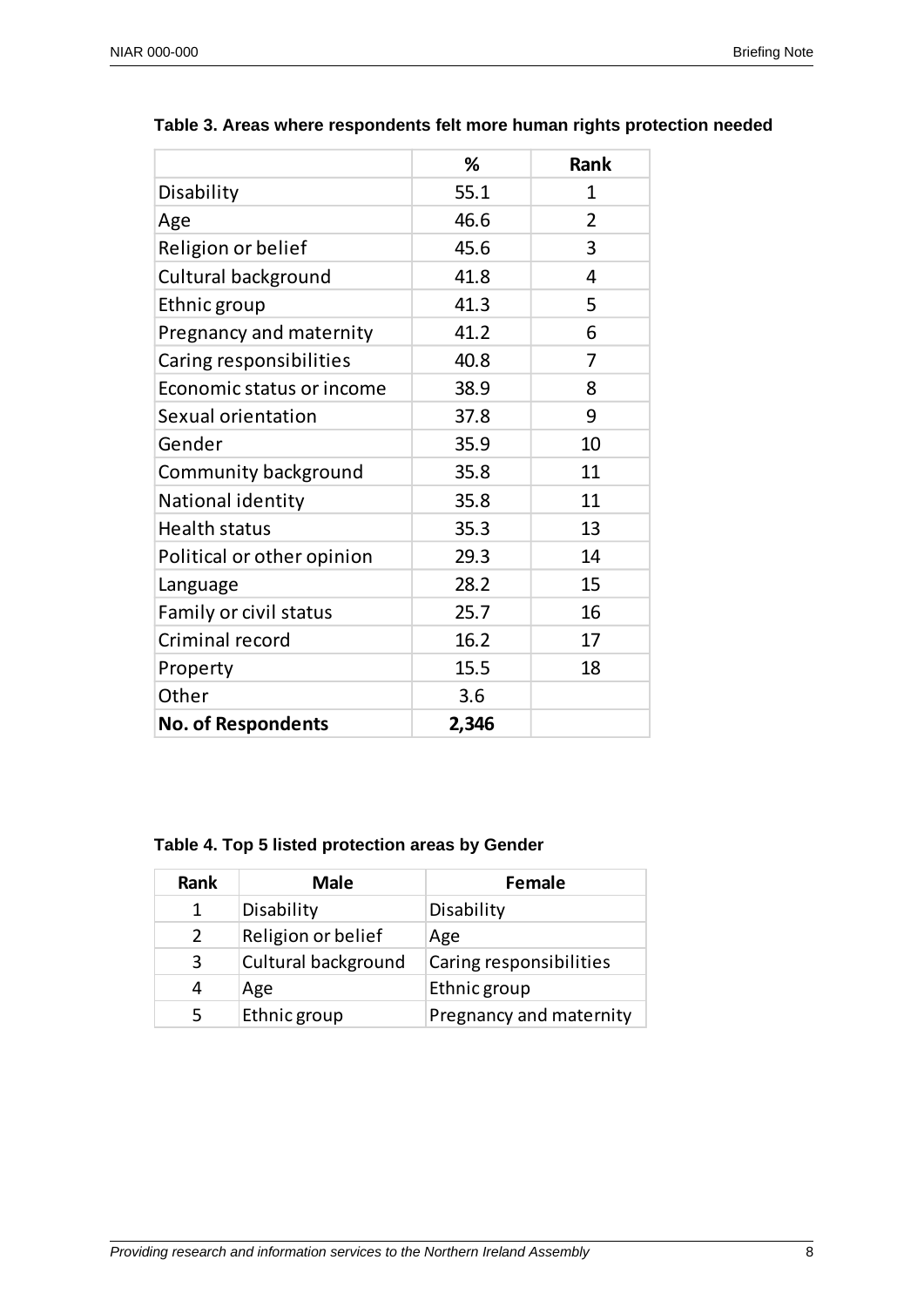| Rank           | Under 35                  | $35 - 54$               | $55+$                   |
|----------------|---------------------------|-------------------------|-------------------------|
| 1              | Disability                | Disability              | Disability              |
| $\overline{2}$ | Economic status or income | Religion or belief      | Age                     |
| 3              | Cultural background       | Age                     | Religion or belief      |
| 4              | Sexual orientation        | Caring responsibilities | Ethnic group            |
| 5              | Ethnic group              | Ethnic group            | Caring responsibilities |

| Table 5. Top 5 listed protection areas by Age |  |  |  |  |  |
|-----------------------------------------------|--|--|--|--|--|
|-----------------------------------------------|--|--|--|--|--|

**Table 6. Top 5 listed protection areas by National Identity**

| Rank          | <b>British</b>          | <b>Irish</b>              |
|---------------|-------------------------|---------------------------|
|               | Disability              | Disability                |
| $\mathcal{P}$ | Religion or belief      | Ethnic group              |
| 3             | Age                     | Sexual orientation        |
| 4             | Cultural background     | Cultural background       |
| 4             | Caring responsibilities |                           |
| 5             |                         | Economic status or income |

**Table 7. Top 5 listed protection areas by Religion**

| Rank           | Protestant              | <b>Roman Catholic</b>   | <b>No Religion</b>        |
|----------------|-------------------------|-------------------------|---------------------------|
| 1              | Disability              | Disability              | Disability                |
| $\overline{2}$ | Religion or belief      | Age                     | Sexual orientation        |
| 3              | Age                     | Ethnic group            | Ethnic group              |
| 4              | Cultural background     | Religion or belief      | <b>Gender</b>             |
| 5              | Caring responsibilities | Pregnancy and maternity | Economic status or income |

#### **Table 8. Top 5 listed protection areas by with/without Disability**

| Rank          | <b>No Disability</b> | <b>Disability</b>         |
|---------------|----------------------|---------------------------|
|               | Disability           | Disability                |
| $\mathcal{L}$ | Age                  | Age                       |
| 3             | Religion or belief   | Health status             |
| 4             | Ethnic group         | Caring responsibilities   |
| 5             | Cultural background  | Economic status or income |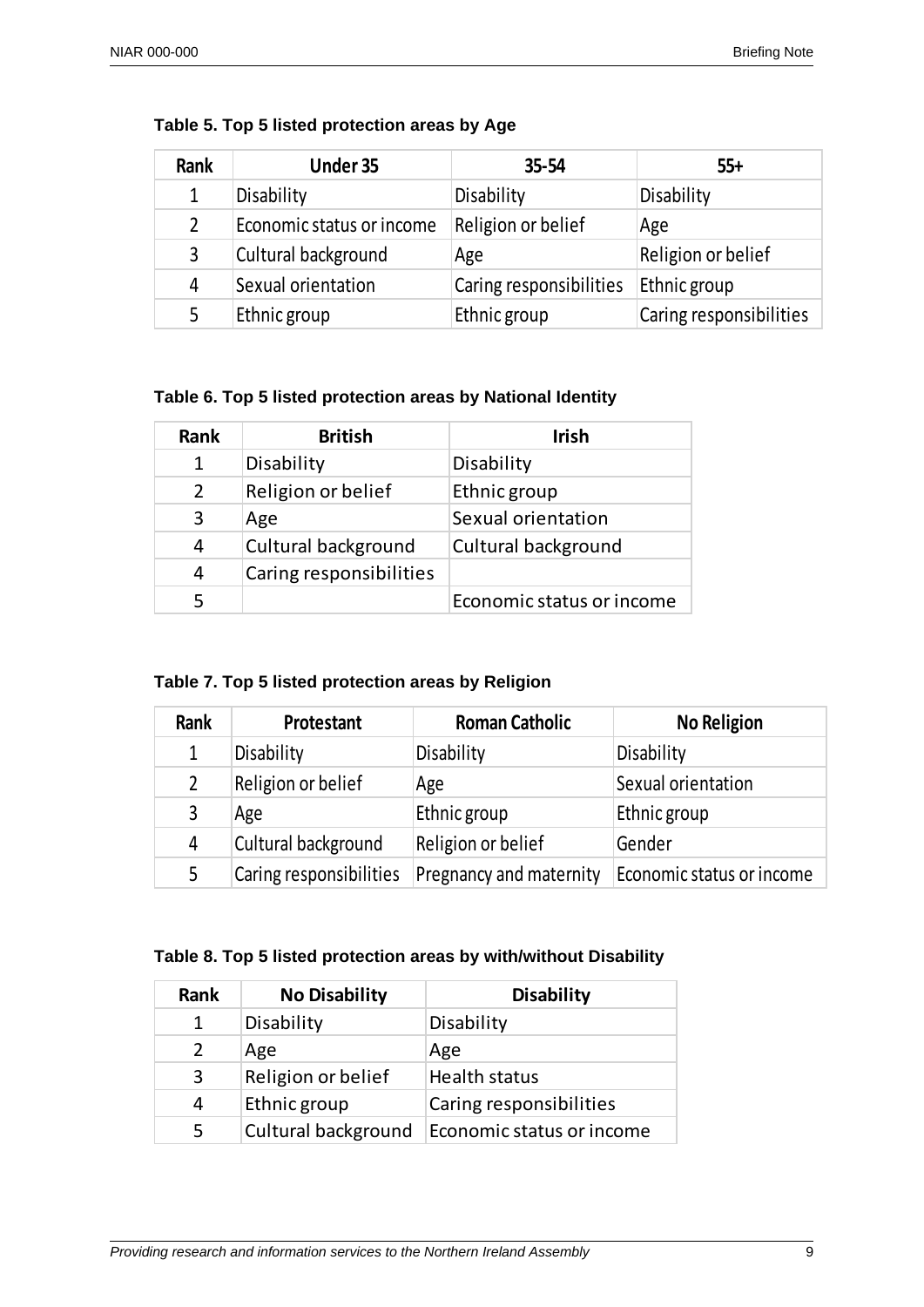| Rank          | <b>Nationalist</b>        | <b>Unionist</b>         |
|---------------|---------------------------|-------------------------|
| 1             | Disability                | Disability              |
| $\mathcal{P}$ | Ethnic group              | Religion or belief      |
| 3             | Sexual orientation        | Age                     |
| 4             | Cultural background       | Cultural background     |
| 5             | Economic status or income | Caring responsibilities |

#### **Table 9. Top 5 listed protection areas by Political Opinion**

## **Table 10. Top 5 listed protection areas by Sexual Orientation**

| <b>Rank</b> | LGB                 | Heterosexual            |
|-------------|---------------------|-------------------------|
| 1           | Sexual orientation  | Disability              |
| 2           | Ethnic group        | Age                     |
| 3           | Gender              | Religion or belief      |
| 4           | Disability          | Cultural background     |
| 5           | Cultural background | Ethnic group            |
| 5           |                     | Caring responsibilities |

#### **Table 11. Top 5 listed protection areas by with/without Dependants**

| Rank | <b>With Dependants</b>  | <b>No Dependants</b>      |
|------|-------------------------|---------------------------|
| 1    | Disability              | Disability                |
| 2    | Age                     | Ethnic group              |
| 3    | Caring responsibilities | Age                       |
| 4    | Religion or belief      | Cultural background       |
| 5.   | Pregnancy and maternity | Economic status or income |

## **Table 12. Top 5 listed protection areas by Ethnicity**

| Rank          | <b>BAME</b>              | White               |
|---------------|--------------------------|---------------------|
| 1             | Ethnic group             | Disability          |
| $\mathcal{P}$ | Disability               | Age                 |
| 3             | Religion or belief       | Religion or belief  |
| 4             | Cultural background      | Cultural background |
|               | <b>National identity</b> | Ethnic group        |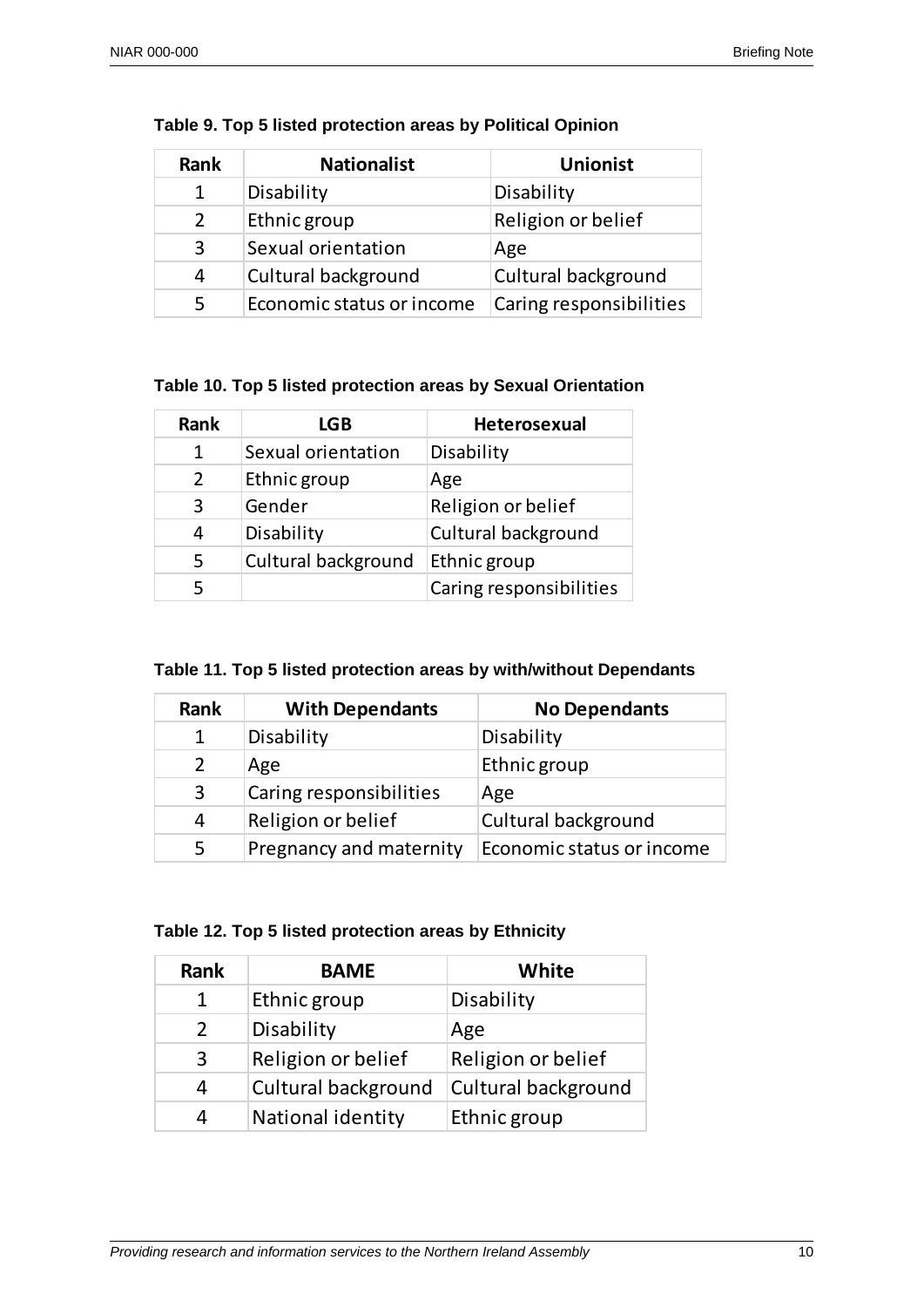'Other' protection areas included the following:

- "Reasonable accommodation; freedom of expression"
- "Immigration status. Issue of destitution how it is addressed"
- "There should be more consideration for those who are gender-neutral, politically neutral, religiously neutral. People should be protected to have their own opinions and make their own decisions without having to fall into a limited category that only covers Protestantism/Catholicism or Male/Female/Other. Religion shouldn't be used as a form of politics or identifier. Views in NI are still very polarised – there is no political party which represents the views of the people, the neutral"
- "I think more protection is needed in terms of property rights and housing. I have experienced delays in accessing these rights and that has impacted negatively upon my family. We live in a property with limited space that does not comply with guidelines on housing conditions"
- "I think anyone that identifies as a minority should be protected"
- "I also think that unaccompanied minors that arrive in Northern Ireland without any family need extra protection because they are particularly vulnerable due to their age and need safeguarded to ensure they can enjoy their human rights"
- "Ability to get interpreters. Asylum seekers and insecure immigration status to be included"
- "I think all of these rights are already covered. I think people are well protected and it is important that they continue to be protected regardless of which category they fit in to, everything should be equal"
- Victims of crime
- Asylum seekers
- "Social security; adequate standard of living; housing; education; transport; access to the internet; people in rural areas; access to reproductive health care; etc."
- "The challenge is not to think how many rights groups we can identify but how competing rights should be treated"
- "The unborn and their right to life"
- "Right to life termination of pregnancy"
- Freedom of speech
- Employment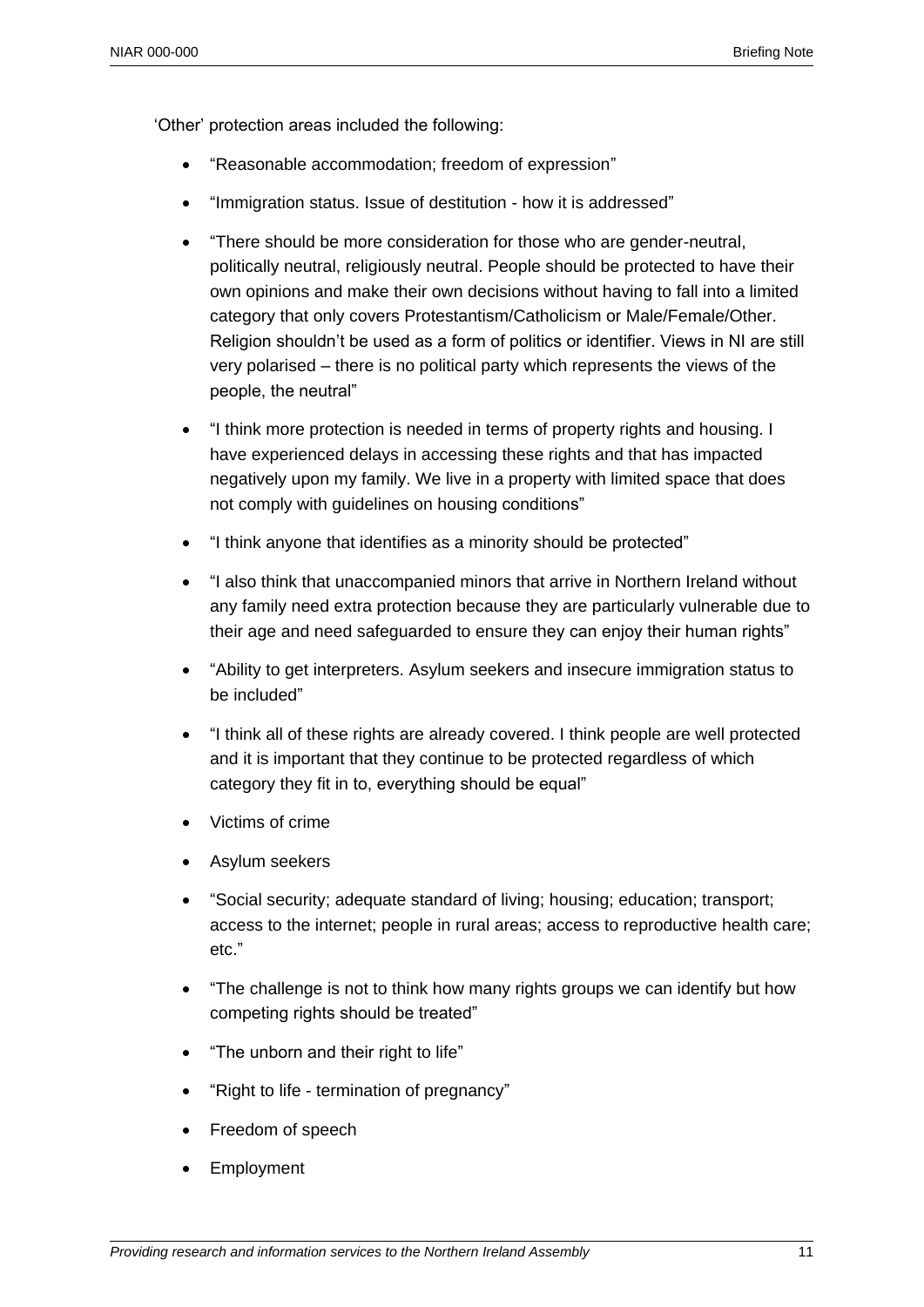- "Availability of Integrated Education"
- "The right to freedom and never ever be locked up by the government again"
- "Environment/Climate Change/Future Generations"
- "Introducing human rights based on characteristics or groups that people define themselves as belonging to, has a divisive impact. Such an approach means that the narrow interests of particular groups are pitted against one another rather than looking for the common good of society as a whole"
- "Domestic abuse or history of familial abuse"
- "Some of the areas covered above have some protection in domestic law under articles of the European Convention on Human Rights already incorporated in the Human Rights Act 1998. The mandate under the Belfast/Good Friday Agreement was to incorporate these rights in a Bill of Rights for Northern Ireland and add supplementary rights…The starting point should therefore be to incorporate ECHR rights within a local Bill of Rights for Northern Ireland. By doing so there would be enhanced layer of protection created for many of the rights above. In addition, there are numerous areas of rights (including many of those ticked above) which are detailed in existing international standards, most specifically the core international human rights instruments of ICERD, ICCPR, ICESCR, CEDAW, CAT, CRC, ICMW, CPED and CRPD. The protections in these instruments correlate with many of the areas listed above and various others but have not been adopted in domestic law and therefore people in Northern Ireland are unable to access these protections directly. We believe that their incorporation within a Bill of Rights for Northern Ireland is necessary to provide protection for many of the areas listed above and give appropriate access and effect to international standards in these areas"
- "The right to freely practice their religion"

#### **3.3. Values**

In response to the question, '**In your view, which of the following values, if any, would make appropriate foundations for rights in Northern Ireland?**' human dignity, mutual respect and justice were the top three listed values (Table 13).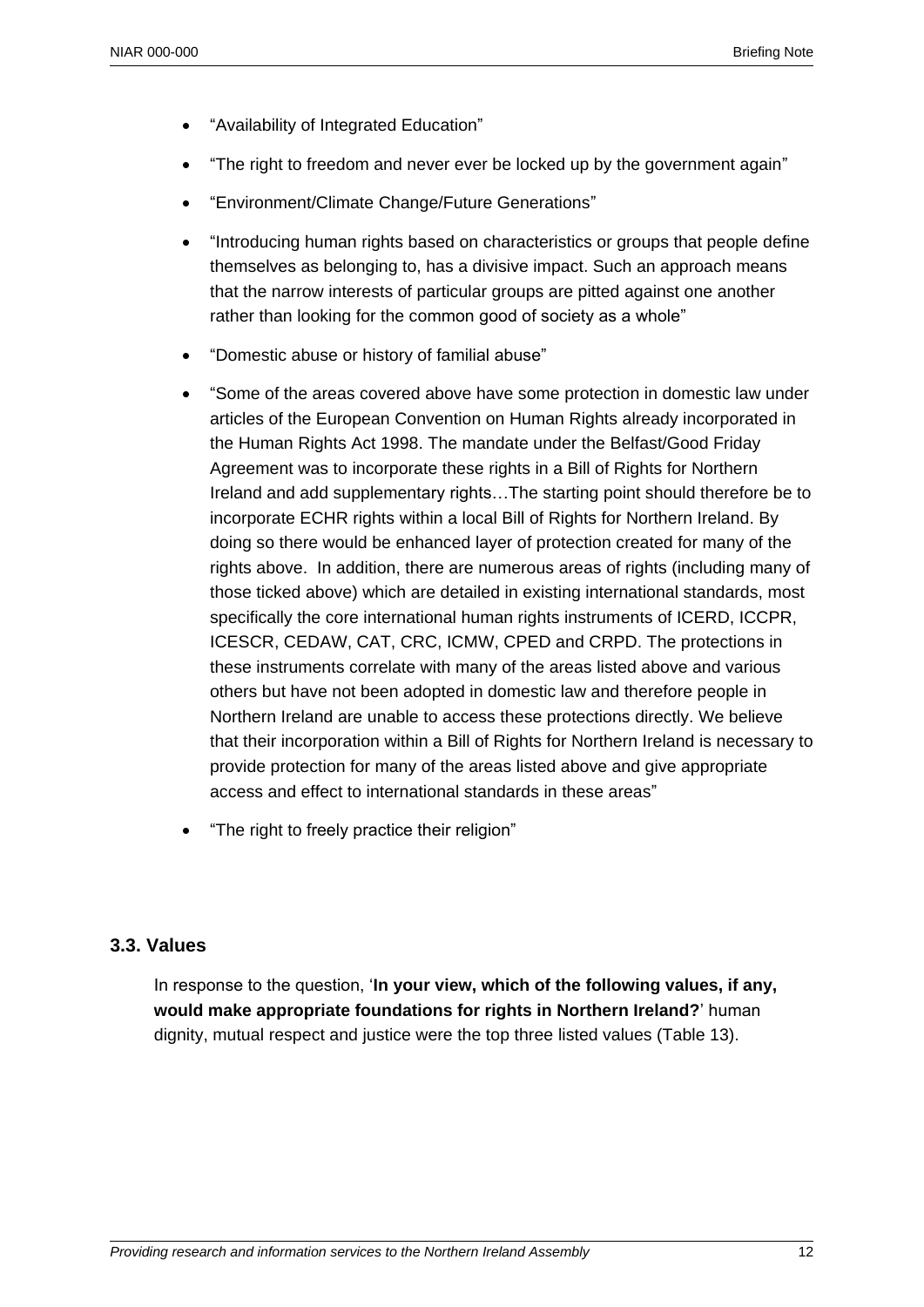|                           | %     | <b>Rank</b> |
|---------------------------|-------|-------------|
| Human dignity             | 80.8  | 1           |
| Mutual respect            | 64.6  | 2           |
| Justice                   | 61.6  | 3           |
| Respect for culture, etc. | 57.5  | 4           |
| <b>Fairness</b>           | 57.0  | 5           |
| Freedom and democracy     | 56.6  | 6           |
| Peace and reconciliation  | 50.9  | 7           |
| Parity of esteem          | 47.5  | 8           |
| Community                 | 32.5  | 9           |
| Other                     | 3.0   |             |
| <b>No. of Respondents</b> | 2,346 |             |

#### **Table 13. Foundation values for Bill of Rights**

'Other' values included the following:

- Respect for international human rights
- "Right to life from conception to natural death"
- Freedom from coercion
- Economic equality
- "Respect for majority's wishes"
- "Rights for the unborn"
- "None we have enough legislation which already covers these areas"
- "Christianity and foundations found in the Bible"
- "Our right to decide our nationality must be protected"
- Right to freedom of speech
- "No requirement for further Human rights"
- "Social justice. Equality"
- "We do not need further legislation"
- "Acceptance of people from different backgrounds, race. More open to believing people's stories. There is a bias against Asylum Seekers and their stories are not believed"
- "No destitution. Funds for basic living needs"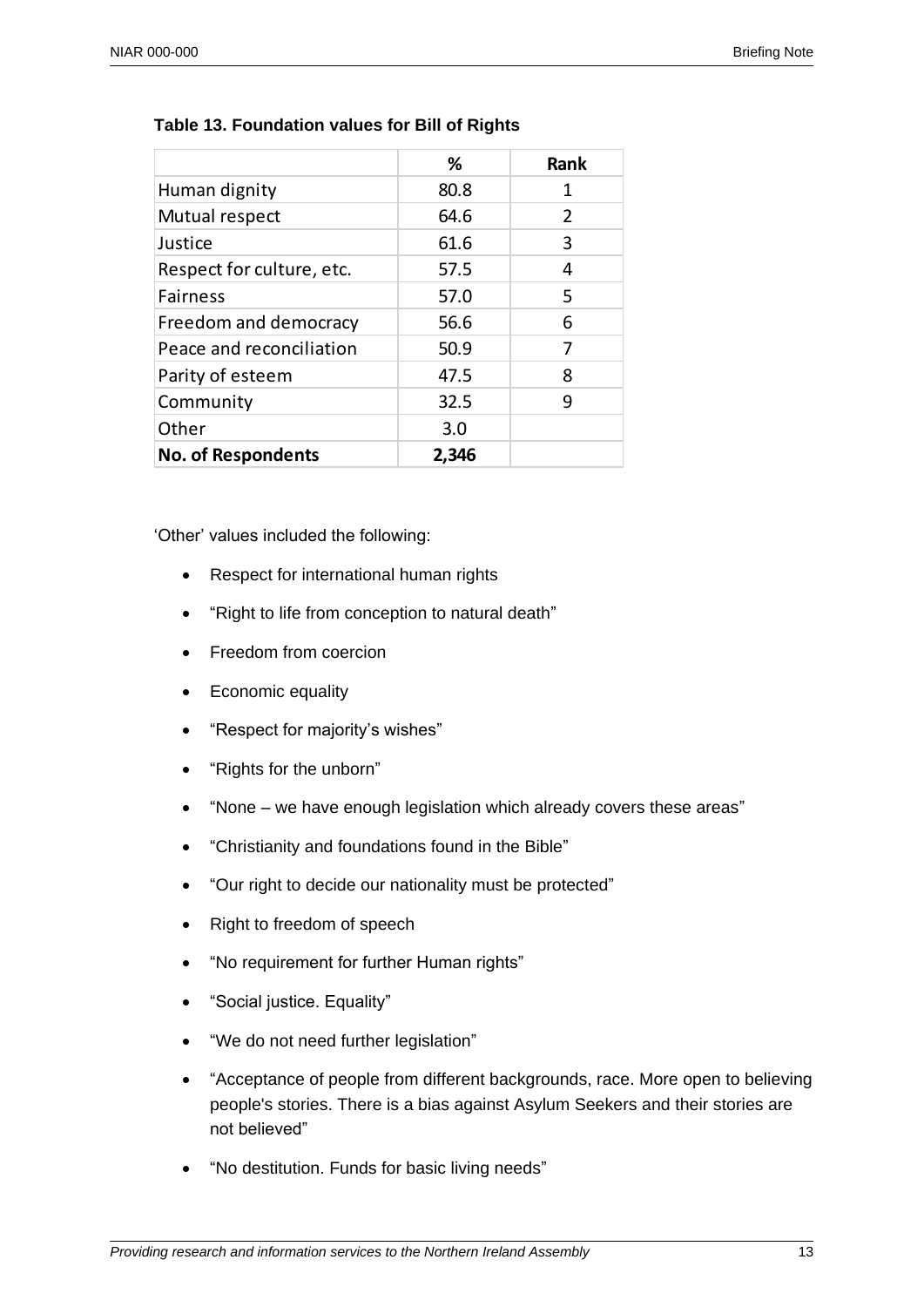"Refused Asylum Seekers/ Asylum Seekers/ Refugees: they should all be offered more protection. People should listen to their stories instead of believing they don't need support because of how they are dressed or how their experience differs to someone else's. There should be official organisations where you can go for legal advice without fear of judgement, where they will listen and support you – without having to rely on multiple charities, there should be one place where you can get all your advice and access support. There should be opportunities to stand up and be listened to and heardsomeone official to hear about the issues encountered without fear of not receiving your papers"

#### **3.4. Views on Bill of Rights**

In response to the question, '**How important, if at all, do you think a bill of rights is for Northern Ireland?**' 80% thought that it was important or very important, and only 6% thought it was not important at all (Table 14 shows results for different groups).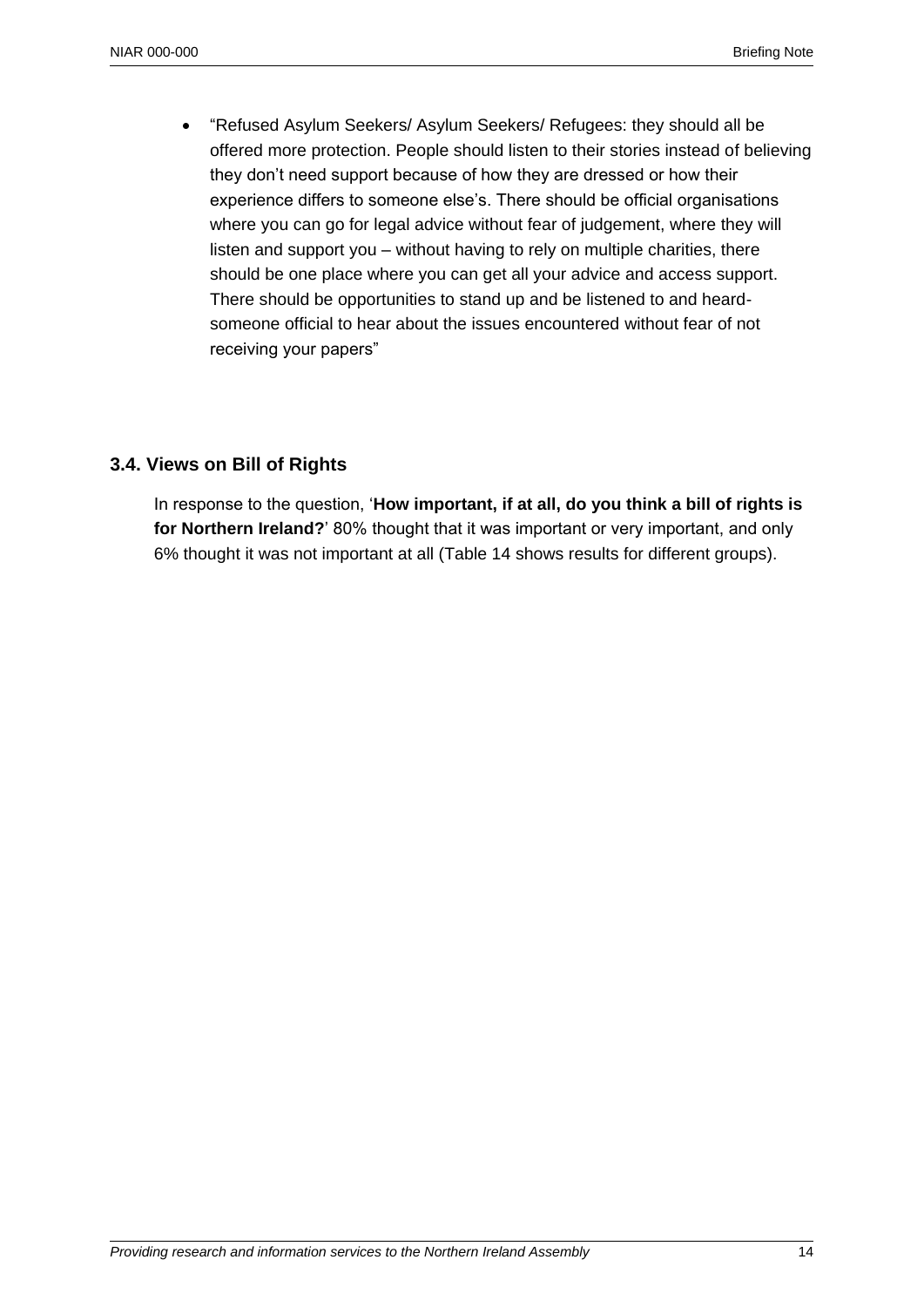|                               | Important/  |                |
|-------------------------------|-------------|----------------|
|                               | <b>Very</b> | <b>Not</b>     |
|                               | Important   | Important      |
|                               | %           | ℅              |
| Male (n=859)                  | 77          | 9              |
| Female (n=976)                | 88          | 3              |
|                               |             |                |
| Under 35 (n=376)              | 87          | 3              |
| 35-54 (n=745)                 | 84          | 5              |
| 55+ (n=720)                   | 79          | 7              |
| British identity only (n=499) | 73          | 9              |
| Irish identity only (n=627)   | 90          | 2              |
|                               |             |                |
| Protestant (n=533)            | 74          | 9              |
| Roman Catholic (n=539)        | 89          | $\overline{2}$ |
| No religion (n=419)           | 85          | 6              |
|                               |             |                |
| Disability (n=488)            | 85          | 5              |
| No disability (n=1242)        | 82          | 5              |
| Nationalist (n=552)           | 90          | 3              |
| Unionist (n=542)              | 73          | 10             |
| Other (n=406)                 | 83          | 3              |
|                               |             |                |
| LGB (n=117)                   | 93          | 2              |
| Heterosexual (n=1629)         | 82          | 5              |
| With dependants (n=791)       | 84          | 5              |
| No dependants (n=963)         | 82          | 5              |
|                               |             |                |
| BAME (n=56)                   | 93          | 4              |
| White (n=1753)                | 83          | 5              |
|                               | 80          | 6              |
| All respondents (n=2346)      |             |                |

### **Table 14. Importance of a bill of rights for Northern Ireland**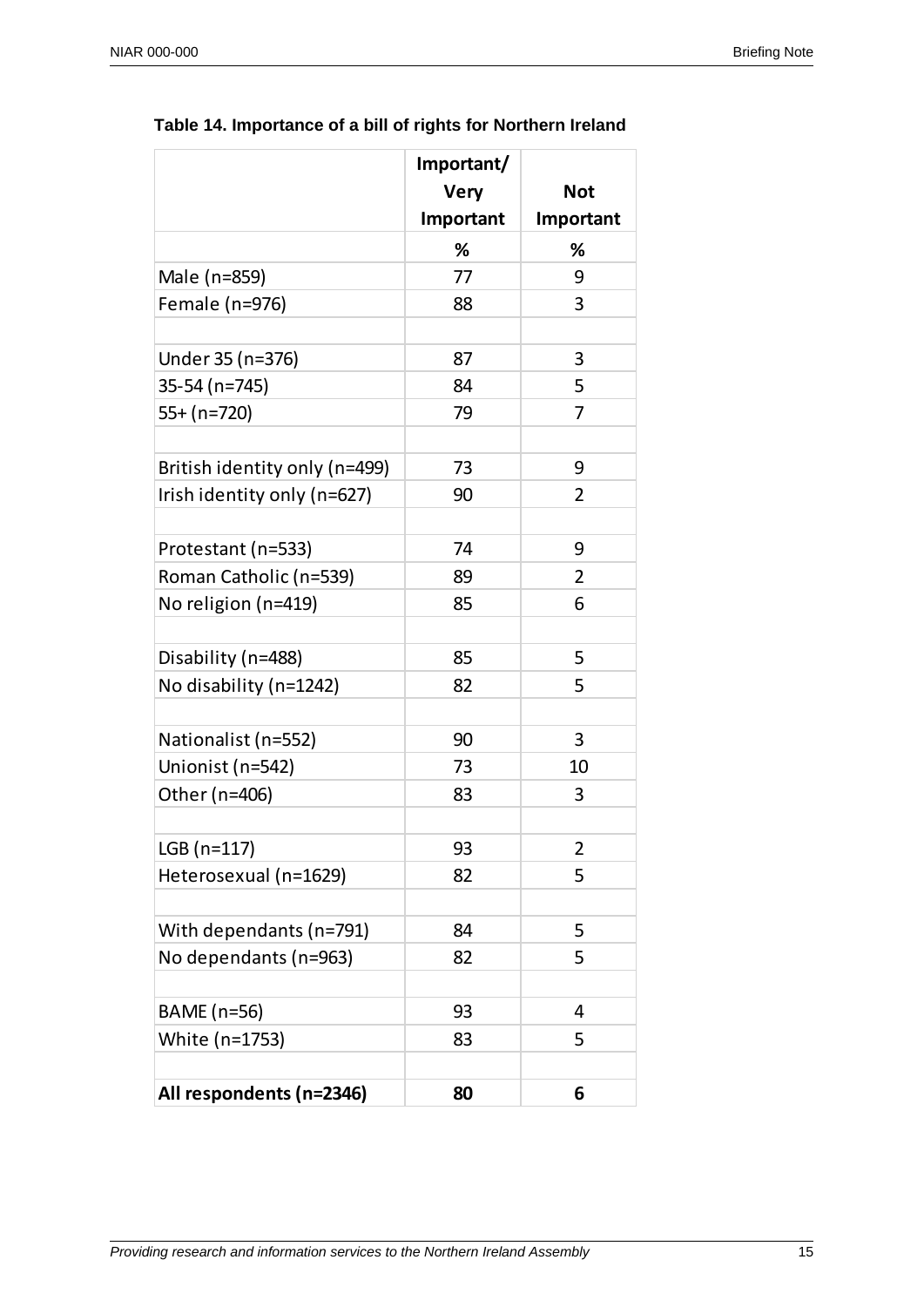On what should be included in a Bill of Rights for Northern Ireland: 80% agreed that it should set out an aspirational vision based on guiding or foundational values; 88% agreed that it should include civil and political rights (Table 15); 82% agreed it should include social, economic and cultural rights (Table 16); and 86% agreed that it should include the right to a healthy environment (Table 17).

|                               | <b>Agree</b> | <b>Disagree</b> |
|-------------------------------|--------------|-----------------|
|                               | %            | %               |
| Male (n=859)                  | 88           | 5               |
| Female (n=976)                | 91           | 2               |
| Under 35 (n=376)              | 93           | $\overline{2}$  |
| 35-54 (n=745)                 | 90           | 4               |
| 55+ (n=720)                   | 87           | 4               |
| British identity only (n=499) | 86           | 5               |
| Irish identity only (n=627)   | 95           | 1               |
| Protestant (n=533)            | 86           | 5               |
| Roman Catholic (n=539)        | 93           | $\overline{2}$  |
| No religion (n=419)           | 91           | 4               |
| Disability (n=488)            | 89           | 4               |
| No disability (n=1242)        | 90           | 3               |
| Nationalist (n=552)           | 95           | $\overline{2}$  |
| Unionist (n=542)              | 85           | 5               |
| Other (n=406)                 | 90           | 4               |
| LGB (n=117)                   | 94           | 2               |
| Heterosexual (n=1629)         | 89           | 4               |
| With dependants (n=791)       | 89           | 4               |
| No dependants (n=963)         | 90           | 3               |
| BAME (n=56)                   | 91           | 5               |
| White (n=1753)                | 90           | 3               |
| All respondents (n=2346)      | 88           | 4               |

# **Table 15. To what extent, if at all, do you agree that a bill of rights for Northern Ireland should include civil and political rights?**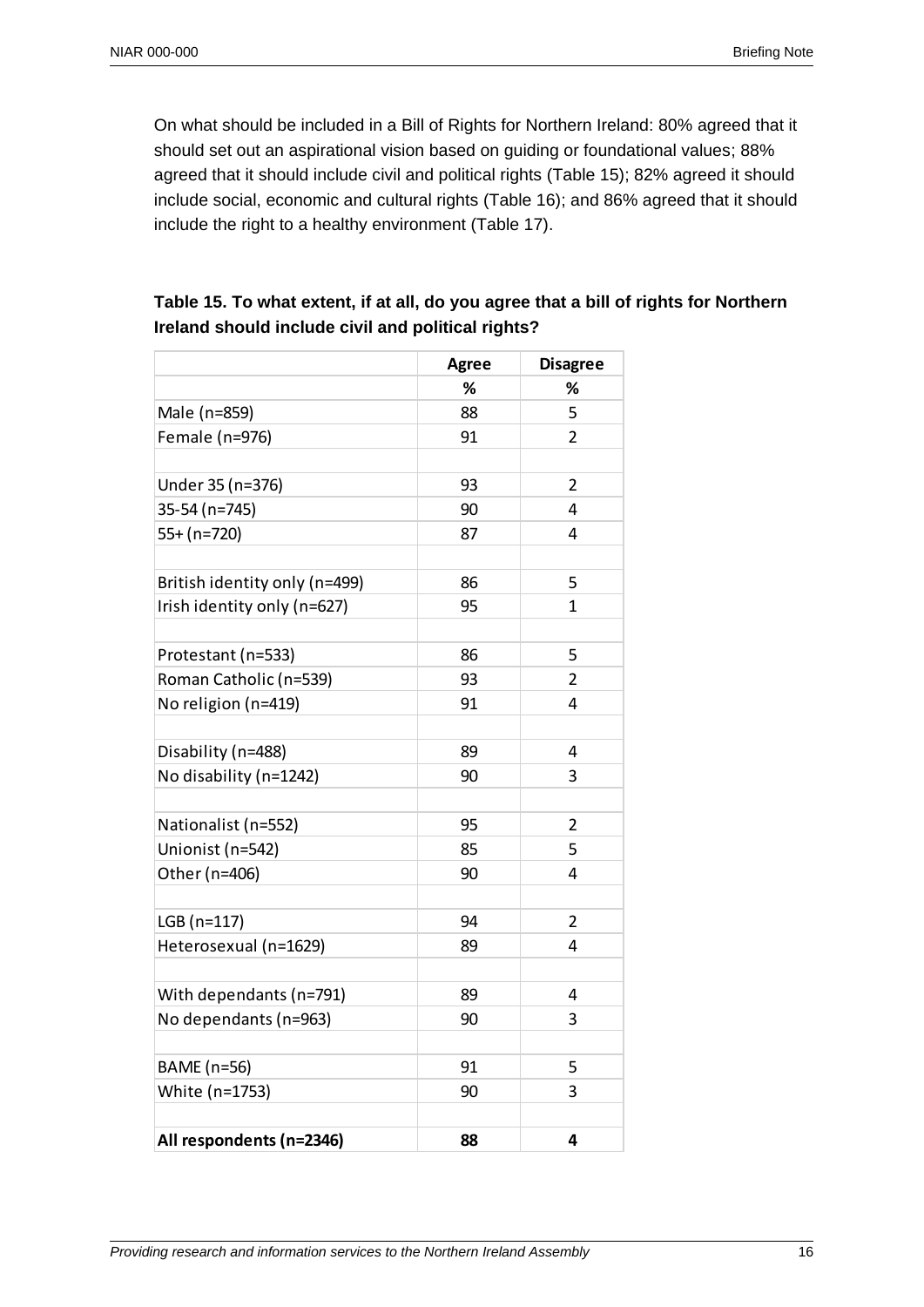#### **Table 16. To what extent, if at all, do you agree that a bill of rights for Northern Ireland should include social, economic and cultural rights?**

|                               | <b>Agree</b> | <b>Disagree</b> |
|-------------------------------|--------------|-----------------|
|                               | ℅            | ℅               |
| Male (n=859)                  | 80           | 9               |
| Female (n=976)                | 88           | 3               |
|                               |              |                 |
| Under 35 (n=376)              | 90           | $\overline{2}$  |
| 35-54 (n=745)                 | 87           | 5               |
| 55+ (n=720)                   | 81           | 8               |
|                               |              |                 |
| British identity only (n=499) | 76           | 10              |
| Irish identity only (n=627)   | 93           | 2               |
|                               |              |                 |
| Protestant (n=533)            | 76           | 10              |
| Roman Catholic (n=539)        | 93           | 2               |
| No religion (n=419)           | 90           | 6               |
|                               |              |                 |
| Disability (n=488)            | 88           | 5               |
| No disability (n=1242)        | 85           | 6               |
|                               |              |                 |
| Nationalist (n=552)           | 93           | 3               |
| Unionist (n=542)              | 76           | 11              |
| Other (n=406)                 | 88           | 4               |
|                               |              |                 |
| LGB (n=117)                   | 95           | 3               |
| Heterosexual (n=1629)         | 85           | 6               |
|                               |              |                 |
| With dependants (n=791)       | 86           | 5               |
| No dependants (n=963)         | 85           | 5               |
|                               |              |                 |
| BAME (n=56)                   | 95           | 4               |
| White (n=1753)                | 86           | 5               |
|                               |              |                 |
| All respondents (n=2346)      | 82           | 6               |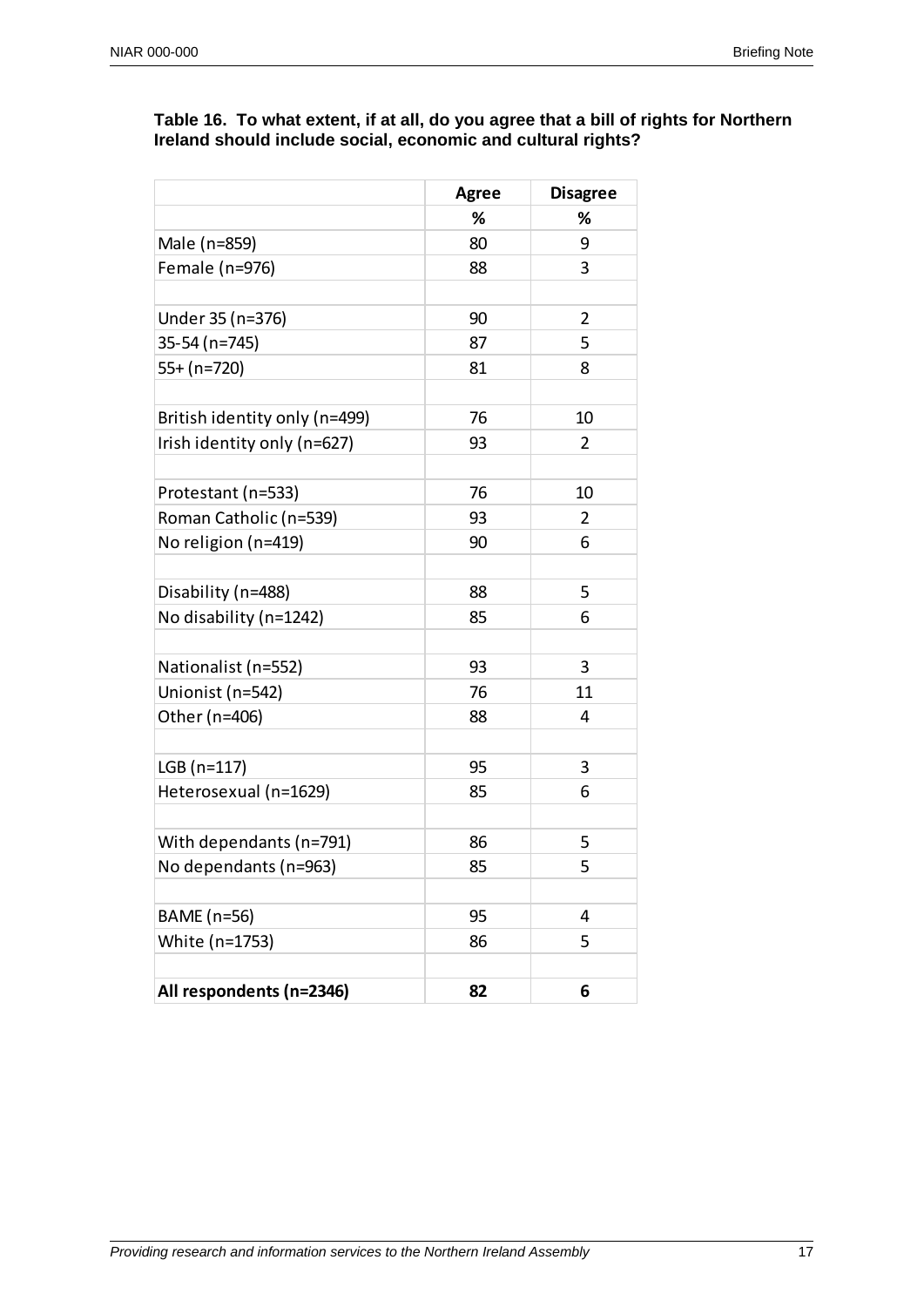|                               | <b>Agree</b> | <b>Disagree</b> |
|-------------------------------|--------------|-----------------|
|                               | %            | %               |
| Male (n=859)                  | 85           | $\overline{7}$  |
| Female (n=976)                | 92           | $\overline{2}$  |
|                               |              |                 |
| Under 35 (n=376)              | 89           | 4               |
| 35-54 (n=745)                 | 89           | 5               |
| 55+ (n=720)                   | 88           | 4               |
|                               |              |                 |
| British identity only (n=499) | 82           | 6               |
| Irish identity only (n=627)   | 93           | 3               |
|                               |              |                 |
| Protestant (n=533)            | 84           | 5               |
| Roman Catholic (n=539)        | 91           | 3               |
| No religion (n=419)           | 91           | 4               |
|                               |              |                 |
| Disability (n=488)            | 90           | 2               |
| No disability (n=1242)        | 88           | 5               |
| Nationalist (n=552)           | 92           | 3               |
| Unionist (n=542)              | 82           | 6               |
| Other (n=406)                 | 90           | 4               |
|                               |              |                 |
| $LGB(n=117)$                  | 94           | 2               |
| Heterosexual (n=1629)         | 89           | 4               |
|                               |              |                 |
| With dependants (n=791)       | 89           | 4               |
| No dependants (n=963)         | 89           | 4               |
|                               |              |                 |
| BAME (n=56)                   | 91           | 4               |
| White (n=1753)                | 89           | 4               |
| All respondents (n=2346)      | 86           | 5               |

**Table 17. To what extent, if at all, do you agree that a bill of rights for Northern Ireland should include the right to a healthy environment?**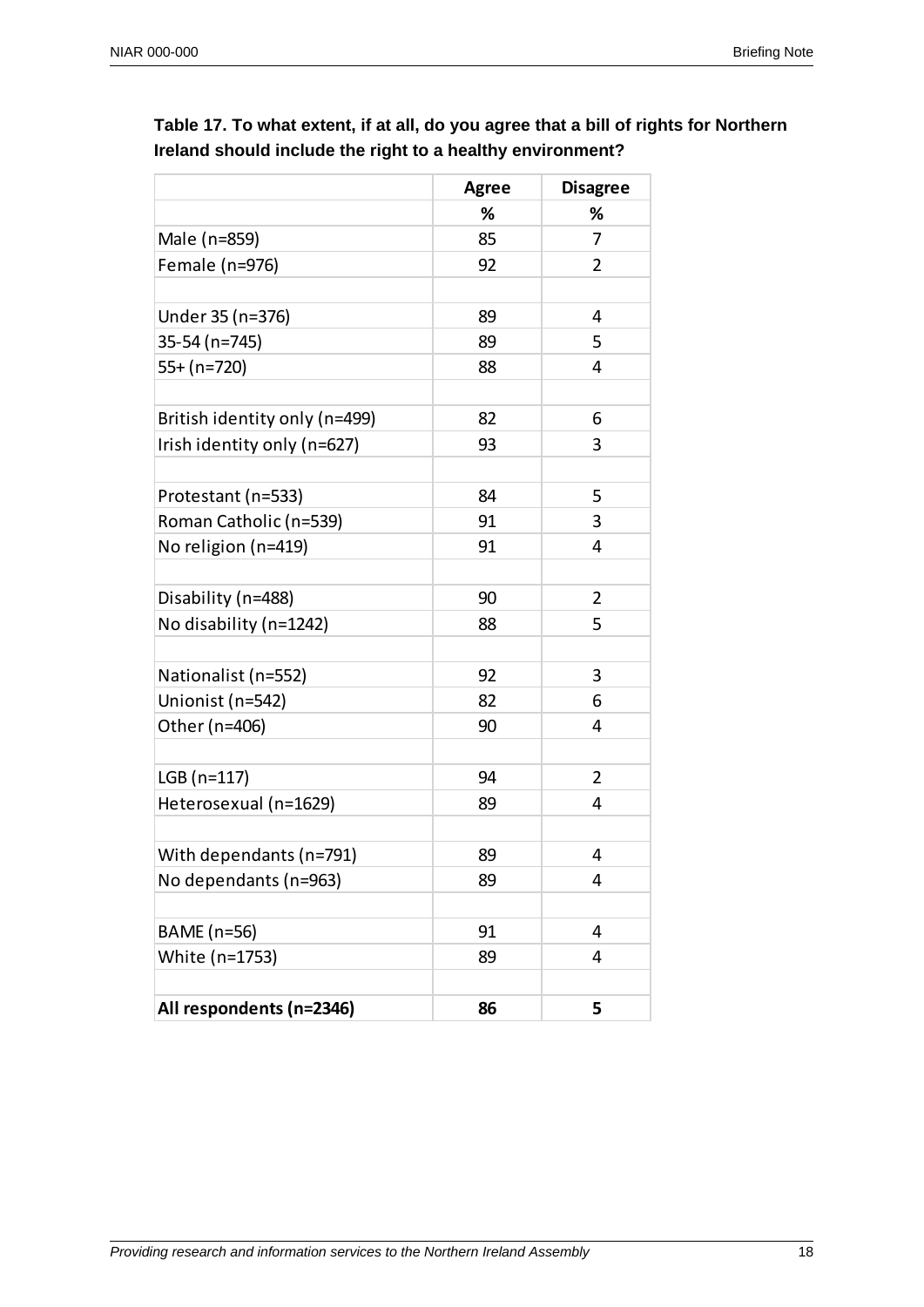There were many diverse views on which rights should be included in a Bill of Rights for Northern Ireland. In addition to general rights, such as freedom of speech, freedom to campaign, the right to a fair trial, the right to privacy, the right to peaceful protest, and freedom of expression, a wide range of specific issues were raised.

These included: sectarianism; racism; poverty and deprivation; discrimination; inequality; abortion; housing; Immigration status; destitution; gender neutral/trans issues; treatment of asylum seekers; travellers' rights; Irish language; victims of crime; transport; access to the internet; people in rural areas; access to reproductive health care; social security benefits; integrated education; domestic abuse; climate change; lockdown; disability access; voting age; access to healthcare; rural issues; access to the justice system; employment rights; level of income; harassment; cultural identity; religion; childcare; parades; flags and emblems; hate crime; intimidation; paramilitaries; border poll; border controls; social and community care; marriage rights; carers; victims/legacy issues; homelessness; mental health; care of the elderly; nutritional food for children; environmental pollution; period poverty; euthanasia; and transparency in government. This list is by no means exhaustive.

It is also worth noting that many of the respondents expressed a desire for the right not to be labelled or identified as belonging to a particular social, political or cultural group. In response to the questions on national identity and on ethnic group, for example, quite a few respondents described themselves as 'human'. Many people expressed a desire to get away from the orange/green and unionist/nationalist identities, and to simply strive towards greater equality and freedom from discrimination.

The following is a small sample of the wide ranging views that were expressed:

- "Protection for the unborn"
- "Equal parenting"
- "Freedom of assembly, freedom of speech"
- "Freedom of expression and freedom from discrimination"
- "Protection for the political views of all sections of the community, with the exception of any position which denies other people's rights (such as racists / bigots). Protection for civil rights for all people, genders, races, etc."
- "More equality for disabled people to access the world around them. More help from social care in line with UK"
- "Equality, freedom of expression, right to constitutional change"
- "Sexual orientation, Housing, employment, religion, free from sectarianism, racism. Right to join a trade Union, right to strike, equal pay, end of precarious work. Greater legislation on Minimum Wages. Sufficient amount of welfare payment to avoid poverty allied to stiffer penalties for those who abuse welfare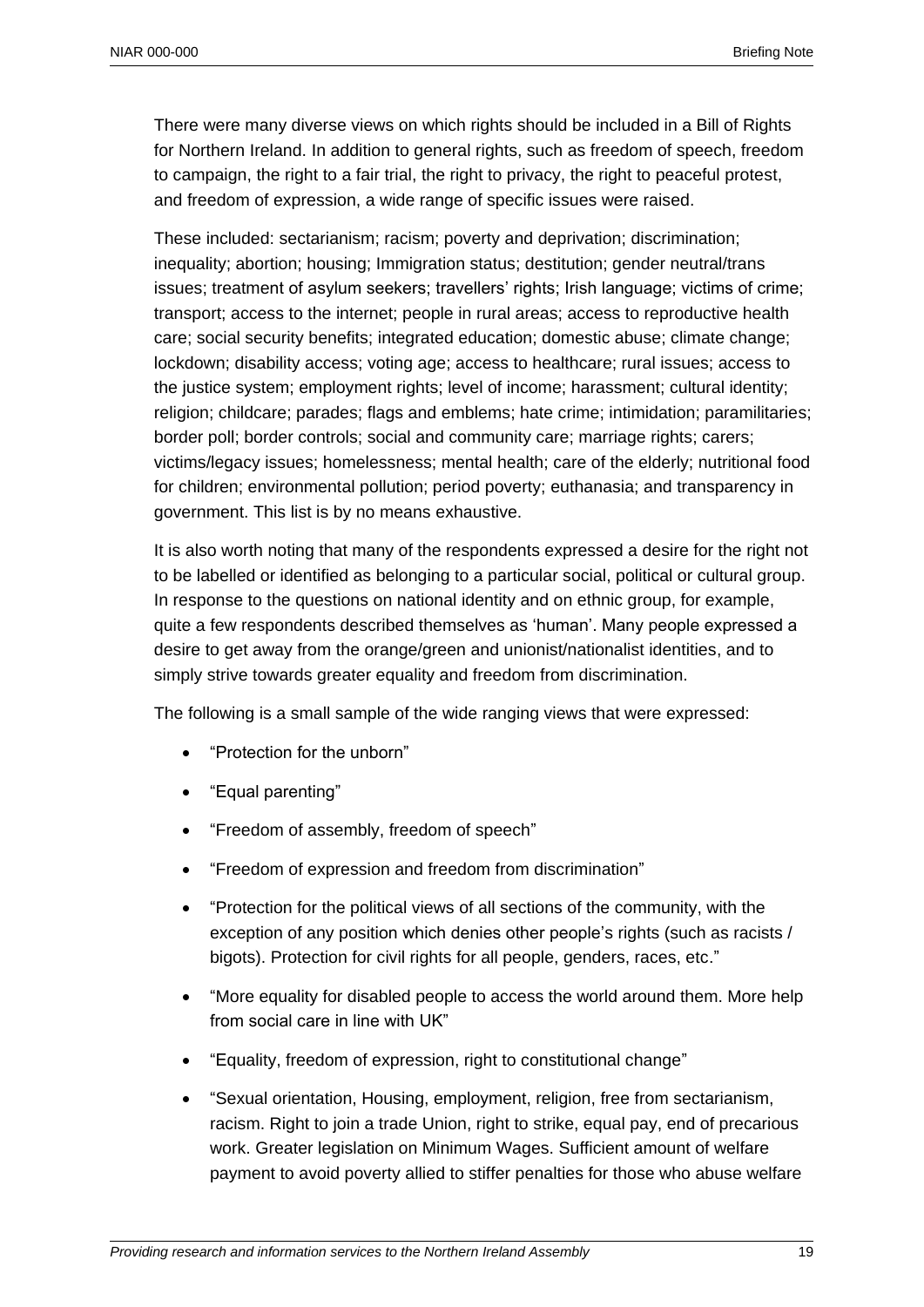rights and paying their taxes through tax avoidance schemes. Right to free education up to and including third level"

- "That all political viewpoints are considered and evaluated, and that equality of opportunity exists for all"
- "The right to access voting and electoral procedures, the right to access justice on an equal basis with others, the right to equality before the law including the recognition of particular groups including disabled people and that the ability to obtain these rights is accessible to disabled people including affordability, access to the built environment, supported decision making (the right to legal capacity)"
- "That the political establishment can never override the bill of rights regardless of any reason"
- "The Belfast (Good Friday) Agreement commitment to replicate ECHR rights within a Bill of Rights should be realised. Further, the provisions of the International Covenant on Civil and Political Rights (ICCPR) and other relevant standards should be incorporated. Of particular interest to LCNI's work is the right to an effective remedy as enshrined in Article 2 ICCPR and Article 6 ECHR. Access to justice is both a human right and a means to protect other recognised human rights. However, LCNI's experience is that, for many reasons, many persons struggle to access justice or to navigate the justice system: this applies across our work areas including social security, immigration and employment. Accordingly, LCNI considers that a Bill of Rights should explicitly protect the right to an effective remedy"
- "The right for pregnant people to access safe, legal and free abortions. The right for trans people to be recognised as their gender without discrimination. The right for trans people to access gender-affirming healthcare. The right to not be forced to conform to stereotypes, i.e. the right to a choice between trousers or a skirt in school or the workplace"
- "Police should investigate vulnerable people having been subjected to crime. Disability should always be taken into account when dealing with vulnerable people"
- "I would like to see hate speech deemed a crime. No person should be allowed to use their personal religious or political beliefs to oppress, discriminate or abuse others"
- "Replication of the ECHR in a Bill of Rights alongside the incorporation of the provision of other relevant standards from International law e.g. UN Convention on Rights of the Child, UN Convention of Rights of Persons with Disabilities etc."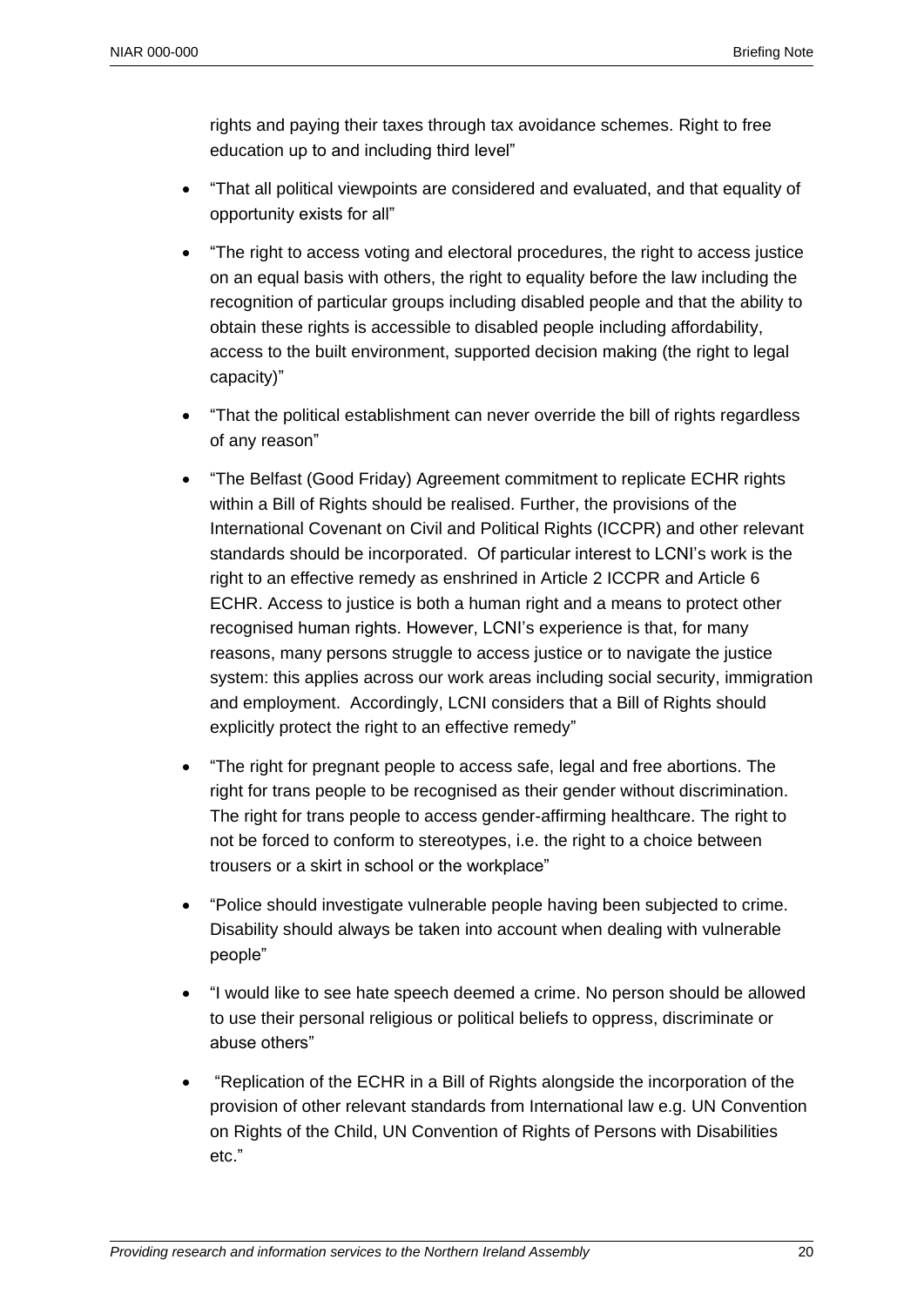- "Right to justice/full and transparent investigation Transparency and responsibility from political leaders"
- "Equality of opportunity for ALL in society regardless of disability, caring responsibilities, sex etc."
- "A new Bill of Rights is not necessary, but if one is being legislated then it must include: - Freedom of worship and freedom of assembly. This must include freedom for churches and religious organisations to operate without being compelled to act against their religious beliefs. - Freedom to educate one's children in accordance with one's religious and philosophical beliefs. - Freedom of speech and freedom from compelled speech. This must include freedom to criticise the beliefs and practices of others. - Freedom to hold peaceful protest. - Liberty of conscience. This must include freedom from being compelled to act against one's core religious beliefs either in business or in public life"
- "The right to expect timely and appropriate communication, when required, a priority from Government as a public service for all citizens rather than relying mainly on social media (which excludes non-users) and the media. ( e.g. Covid Comms)"
- "Freedom from harassment"
- "The right to have your native language promoted in civil society"
- "That we must respect one another no matter what our views are. Live and let live"
- "A right to child care even if working full time. It doesn't pay to work"
- "The right to celebrate my culture"
- "The right to never lock down the citizens of this country ever again"
- "Right to parade without restriction"
- "Freedom to choose health care"
- "Language rights similar to those available in Wales"
- "Protection for LGBT individuals against discrimination and trans rightsincluding the right to self-ID"
- "An acknowledgement that we are now a multi-cultural society and need to move beyond Nationalist/Unionist identity as they only traditions that contribute to Northern Ireland. Stronger hate crime laws. Women should have control over their own bodies"
- "Fairness and not judging people on what they have or the way they look Everyone deserves to be treated fairly"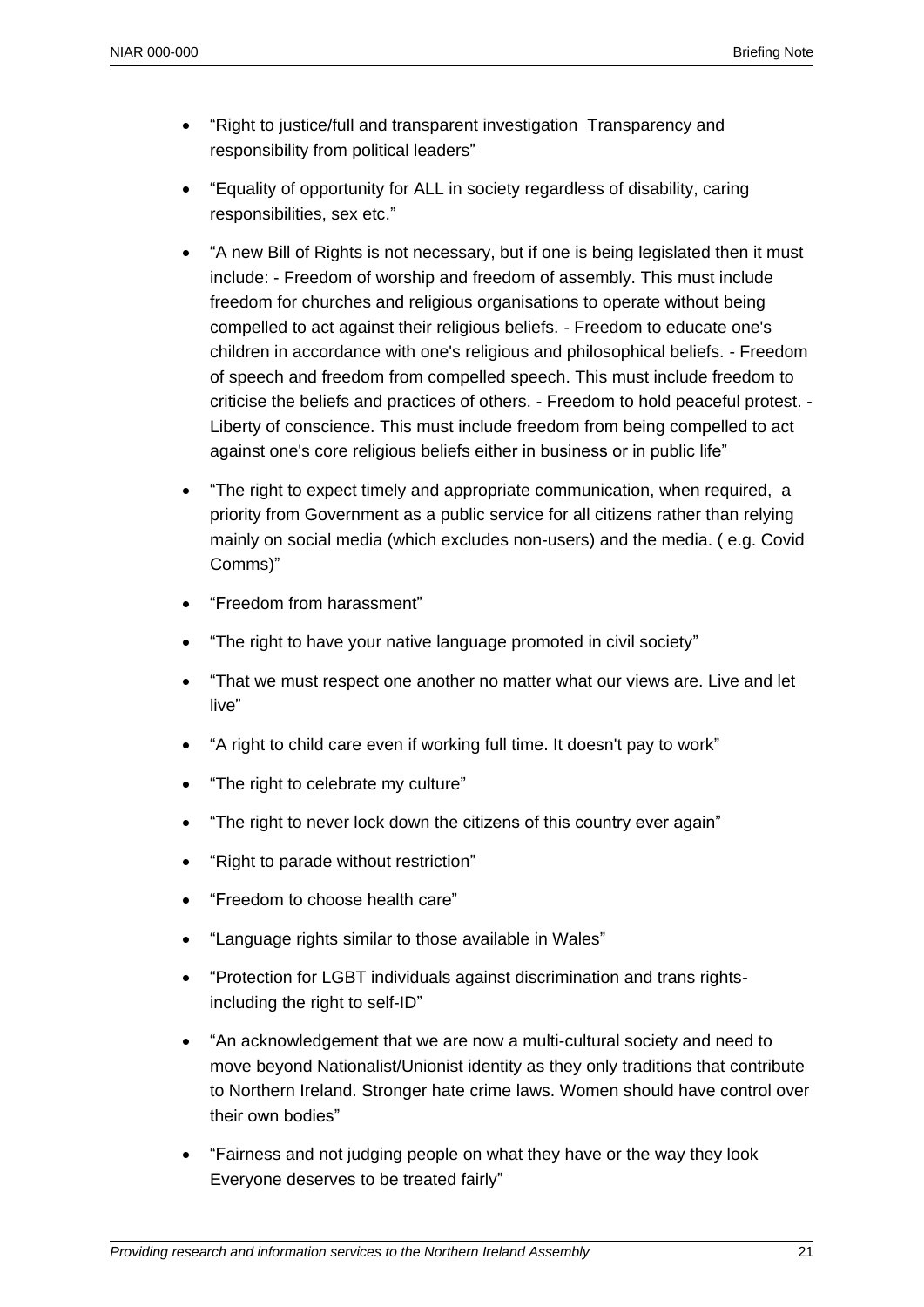- "Tolerance for minorities"
- "Replication of the ECHR and the incorporation of relevant standards drawn from International Law. We should aim to be a world leader of rights and not just have an 'aspirational' Bill of Rights. It should be something that tangibly protects rights and prevents corruption"
- "No border controls"
- "The right to access appropriate social and community care"
- "Right to own view"
- "Religious tolerance and respect for all faiths"
- "I would like to see a similar bill of rights as used in the USA using Biblical principles"
- "The Right to full Irish and EU citizenship"
- "Right to have adequate funding to lift all areas to the same level. Rights to have both symbols of identity, a shared one or none"
- "Accountability for aggressive and fraudulent employers and organisations who support them"
- "Bill of rights not required. Rights are enforceable in courts"
- "The right to universal healthcare for ALL"
- "Asylum seeker detention and deportation. There needs to be a community alternative to immigration detention. Larne House Short Term Holding Facility needs shut down. No immigration detention in NI Prisons. No sharing of data between policing and Home Office. Police stop and search of children needs to end. There needs to be a right to work for people arriving in NI, and 'no recourse to public funds' should not feature in NI society"
- "Gender Equality in the workplace. Workplace transparency- for dispute resolution"
- "We are extremely concerned about the dilution of Christian principles and the side-lining of Christian values in our society - these have been for the good of all, and do not deny any holders of other religion (or none) their views"
- "More protections for marriage rights and housing rights"
- "Carers to receive a living wage"
- "We need less rules in order to increase freedom. Not more"
- "The right to a say in where tax payers' money is used"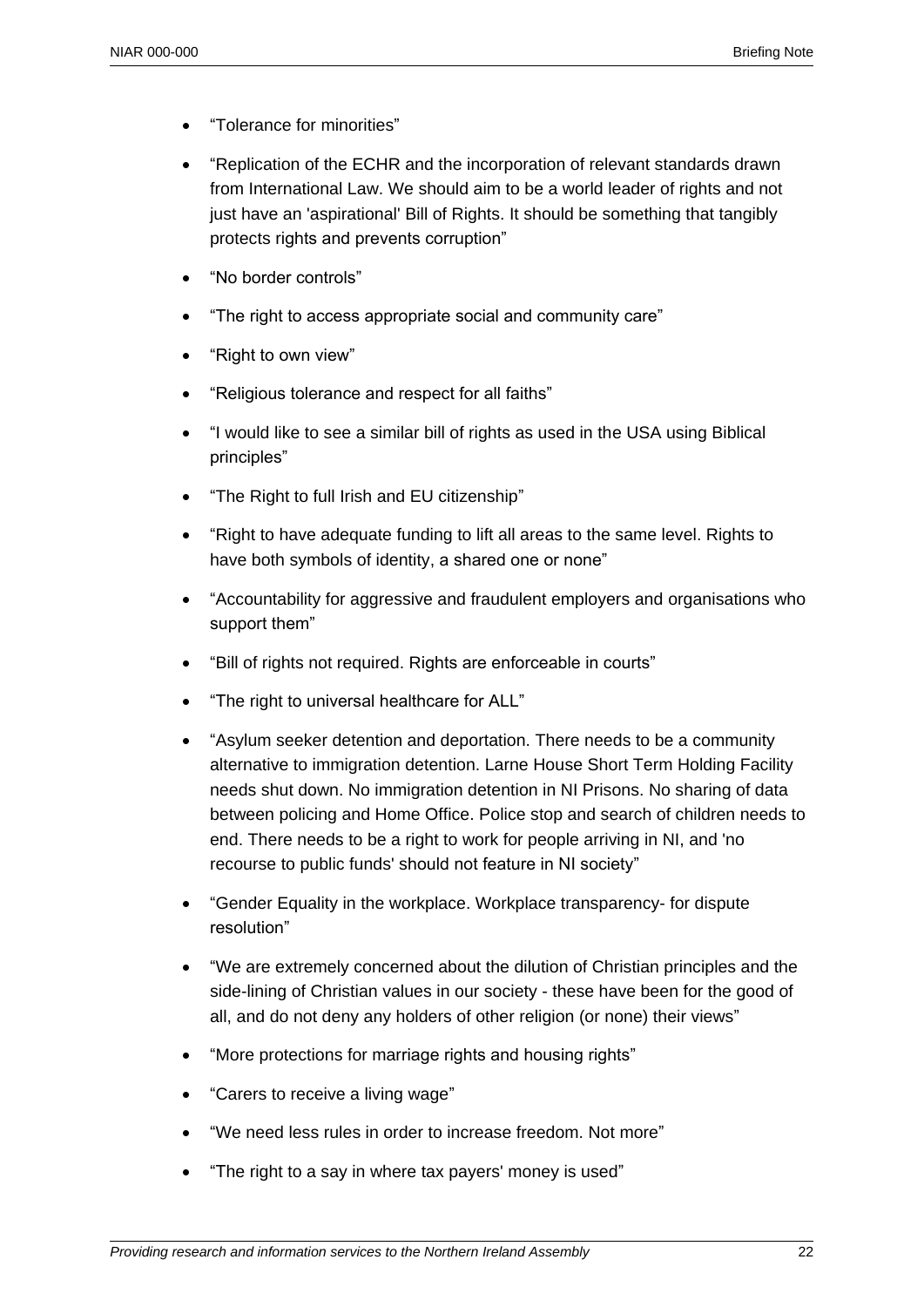- "Right to happiness/wellbeing"
- "Members of the community who were imprisoned during the conflict should have equal access in application for jobs, education etc."
- "More rights for disabled people"
- "That all children are given an education which prepares them for life rather than just for scholastic high achievements"
- "The right to safe housing. The right to freedom from violence. The right to freedom from discrimination based on racial, sexual or gender identity. The right to a fair, free and, if necessary, private trial for the pursuit of justice. (Rape survivors are still often forced to drop charges under threat of public defamation). The right to identity expression, to parity of marriage and to safe and legal abortions"
- "The right to not be identified or labelled in any category"
- "More focus on meeting people's basic needs"
- "The right of our country to self-determination through the democratic process"
- "There is a huge number of people living in poverty and who are still subject to violence (whether it be sectarian, racist, or homophobic.) The number of those who are homeless is also on the rise. Children in less affluent areas are also being drawn into violence and do not have the same opportunities in their lives, nor the support from the government to better themselves"
- "End to age discrimination"
- "Parity of esteem, equality and fair treatment of those seeking refugee status, immigrants and those that live in impoverished conditions"
- "A political right that if any politician deliberately lies/misleads the public that they should be prosecuted"
- "Zero tolerance on any form of discrimination. A move away from party politics & clear focus on the economy, health, education & peace. Better provision for childcare so women can work. A mental health policy that supports the most vulnerable from an early age. A review of elderly care - the cost of care homes is staggeringly at odds with what people can afford in old age"
- "This list is by no means exhaustive, but protections, which would safeguard the rights of everybody to be a full part of the political process no matter of their background. This would include: the right to protest, the right to engage fully in the political life in NI, including that of standing for office. A bill of rights should seek to strengthen the Northern Ireland Human Rights Commission, to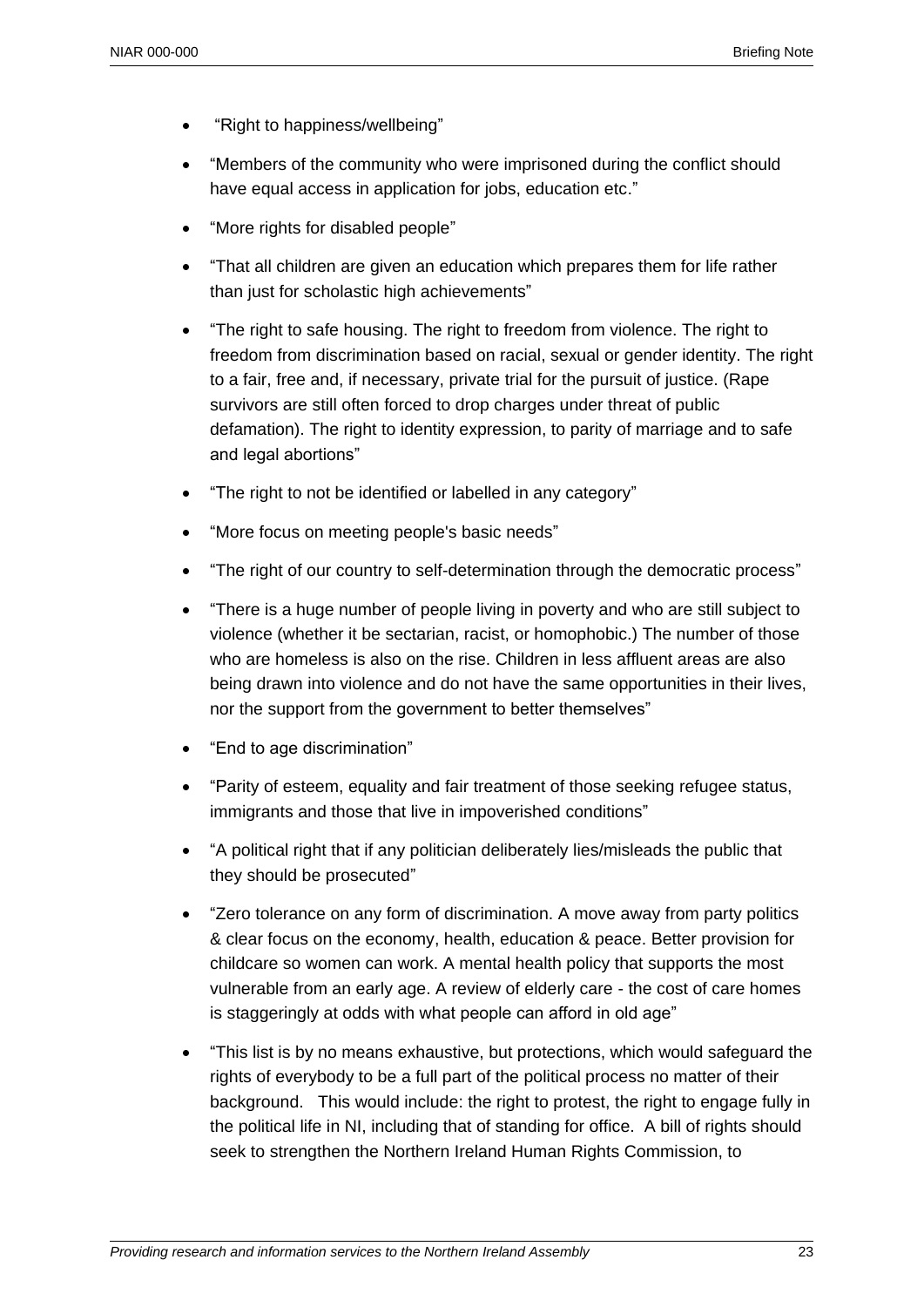safeguard these rights and to monitor the delivery of fundamental rights by the executive"

- "I think it needs to consider the paradox of intolerance. Being part of a tolerant society does not mean tolerating hate speech and the suppression of the rights of minorities"
- "Freedom from paramilitary oppression"
- "The right to vote at 16"
- "I believe a bill of rights of this nature is likely to cause more division and lead to years of disputes as interested parties try to enforce their 'rights'"
- "More protection for people having to work or live in an area and not being uncomfortable because of their political views. Police and political parties should do more for people that are feeling threatened in certain areas"
- "The right to good living standards, equality for the Irish identity, the right to live free from intimidation and discrimination"
- "I would like to see the rights of minority/ fringe Political Parties have their voice heard by way of a Civic Forum"
- "The right to an education free from any religion. The right to live free from paramilitary terrorism (intimidation, flags, graffiti, violence)"
- "Right to nutrition. This includes free school breakfasts for children and a push on food banks"
- "I believe that the right to vote is important. It is not universal in Northern Ireland and it should be. As a refugee, asylum seeker or anyone in prison cannot vote. Commonwealth countries can vote. However a refugee or asylum seekers from Somali cannot vote. I think refugees should be able to vote in local elections. I would like the opportunity to vote in elections to influence which political representatives represent my community. I think that the political system in Northern Ireland does not enable effective representation for ethnic minorities because it is highly polarised. I do not think there is a party currently that represents my views"
- "Homelessness needs to be addressed as a priority, as does hygiene and period poverty"
- "Clean air; productive soils; clean waterways; access to greenspace"
- "People with a learning disability have the right to a life and to be able to enjoy things that other people take for granted. For instance access to the world they live in"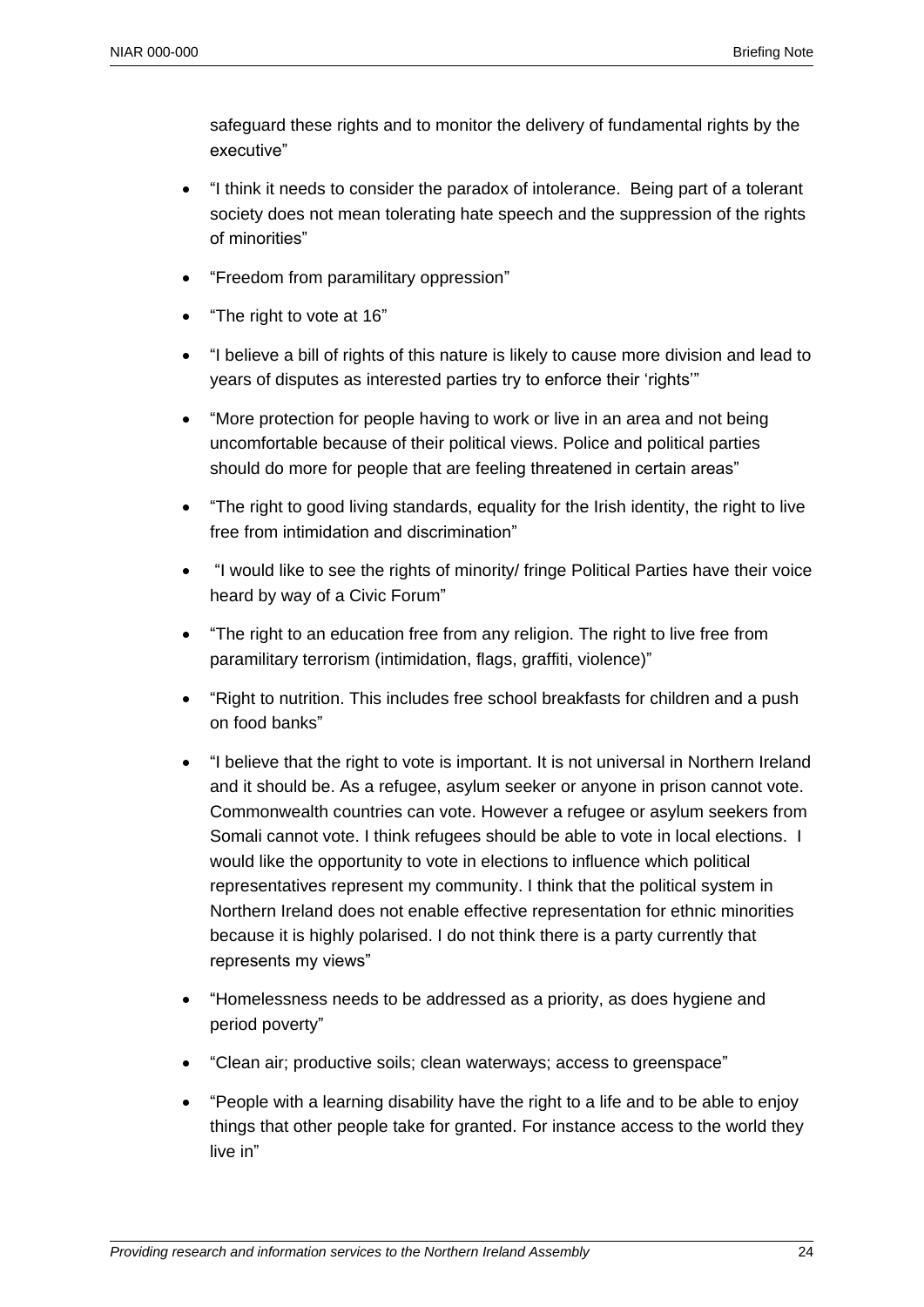- "Protection of hate crimes against immigrants or people from different cultures. Ensuring every family or individual has access to basic needs during economic hardship"
- "The right to food and food security. Also, the right to shelter, the right to access health and mental health services, the right to a standard of living, the right to education. The right to access social security if unemployed or made redundant. For victims, the right to mental and physical support if needed and also to justice. The right to have official documents available in your own language. The right to access mental health services. For females, the right to sanitary products. For children, the right to access free meals of a good nutritional standard if needed even if it is outside school term time. For our elderly, the right to dignity and the right to equal access to medical services as younger people. For people with disabilities, the right to access help and care as much as they need to fulfil their personal needs. The right to get married. The right to not be discriminated against financially if you have a long term partner but are not married and they die. For carers, the right to access similar medical services for the person they are caring for as people in care homes"
- "Minimum level of income, right to social as well as health care"
- "Social needs for the most deprived, no-one should be sleeping outside. A duty of care!!"
- "The right to farm land without intimidation"
- "Northern Ireland is becoming more multicultural, which is great in many ways, however it is very important not to lose our identity in the midst of many emerging identities. As a result I would like to see a protection of Christianity in the education systems, in hospitals, in the marketplace, in churches, in speech etc."
- "None required. It's a lawyers' and politicians' charter. And it encourages greed and an overburdened justice system"
- "All see South African Bill of Rights as guide"
- "I think a healthy environment is important but that a bill of rights is not the place to take that forward. The biggest problem with modern rights is that we all try to impose our own values on others. A bill of rights must protect the right to think differently from whoever the majority is at any point in time"
- "I lived in 6 other countries and returned to NI twelve years ago. I think that we in this country need to begin to really look at ourselves here, not to be always saying that "we are a great wee country", "we are very friendly/hospitable", "we are not racist" etc. Such thinking needs to be challenged, right from nursery school, and a more open manner of thinking taught/encouraged. I have a faith -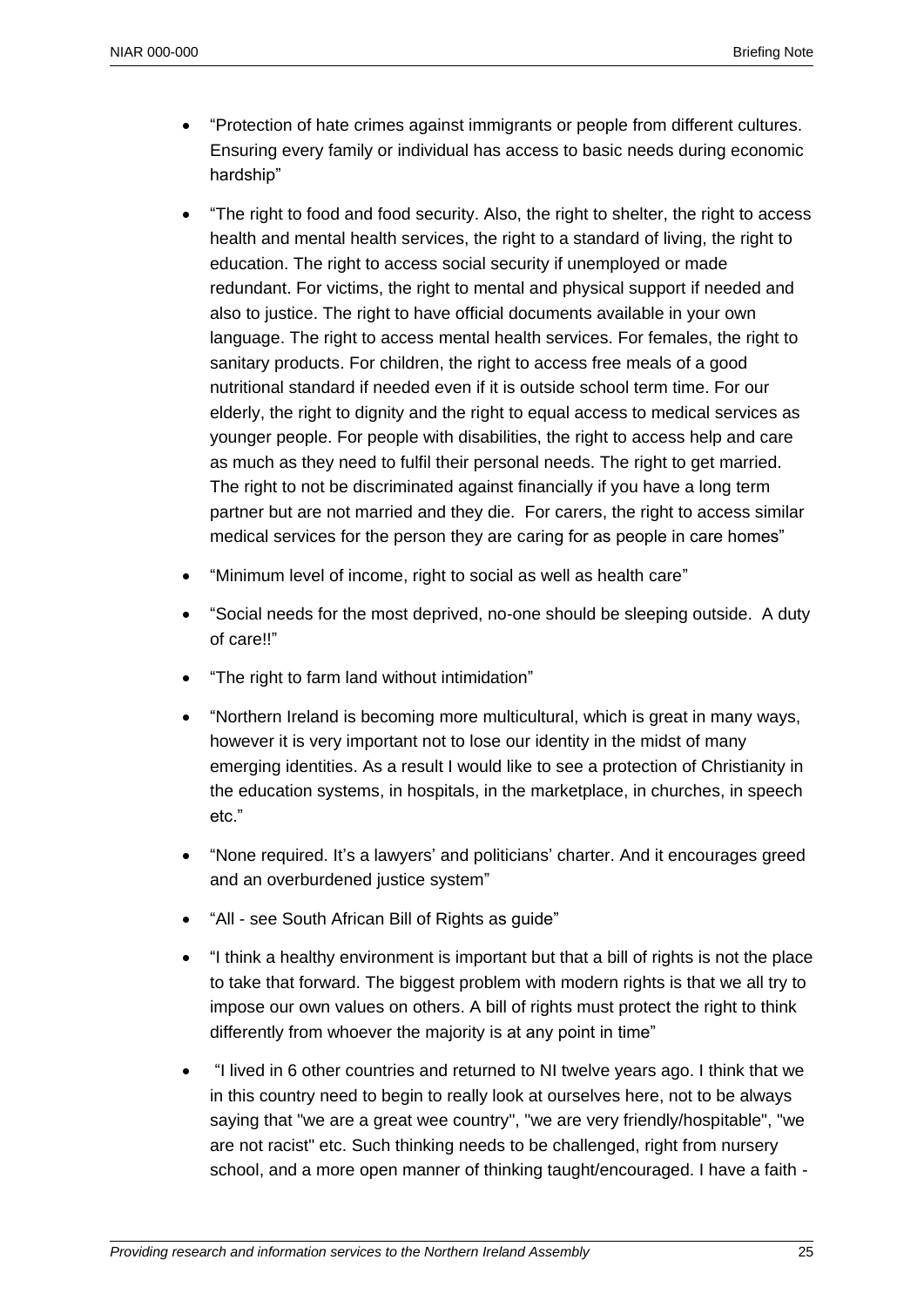Christian - but I really believe that ALL our schools need to be fully integrated, with NO RELIGIOUS TEACHING AT ALL ON THE CURRICULUM. That should be dealt with at home or within the religious community. In schools, learning the facts about all faiths, including humanism and atheism, and not learning about all the aspects of any faith which actively exclude certain people and teach fear and a sense of superiority. Learning to live for the common good is vitally important. History too should be taught in a balanced and honest factually manner"

- "We won't shape the future by living in the past"
- "People have been talking about a Bill of Rights for more than 20 years. The fact that it is still not in place speaks volumes"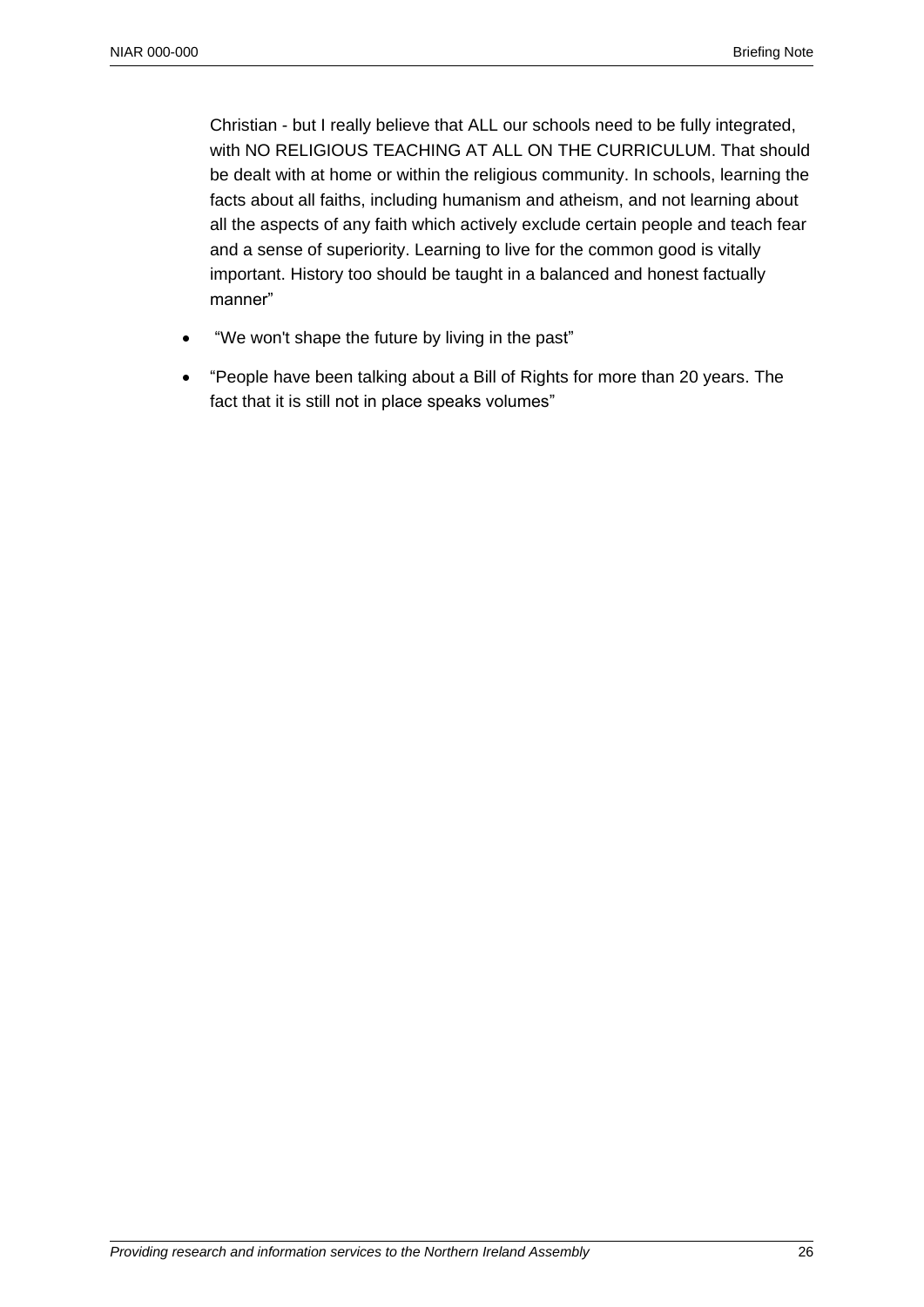# **ANNEX A. SURVEY QUESTIONNAIRE**

# **Have your say: Human Rights in Northern Ireland**

Consultation on the creation of a Bill of Rights for Northern Ireland

**This consultation was set up by the Northern Ireland Assembly's Ad Hoc Committee on a Bill of Rights. The Committee wants to hear your views and understand how you feel about the creation of a Bill of Rights in Northern Ireland.**

#### **Why was the Ad Hoc Committee on a Bill of Rights set up?**

The Ad Hoc Committee on a Bill of Rights was set up following the New Decade, New Approach Agreement in early 2020. The Committee is tasked with considering the creation of a Bill of Rights for Northern Ireland. That includes looking at the implications of a Bill of Rights here and what rights it might include. The Committee has discussed and received briefings from a wide range of stakeholders and experts in human rights in recent months, but a crucial part of its evidence-gathering is listening to those who are directly affected – you.

#### **What is the consultation about?**

This consultation is about the Committee getting your views, listening to what you think and taking on board how you feel about the creation of a Bill of Rights in Northern Ireland. The results of the consultation will provide valuable information to the Committee and help inform its forward work programme. The survey is completely anonymous and confidential. If you choose to provide contact details, so you are kept informed of the Committee's work, these details will not be linked to your responses.

## **Why should I get involved?**

This is your chance to say what you think and how you feel. Your views and opinions are as important as anyone's. To get an understanding of what people who live here think about the creation of a Bill of Rights for Northern Ireland, we need to hear from lots of different people. By getting involved you'll help to ensure that the Committee's report is reflective of society across Northern Ireland.

#### **How do I get involved?**

You can complete the consultation survey attached.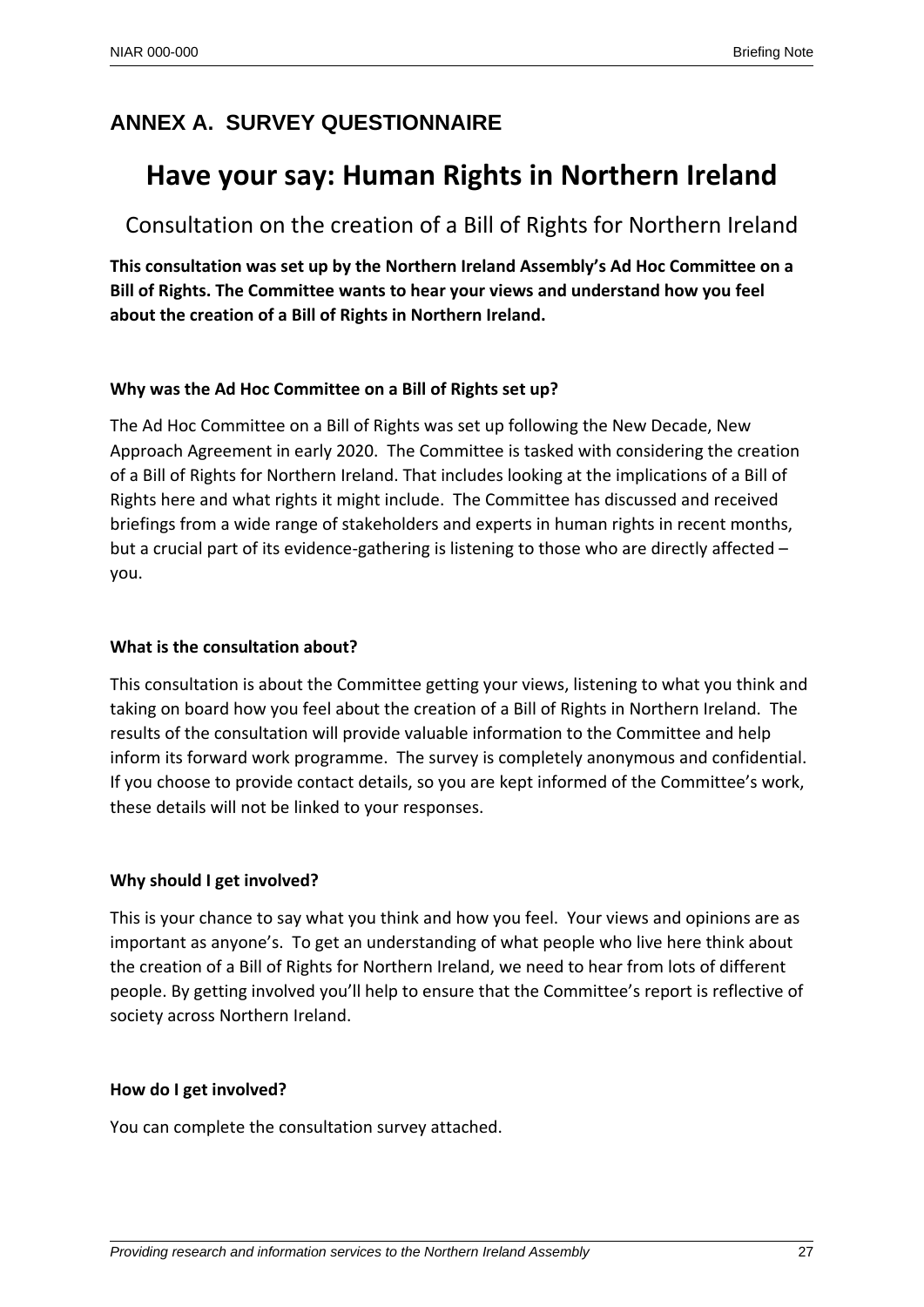# **Complete our survey**

**This short survey should take less than ten minutes to complete. The results will provide valuable information to the Committee.**

**The survey is completely anonymous and confidential. If you choose to provide contact details they will not be linked to your responses.**

# **1. Views on Human Rights**

This first set of questions looks at your general view on human rights.

#### **a. To what extent do you agree that everyone in Northern Ireland today enjoys the same basic human rights?**

| A. Strongly agree             |  |
|-------------------------------|--|
| B. Agree                      |  |
| C. Neither agree nor disagree |  |
| D. Disagree                   |  |
| E. Strongly disagree          |  |
| F. Don't know                 |  |

#### **b. Why do you feel this way?**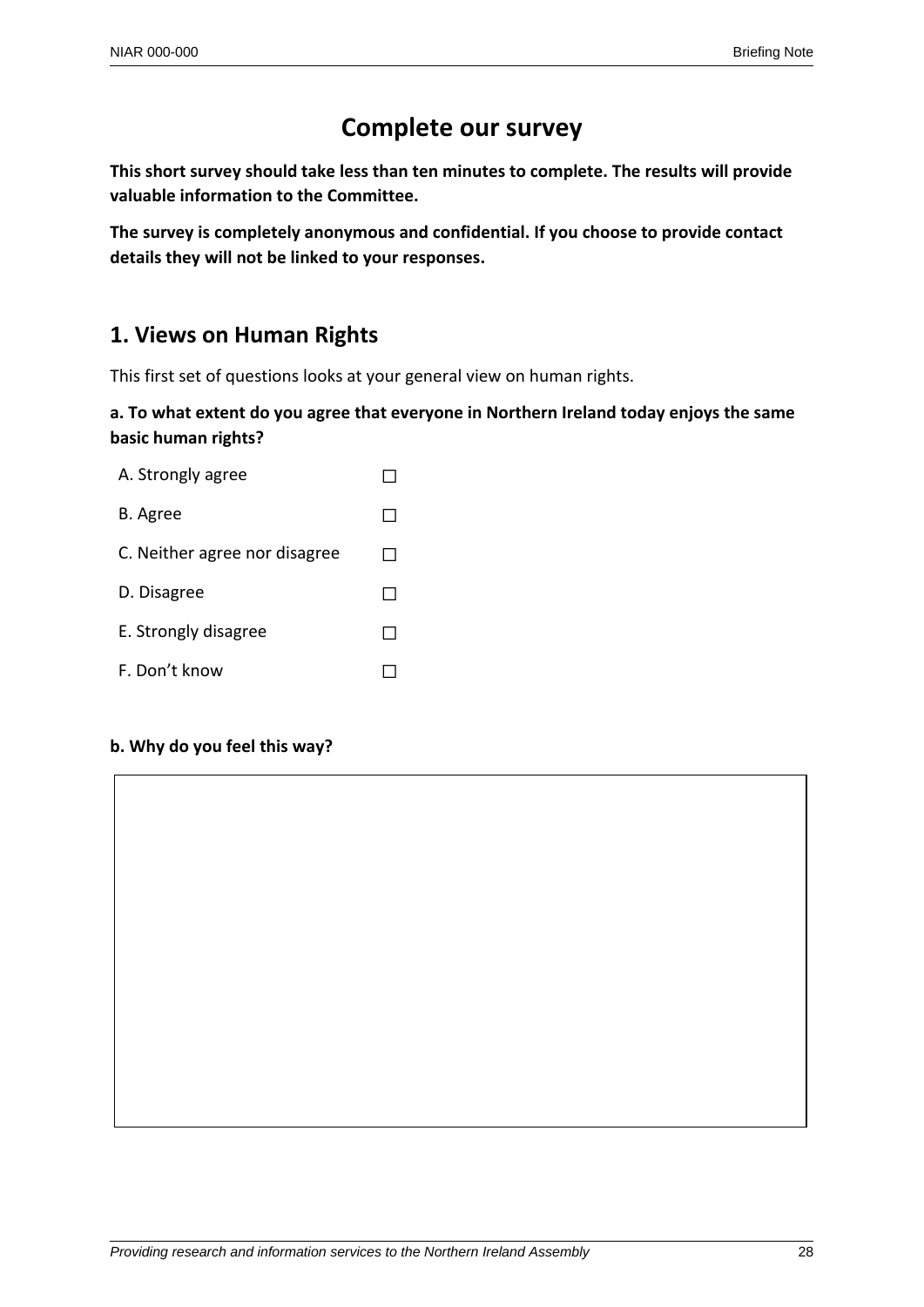# **2. Protections**

**In your view, do people in Northern Ireland need more protection for their human rights in relation to any of the following areas?**

Choose as many as you like.

| A. Age                            |        |
|-----------------------------------|--------|
| <b>B. Caring responsibilities</b> | П      |
| C. Community background           | П      |
| D. Criminal record                | $\Box$ |
| E. Cultural background            | $\Box$ |
| F. Disability                     | П      |
| G. Economic status or income      | П      |
| H. Ethnic group                   | П      |
| I. Family or civil status         | $\Box$ |
| J. Gender                         | $\Box$ |
| K. Health status                  | П      |
| L. Language                       | П      |
| M. National identity              | П      |
| N. Political or other opinion     | □      |
| O. Pregnancy and maternity        | П      |
| P. Property                       | П      |
| Q. Religion or belief             | П      |
| R. Sexual orientation             | П      |
| S. Don't know                     | П      |
| T. None of the above              | П      |
| U. Other                          |        |
|                                   |        |

If you selected 'Other', please let us know what other areas you think should be included:

*Providing research and information services to the Northern Ireland Assembly* 29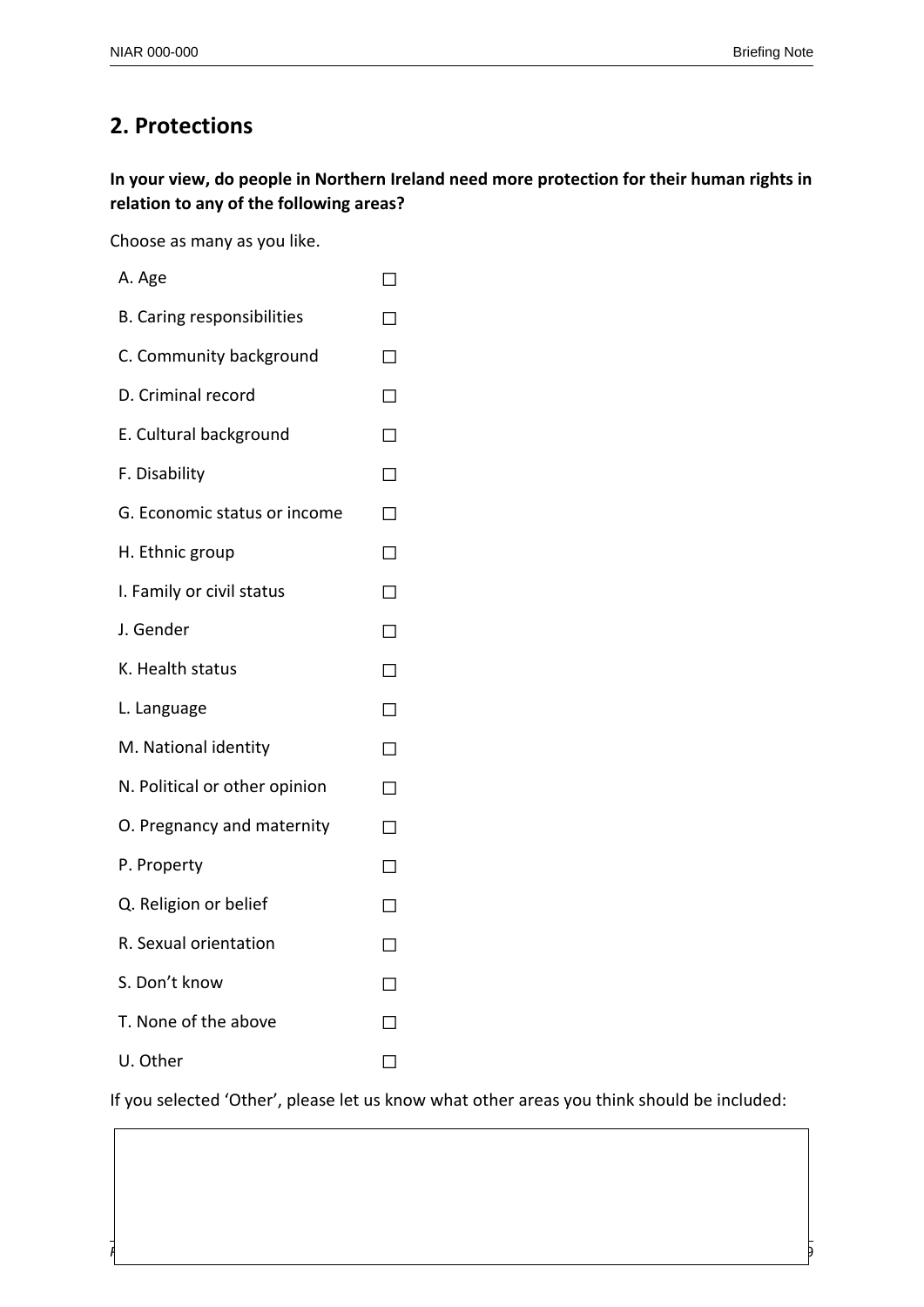# **3. Values**

**In your view, which of the following values, if any, would make appropriate foundations for rights in Northern Ireland?**

Choose as many as you like.

| A. Community                                                 |  |
|--------------------------------------------------------------|--|
| B. Human dignity (everyone deserves respect)                 |  |
| C. Fairness                                                  |  |
| D. Freedom and democracy                                     |  |
| E. Justice                                                   |  |
| F. Mutual respect (respect for each other)                   |  |
| G. Parity of esteem (valuing all traditions equally)         |  |
| H. Respect for culture, identity, traditions and aspirations |  |
| I. Peace and reconciliation                                  |  |
| J. Don't know                                                |  |
| K. Other                                                     |  |

If you selected 'Other', please let us know what other foundations you think should be included: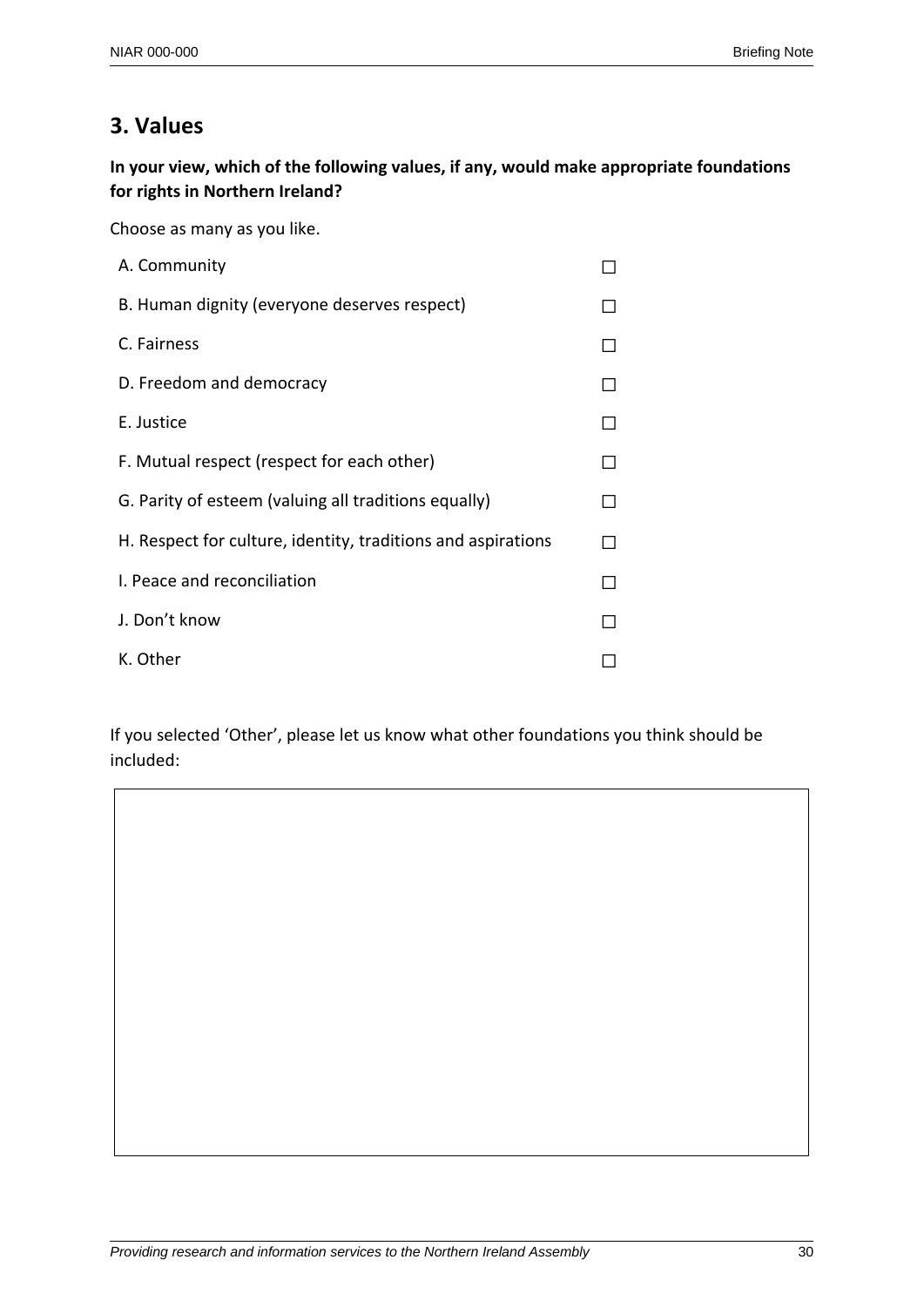# **4. Bill of Rights**

Human rights are freedoms and protections belonging to everyone. A bill of rights contains human rights protections for everyone - it is a list of the laws a country agrees to make to protect all the people who live there.

#### **a. How important, if at all, do you think a bill of rights is for Northern Ireland?**

| A. Very Important       |  |
|-------------------------|--|
| <b>B.</b> Important     |  |
| C. Moderately important |  |
| D. Slightly important   |  |
| E. Not important at all |  |
| F. Don't know           |  |

## **b. To what extent, if at all, do you agree that a bill of rights for Northern Ireland should set out an aspirational vision based on guiding or foundational values?**

| A. Strongly agree             |  |
|-------------------------------|--|
| B. Agree                      |  |
| C. Neither agree nor disagree |  |
| D. Disagree                   |  |
| E. Strongly disagree          |  |
| F. Don't know                 |  |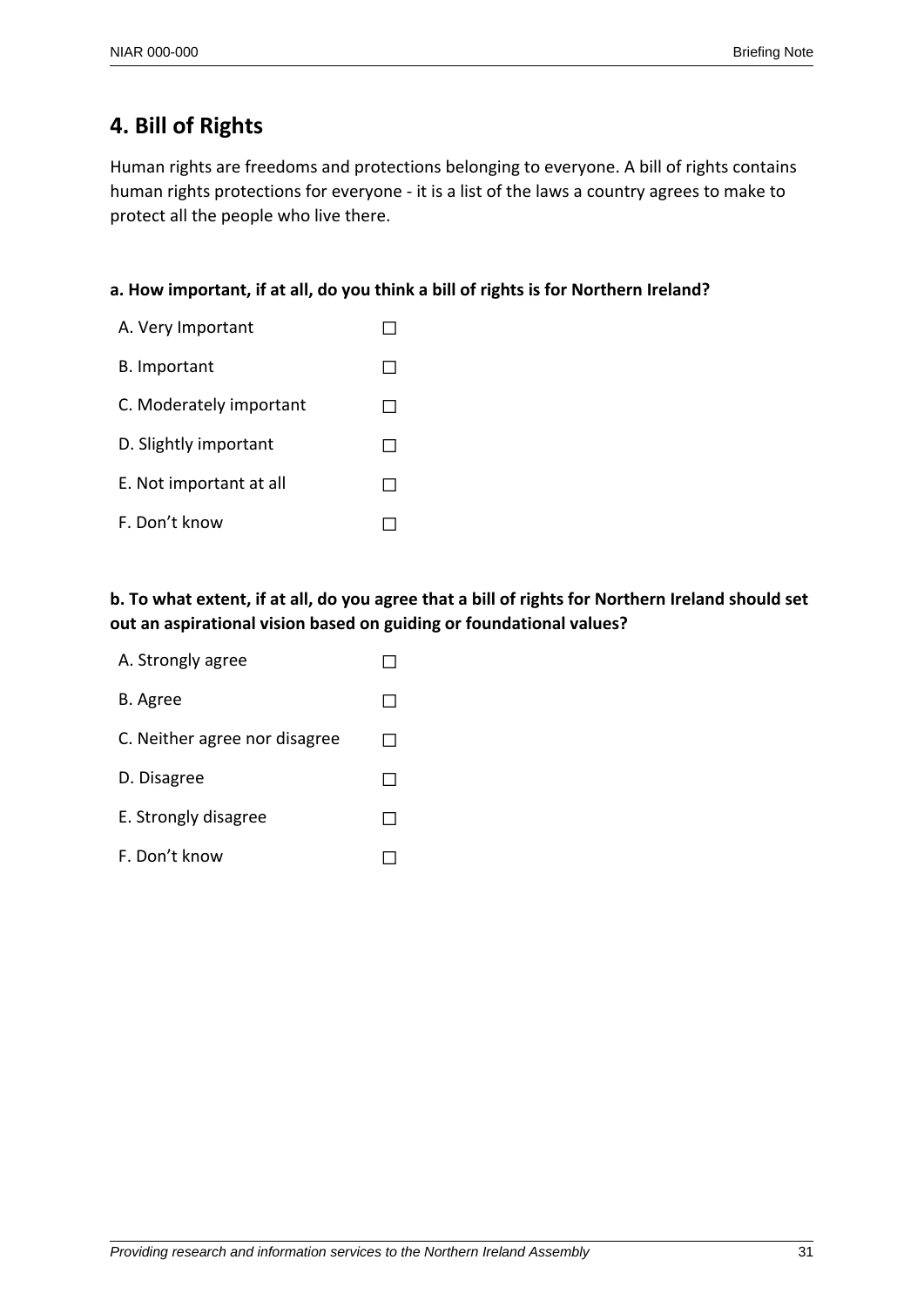**c. Civil and political rights can include freedom from discrimination; the right to privacy; freedom of expression, assembly, religion and movement; and the right to a fair trial. To what extent, if at all, do you agree that a bill of rights for Northern Ireland should include civil and political rights?**

| A. Strongly agree             |  |
|-------------------------------|--|
| B. Agree                      |  |
| C. Neither agree nor disagree |  |
| D. Disagree                   |  |
| E. Strongly disagree          |  |
| F. Don't know                 |  |

## **d. What, if any, political and civil rights would you like to see in a bill of rights for Northern Ireland?**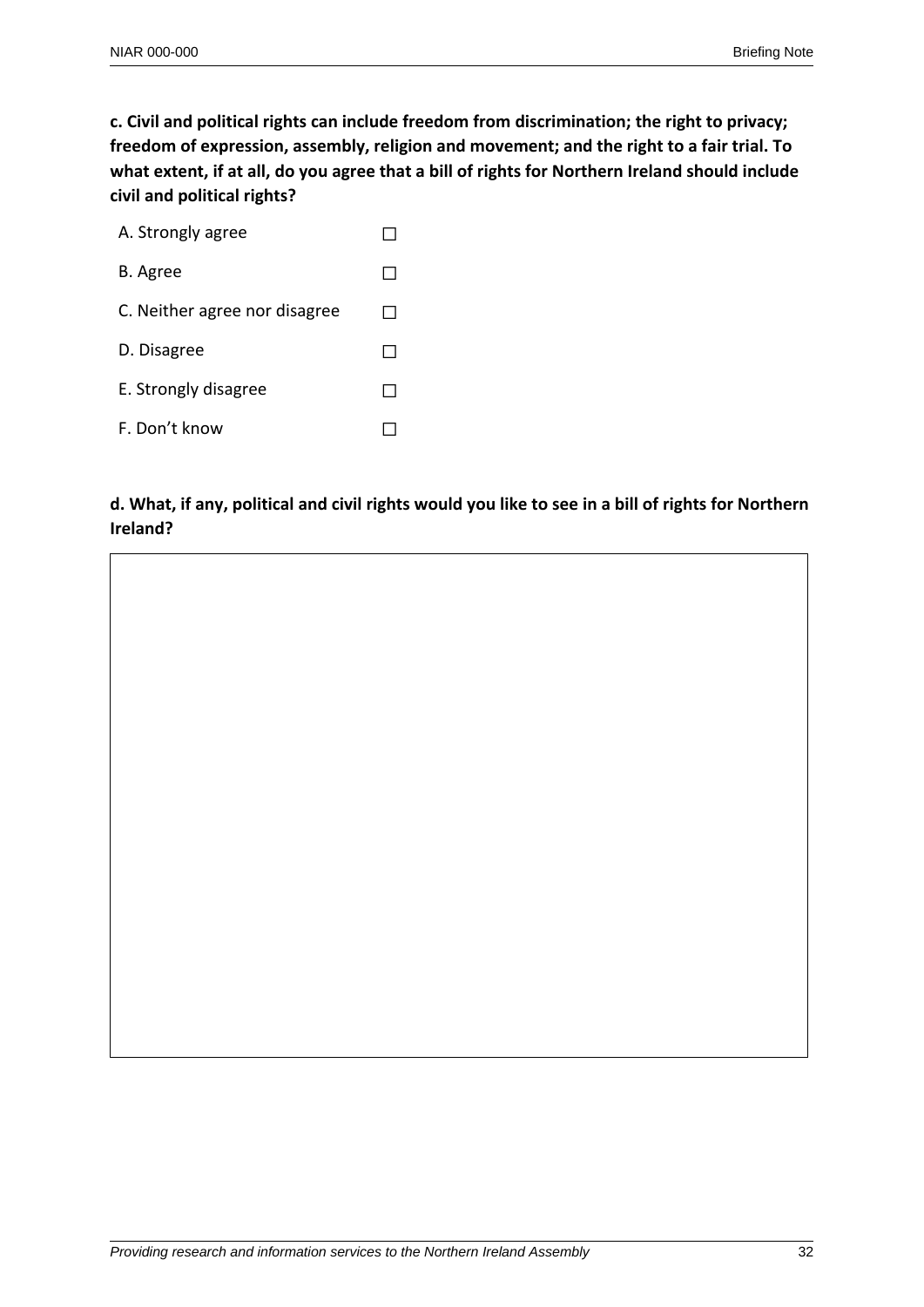**e. Social and economic and cultural rights can include rights around standards of living, health, social security, victims, education and language. To what extent, if at all, do you agree that a bill of rights for Northern Ireland should include social, economic and cultural rights?**

| A. Strongly agree             |  |
|-------------------------------|--|
| B. Agree                      |  |
| C. Neither agree nor disagree |  |
| D. Disagree                   |  |
| E. Strongly disagree          |  |
| F. Don't know                 |  |

## **f. What, if any, social, economic and cultural rights would you like to see in a bill of rights for Northern Ireland?**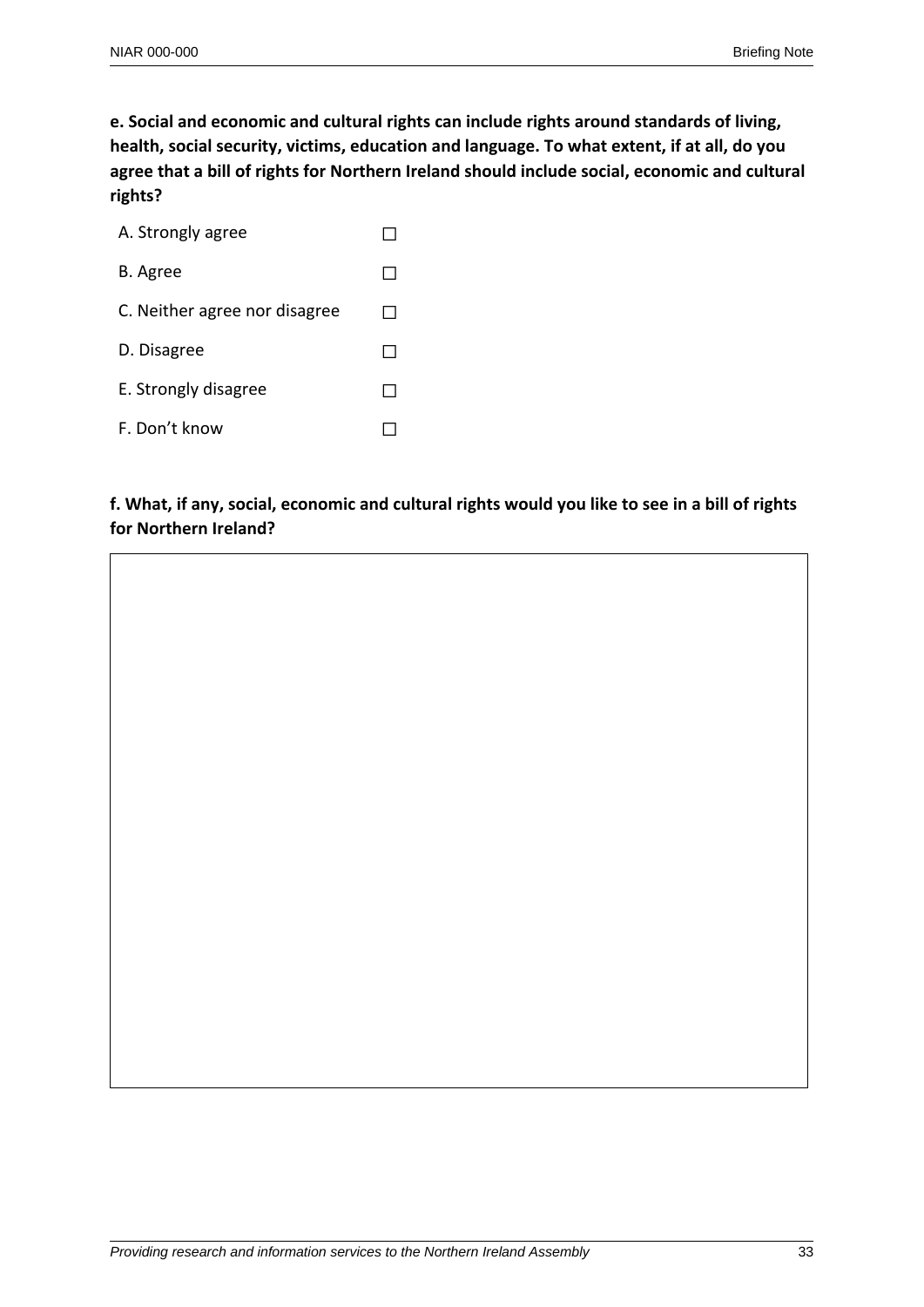### **g. To what extent, if at all, do you agree that a bill of rights for Northern Ireland should include the right to a healthy environment?**

| A. Strongly agree             |  |
|-------------------------------|--|
| B. Agree                      |  |
| C. Neither agree nor disagree |  |
| D. Disagree                   |  |
| E. Strongly disagree          |  |
| F. Don't know                 |  |

#### **h. Do you have any other comments?**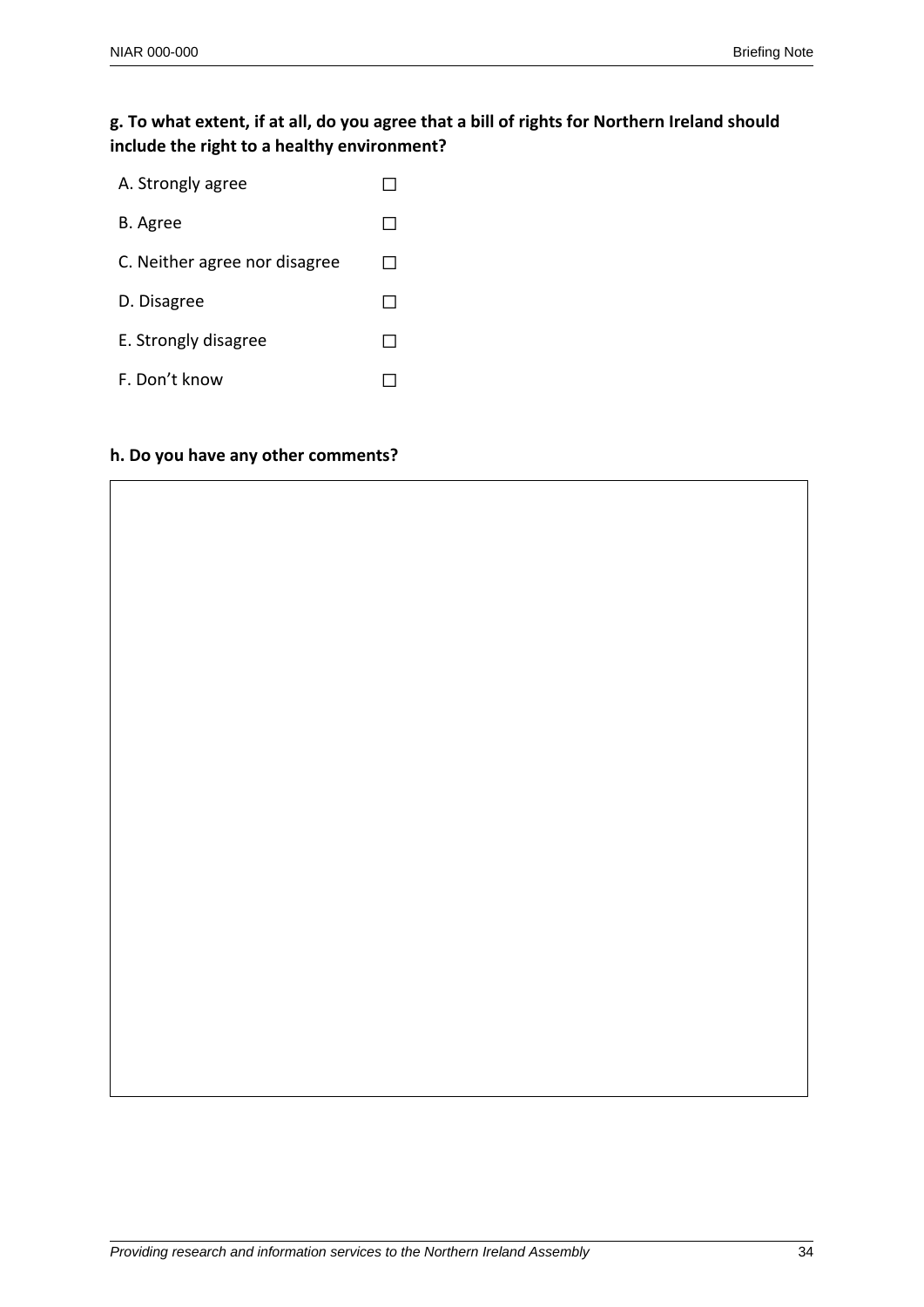# **5. About You - Section 75**

This section contains Section 75 questions. These questions allow us to ensure that we are carrying out our work with due regard to the need to promote equality of opportunity and good relations in respect of religious belief, political opinion, gender, race, disability, age, marital status, dependants and sexual orientation.

You do not need to complete this section but the more information we can collect the better we are able to monitor our responses.

All information will be kept completely anonymous and confidential. If you choose to provide contact details they will not be linked to your responses.

#### **Only complete this section if you are happy to answer the Section 75 questions.**

#### **a. What is your gender?**

| A. Female            |              |
|----------------------|--------------|
| B. Male              | $\mathsf{L}$ |
| C. Prefer not to say |              |

#### **b. Age Group**

| A. Under 18          |                          |
|----------------------|--------------------------|
| $B.18 - 24$          | $\overline{\phantom{a}}$ |
| $C. 25 - 34$         | $\overline{\phantom{a}}$ |
| $D.35 - 44$          | $\blacksquare$           |
| $E.45 - 54$          | $\blacksquare$           |
| $F. 55 - 64$         | $\blacksquare$           |
| G. Over 65           | ×.                       |
| H. Prefer not to say | $\overline{\phantom{a}}$ |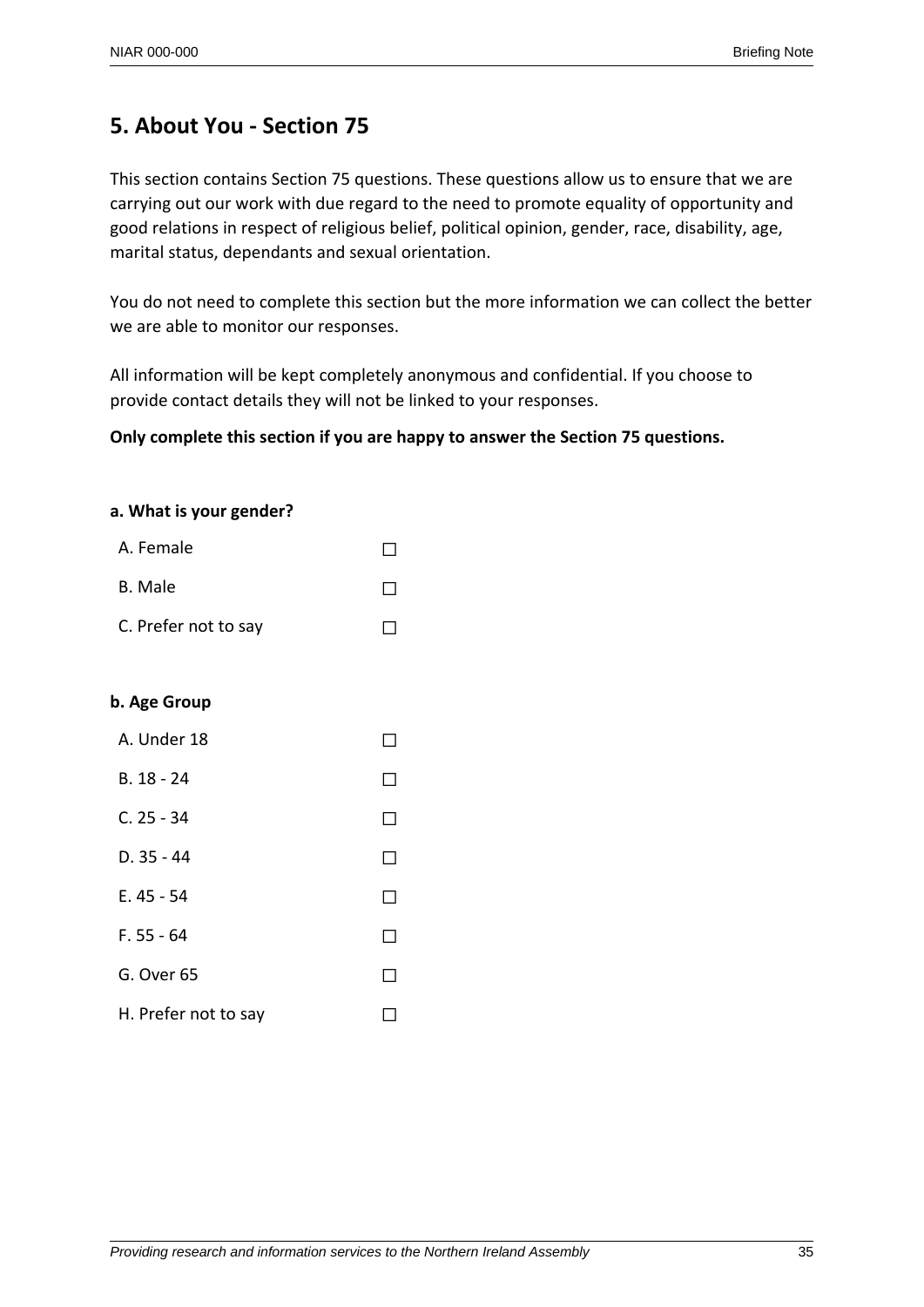## **c. How would you describe your national identity?**

#### **Choose as many as you like**

| A. British           |  |
|----------------------|--|
| B. Irish             |  |
| C. Northern Irish    |  |
| D. English           |  |
| E. Scottish          |  |
| F. Welsh             |  |
| G. Prefer not to say |  |
| H. Other             |  |

If you selected 'Other', please let us know how you would describe your national identity: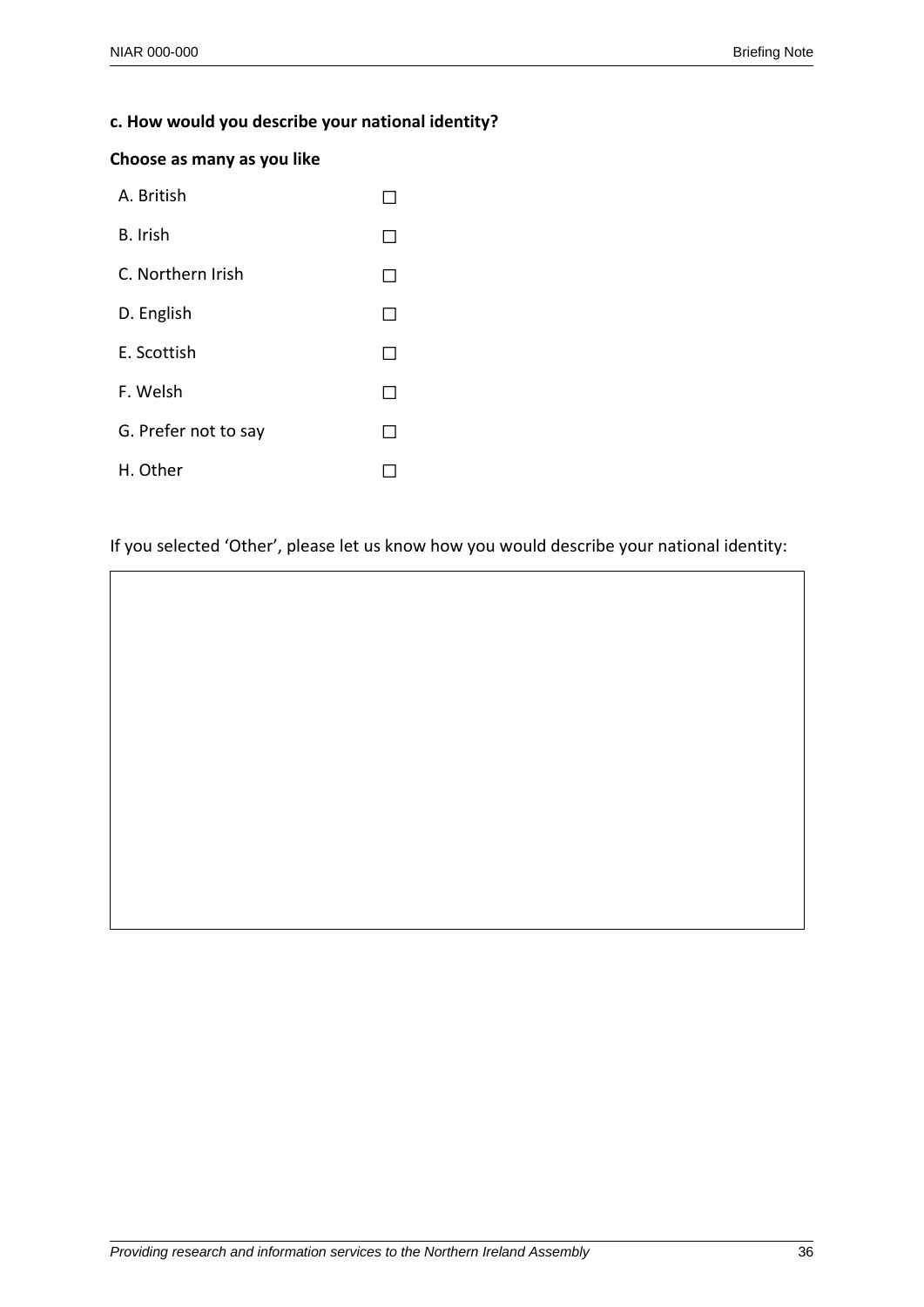## **d. What is your ethnic group?**

#### **Select one only.**

| A. White              |                          |
|-----------------------|--------------------------|
| <b>B.</b> Chinese     |                          |
| C. Irish Traveller    | $\overline{\phantom{a}}$ |
| D. Roma               | ΙI                       |
| E. Indian             |                          |
| F. Filipino           |                          |
| G. Black African      |                          |
| H. Black Other        | $\blacksquare$           |
| I. Mixed ethnic group | - 1                      |
| J. Prefer not to say  |                          |
| K. Other              |                          |

If you selected 'Other', please let us know your ethnic group: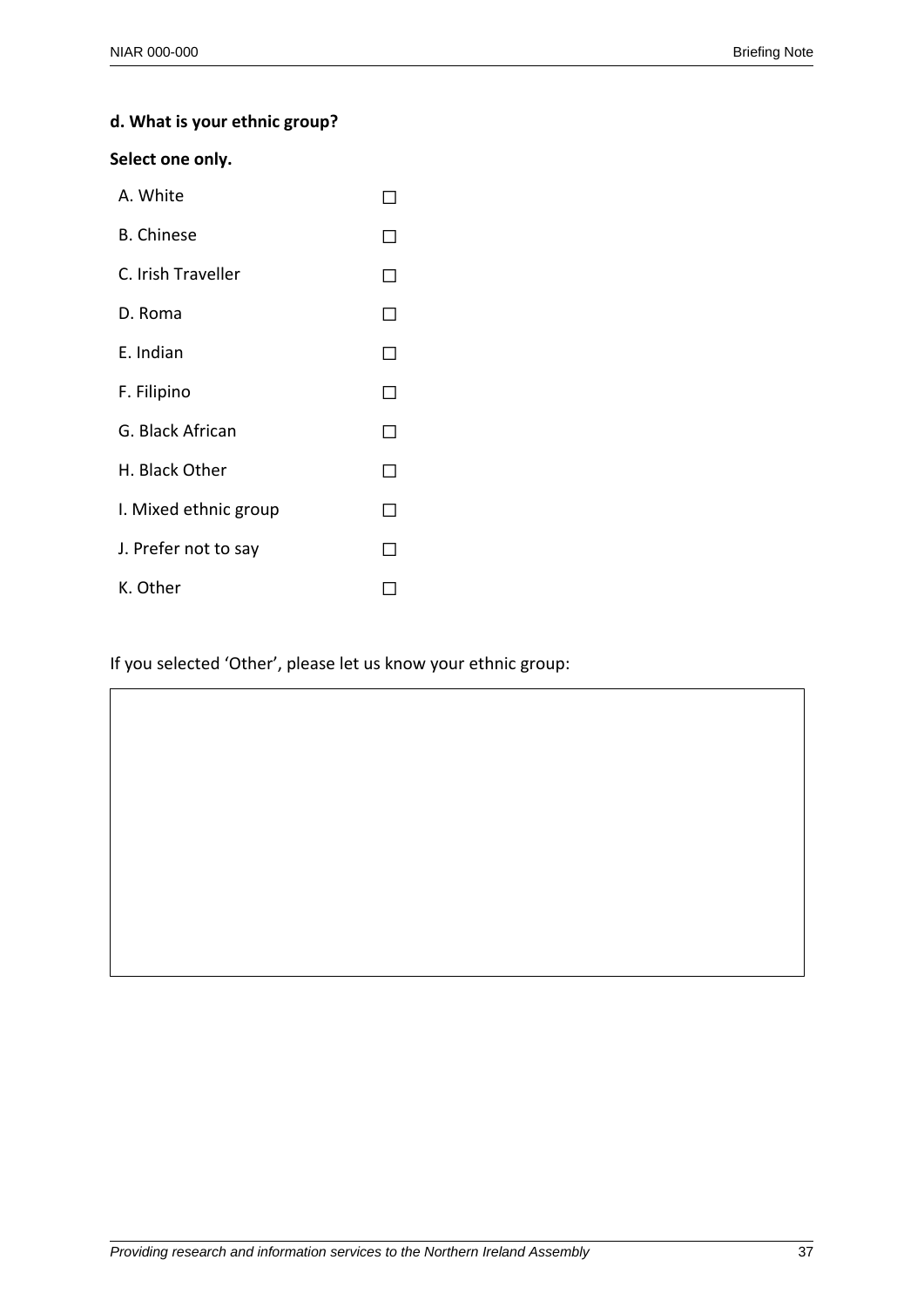#### **e. Religious Belief**

| A. Protestant          |  |
|------------------------|--|
| B. Roman Catholic      |  |
| C. Other Christian     |  |
| D. No religious belief |  |
| E. Prefer not to say   |  |
| F. Other               |  |

If you selected 'Other', please let us know your religious belief:

#### **f. In terms of political outlook would you describe yourself as broadly…**

- A. Nationalist □
- B. Unionist ☐
- C. Prefer not to say  $□$
- D. Other □

If you selected 'Other', please let us know how you would describe your political outlook: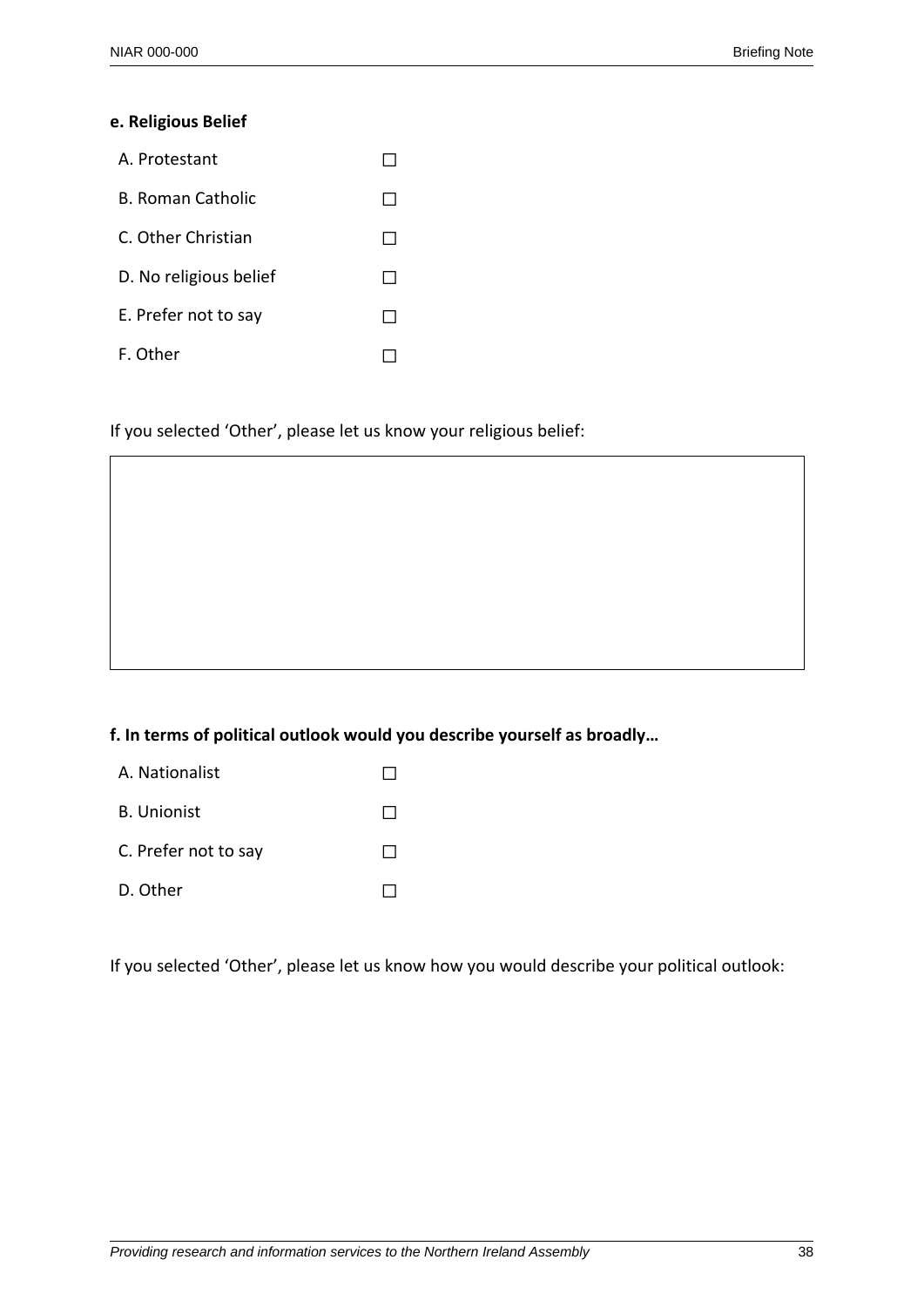#### **g. Which of the following best describes your sexual orientation?**

| A. Heterosexual/Straight |  |
|--------------------------|--|
| B. Gay or Lesbian        |  |
| C. Bisexual              |  |
| D. Prefer not to say     |  |
| E. Other                 |  |

If you selected 'Other', please let us know how you would describe your sexual orientation:

# **h. Disability**

A person has a disability if s/he has "a physical or mental impairment which has a substantial and long-term adverse effect on his/ her ability to carry out normal day-to-day activities" (Disability Discrimination Act 1995).

#### **Choose as many as you like.**

| A. I have a physical disability |  |
|---------------------------------|--|
| B. I have a sensory disability  |  |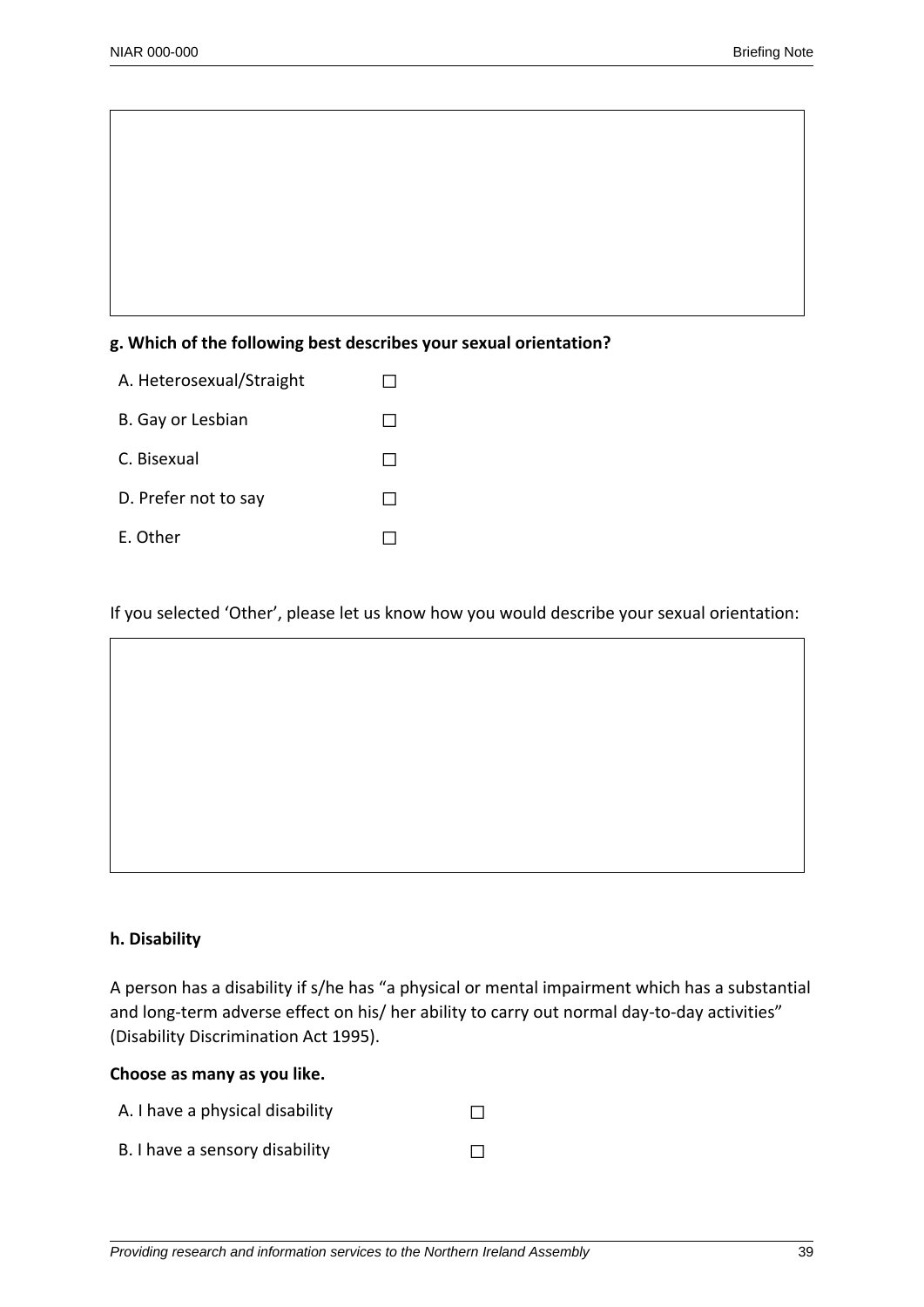| C. I have a learning disability        |  |
|----------------------------------------|--|
| D. I do not have a disability          |  |
| E. I have a mental health condition    |  |
| F. I have a long-term health condition |  |
| G. Prefer not to say                   |  |

#### **i. Dependants**

#### **Choose as many as you like.**

| A. I have personal responsibility for the care of a child (or children)      |  |
|------------------------------------------------------------------------------|--|
| B. I have personal responsibility for the care of a person with a disability |  |
| C. I have personal responsibility for the care of a dependent older person   |  |
| D. I do not have any dependants                                              |  |
| E. Prefer not to say                                                         |  |

# **7 - Are you willing to be contacted again (for example, to take part in further consultation)?**

| Y. YES |  |
|--------|--|
| N.NO   |  |

If 'Yes', please enter your email below. We will only use your email to contact you in relation to the work of the Ad Hoc Committee on a Bill of Rights.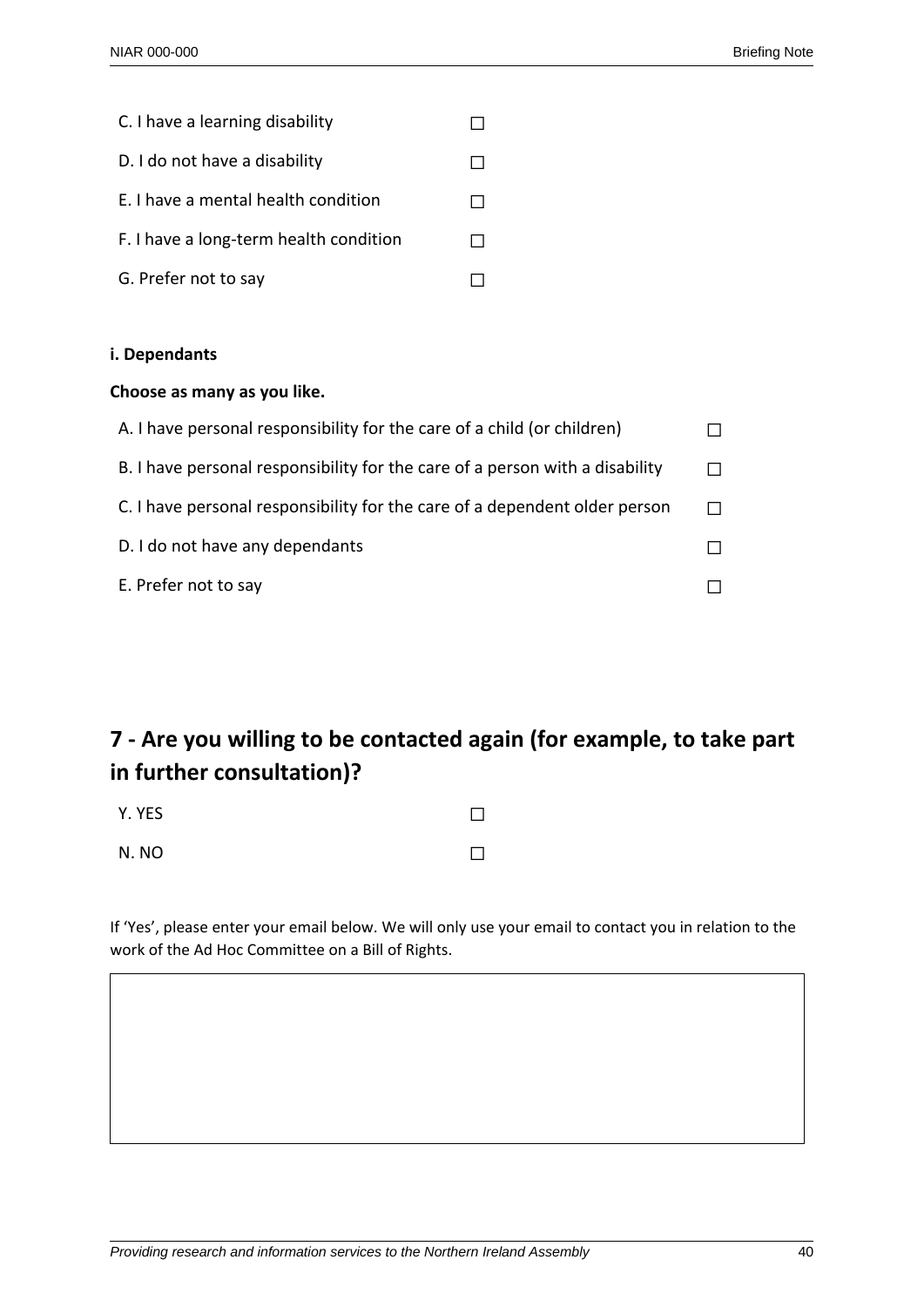# **ANNEX B**

| Table B.1. Areas where respondents felt more human rights protection |  |
|----------------------------------------------------------------------|--|
| needed by Gender                                                     |  |

|                            | <b>Male</b> | <b>Female</b> | <b>Male</b>    | <b>Female</b>  |
|----------------------------|-------------|---------------|----------------|----------------|
|                            | %           | %             | Rank           | Rank           |
| Disability                 | 51.0        | 65.8          | $\mathbf{1}$   | $\mathbf{1}$   |
| Religion or belief         | 48.2        | 45.4          | $\overline{2}$ | 6              |
| Cultural background        | 46.8        | 43.0          | 3              | 8              |
| Age                        | 44.1        | 52.5          | 4              | $\overline{2}$ |
| Ethnic group               | 43.9        | 46.7          | 5              | 4              |
| National identity          | 43.1        | 35.6          | 6              | 13             |
| Sexual orientation         | 41.6        | 42.2          | 7              | 9              |
| Community background       | 41.0        | 37.0          | 8              | 12             |
| Economic status or income  | 39.6        | 45.4          | 9              | 6              |
| Gender                     | 37.7        | 41.5          | 10             | 11             |
| Pregnancy and maternity    | 35.9        | 46.2          | 11             | 5              |
| Political or other opinion | 35.6        | 27.8          | 12             | 16             |
| Caring responsibilities    | 35.3        | 51.4          | 13             | 3              |
| <b>Health status</b>       | 33.6        | 41.8          | 14             | 10             |
| Language                   | 31.9        | 29.4          | 15             | 15             |
| Family or civil status     | 24.8        | 29.6          | 16             | 14             |
| Criminal record            | 17.8        | 16.9          | 17             | 17             |
| Property                   | 16.6        | 16.7          | 18             | 18             |
| Other                      | 3.7         | 2.3           |                |                |
| <b>No. of Respondents</b>  | 859         | 976           |                |                |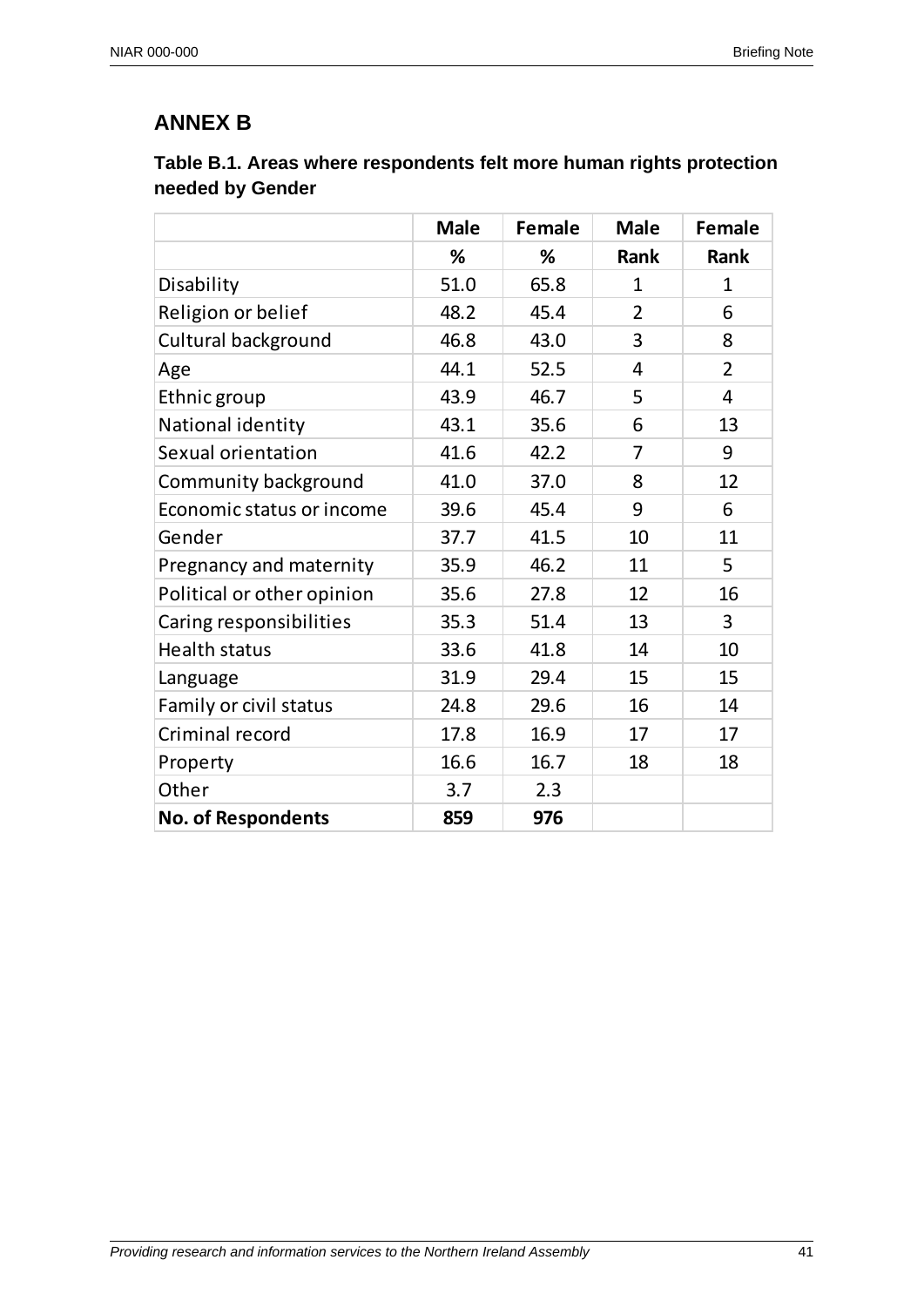|                            | Under 35 | 35-54 | $55+$ | Under 35       | 35-54          | $55+$          |
|----------------------------|----------|-------|-------|----------------|----------------|----------------|
|                            | %        | %     | %     | Rank           | Rank           | Rank           |
| Disability                 | 67.3     | 56.1  | 57.6  | $\mathbf{1}$   | 1              | $\mathbf{1}$   |
| Economic status or income  | 59.6     | 39.1  | 38.1  | $\overline{2}$ | 8              | $\overline{7}$ |
| Cultural background        | 59.0     | 40.8  | 42.1  | $\overline{3}$ | $\overline{7}$ | 6              |
| Sexual orientation         | 58.8     | 38.7  | 36.9  | 4              | 9              | 10             |
| Ethnic group               | 56.4     | 42.0  | 43.8  | 5              | 5              | 4              |
| Gender                     | 55.3     | 36.5  | 35.8  | 6              | 11             | 11             |
| Pregnancy and maternity    | 52.4     | 41.9  | 35.1  | $\overline{7}$ | 6              | 13             |
| Community background       | 50.3     | 35.0  | 37.1  | 8              | 13             | 9              |
| Religion or belief         | 49.7     | 47.5  | 44.0  | 9              | $\overline{2}$ | 3              |
| Age                        | 47.3     | 45.8  | 51.7  | 10             | $\overline{3}$ | $\overline{2}$ |
| National identity          | 47.3     | 38.3  | 35.6  | 10             | 10             | 12             |
| Language                   | 45.5     | 26.6  | 27.4  | 12             | 16             | 15             |
| Caring responsibilities    | 44.4     | 44.0  | 43.5  | 13             | 4              | 5              |
| <b>Health status</b>       | 44.4     | 36.1  | 37.2  | 13             | 12             | 8              |
| Political or other opinion | 38.8     | 31.4  | 27.9  | 15             | 14             | 14             |
| Family or civil status     | 34.6     | 27.2  | 24.0  | 16             | 15             | 16             |
| Criminal record            | 26.1     | 14.6  | 16.4  | 17             | 18             | 17             |
| Property                   | 24.5     | 14.9  | 15.0  | 18             | 17             | 18             |
| Other                      | 3.2      | 3.6   | 2.5   |                |                |                |
| No. of Respondents         | 376      | 745   | 720   |                |                |                |

# **Table B.2. Areas where respondents felt more human rights protection needed by Age**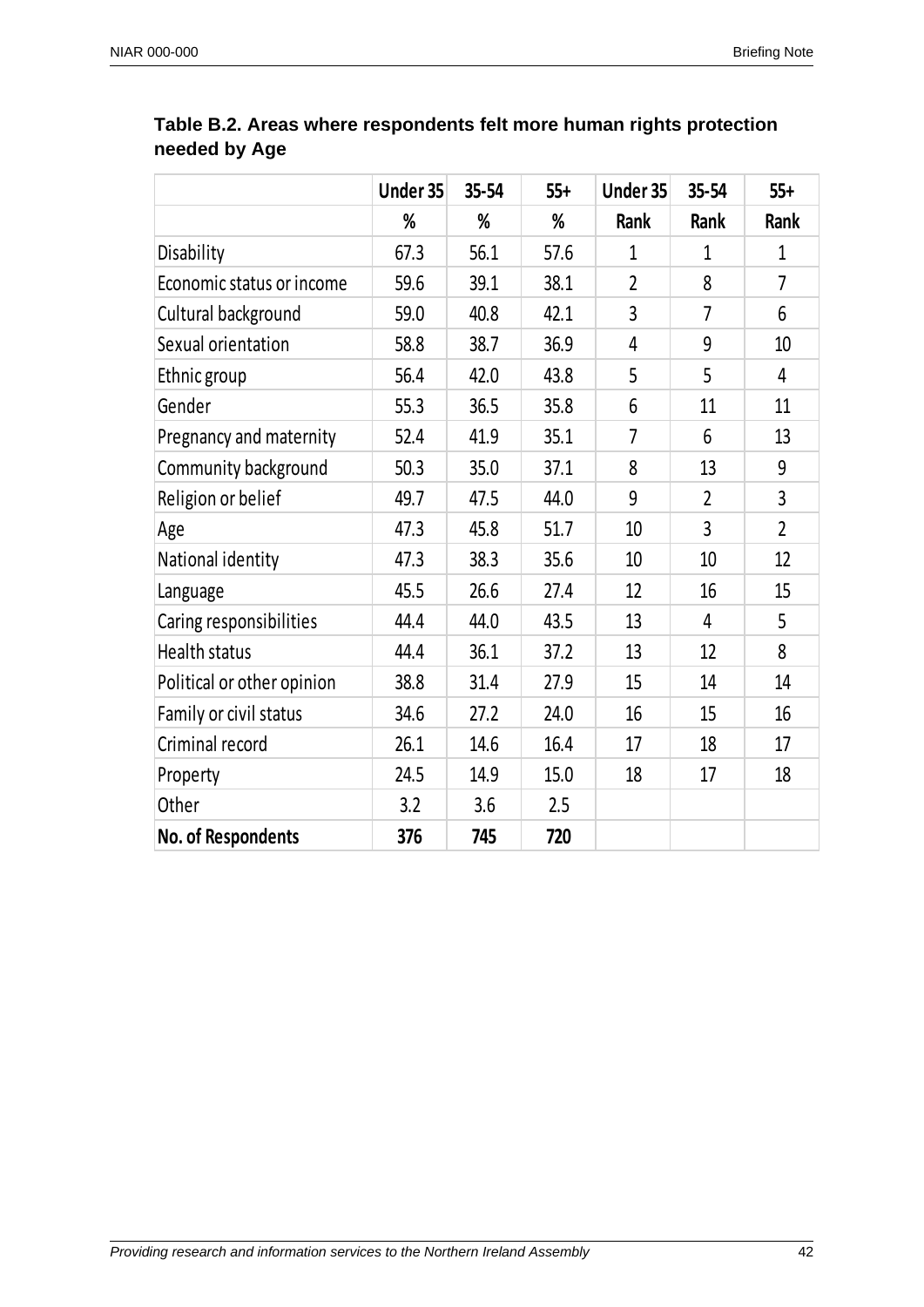|                            | <b>British</b> | <b>Irish</b> | <b>British</b> | <b>Irish</b>   |
|----------------------------|----------------|--------------|----------------|----------------|
|                            | %              | %            | <b>Rank</b>    | <b>Rank</b>    |
| Disability                 | 46.1           | 66.5         | $\mathbf{1}$   | $\mathbf 1$    |
| Religion or belief         | 44.7           | 48.2         | $\overline{2}$ | 13             |
| Age                        | 43.3           | 53.3         | 3              | 8              |
| Caring responsibilities    | 34.3           | 49.8         | 4              | 11             |
| Cultural background        | 34.3           | 56.6         | 4              | $\overline{4}$ |
| Community background       | 29.7           | 50.9         | 6              | 9              |
| Pregnancy and maternity    | 28.5           | 48.8         | $\overline{7}$ | 12             |
| <b>Health status</b>       | 28.1           | 43.2         | 8              | 14             |
| National identity          | 27.3           | 53.4         | 9              | 7              |
| Economic status or income  | 26.5           | 55.8         | 10             | 5              |
| Political or other opinion | 23.8           | 39.2         | 11             | 15             |
| Ethnic group               | 21.8           | 60.9         | 12             | $\overline{2}$ |
| Gender                     | 18.6           | 54.1         | 13             | 6              |
| Sexual orientation         | 18.0           | 58.2         | 14             | 3              |
| Family or civil status     | 17.8           | 33.7         | 15             | 16             |
| Language                   | 10.6           | 50.9         | 16             | 9              |
| Criminal record            | 9.4            | 25.0         | 17             | 17             |
| Property                   | 9.2            | 20.4         | 18             | 18             |
| Other                      | 3.0            | 0.8          |                |                |
| <b>No. of Respondents</b>  | 499            | 627          |                |                |

# **Table B.3. Areas where respondents felt more human rights protection needed by National Identity**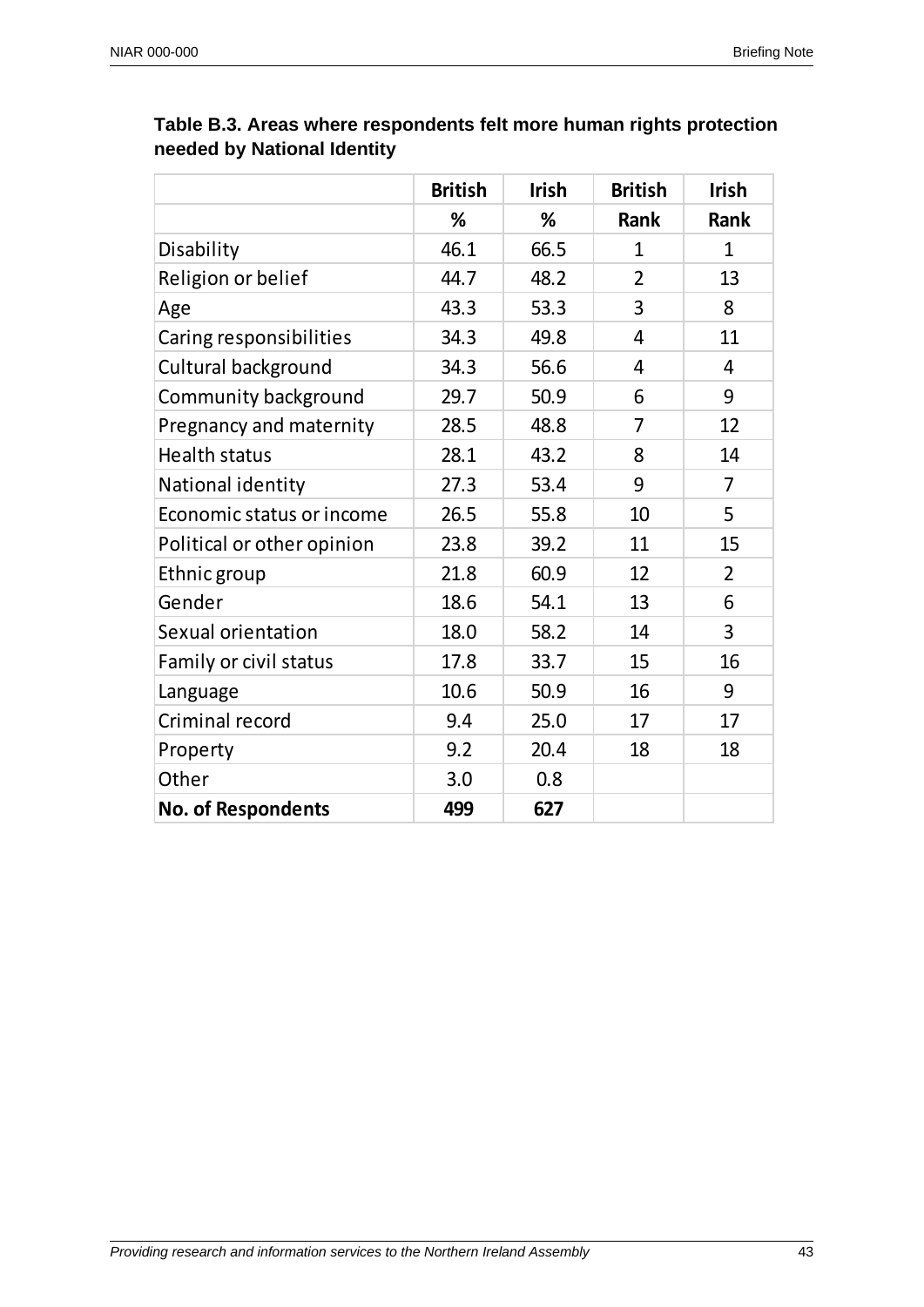|                            |      | Protestant Roman Catholic No Religion Protestant Roman Catholic No Religion |      |                |                |                 |
|----------------------------|------|-----------------------------------------------------------------------------|------|----------------|----------------|-----------------|
|                            | %    | %                                                                           | %    | Rank           | Rank           | Rank            |
| Disability                 | 46.5 | 64.2                                                                        | 67.5 | 1              | 1              | $\mathbf{1}$    |
| Religion or belief         | 45.4 | 49.9                                                                        | 36.8 | $\overline{2}$ | 4              | 16              |
| Age                        | 40.2 | 55.5                                                                        | 48.4 | $\overline{3}$ | $\overline{2}$ | 8               |
| Cultural background        | 36.0 | 48.6                                                                        | 56.1 | 4              | 6              | 6               |
| Caring responsibilities    | 35.5 | 48.2                                                                        | 51.6 | 5              | $\overline{7}$ | $\overline{7}$  |
| Community background       | 31.1 | 47.5                                                                        | 44.4 | 6              | 9              | 11              |
| National identity          | 30.8 | 47.3                                                                        | 43.4 | $\overline{7}$ | 11             | 12              |
| Economic status or income  | 30.0 | 48.2                                                                        | 58.9 | 8              | 7              | 5               |
| Pregnancy and maternity    | 28.7 | 49.5                                                                        | 43.4 | 9              | 5              | 12              |
| Health status              | 27.4 | 40.8                                                                        | 47.5 | 10             | 13             | 9               |
| Political or other opinion | 25.3 | 36.2                                                                        | 37.0 | 11             | 15             | 15              |
| Ethnic group               | 25.0 | 50.3                                                                        | 65.6 | 12             | $\overline{3}$ | $\overline{3}$  |
| Gender                     | 21.6 | 44.5                                                                        | 60.6 | 13             | 12             | 4               |
| Sexual orientation         | 20.6 | 47.5                                                                        | 67.3 | 14             | 9              | $\overline{2}$  |
| Family or civil status     | 17.8 | 29.7                                                                        | 37.5 | 15             | 16             | 14              |
| Language                   | 11.3 | 40.3                                                                        | 45.8 | 16             | 14             | 10 <sup>°</sup> |
| Property                   | 10.7 | 17.6                                                                        | 21.5 | 17             | 18             | 18              |
| Criminal record            | 9.6  | 20.0                                                                        | 26.0 | 18             | 17             | 17              |
| Other                      | 3.2  | 1.7                                                                         | 1.0  |                |                |                 |
| No. of Respondents         | 533  | 539                                                                         | 419  |                |                |                 |

# **Table B.4. Areas where respondents felt more human rights protection needed by Religion**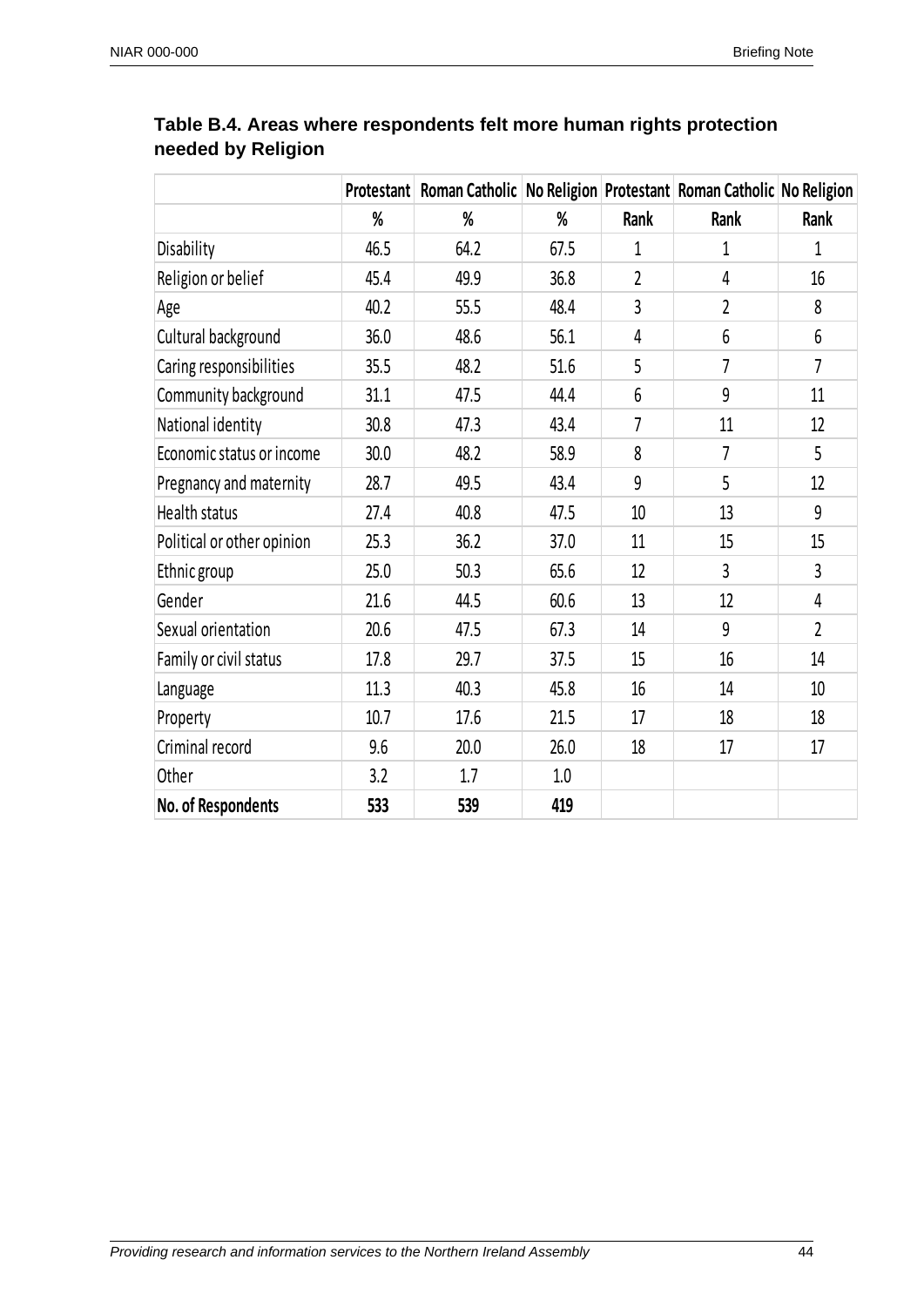|                            |      |      | No Disability Disability No Disability Disability |                |
|----------------------------|------|------|---------------------------------------------------|----------------|
|                            | %    | %    | <b>Rank</b>                                       | Rank           |
| Disability                 | 54.5 | 71.9 | $\mathbf{1}$                                      | $\mathbf{1}$   |
| Age                        | 47.7 | 52.5 | $\overline{2}$                                    | $\overline{2}$ |
| Religion or belief         | 47.4 | 43.6 | 3                                                 | 10             |
| Ethnic group               | 45.7 | 46.1 | 4                                                 | 6              |
| Cultural background        | 45.1 | 45.7 | 5                                                 | $\overline{7}$ |
| Pregnancy and maternity    | 42.7 | 38.9 | 6                                                 | 13             |
| Sexual orientation         | 41.8 | 44.5 | $\overline{7}$                                    | 8              |
| Caring responsibilities    | 41.6 | 51.6 | 8                                                 | 4              |
| Economic status or income  | 41.5 | 49.6 | 9                                                 | 5              |
| Gender                     | 38.7 | 44.5 | 10                                                | 8              |
| National identity          | 38.3 | 42.8 | 11                                                | 11             |
| Community background       | 37.9 | 42.6 | 12                                                | 12             |
| <b>Health status</b>       | 33.5 | 51.8 | 13                                                | 3              |
| Language                   | 31.2 | 29.3 | 14                                                | 16             |
| Political or other opinion | 30.5 | 34.2 | 15                                                | 14             |
| Family or civil status     | 25.0 | 33.4 | 16                                                | 15             |
| Criminal record            | 17.5 | 16.8 | 17                                                | 18             |
| Property                   | 15.9 | 19.9 | 18                                                | 17             |
| Other                      | 3.5  | 2.0  |                                                   |                |
| <b>No. of Respondents</b>  | 1242 | 488  |                                                   |                |

# **Table B.5. Areas where respondents felt more human rights protection needed by Disability**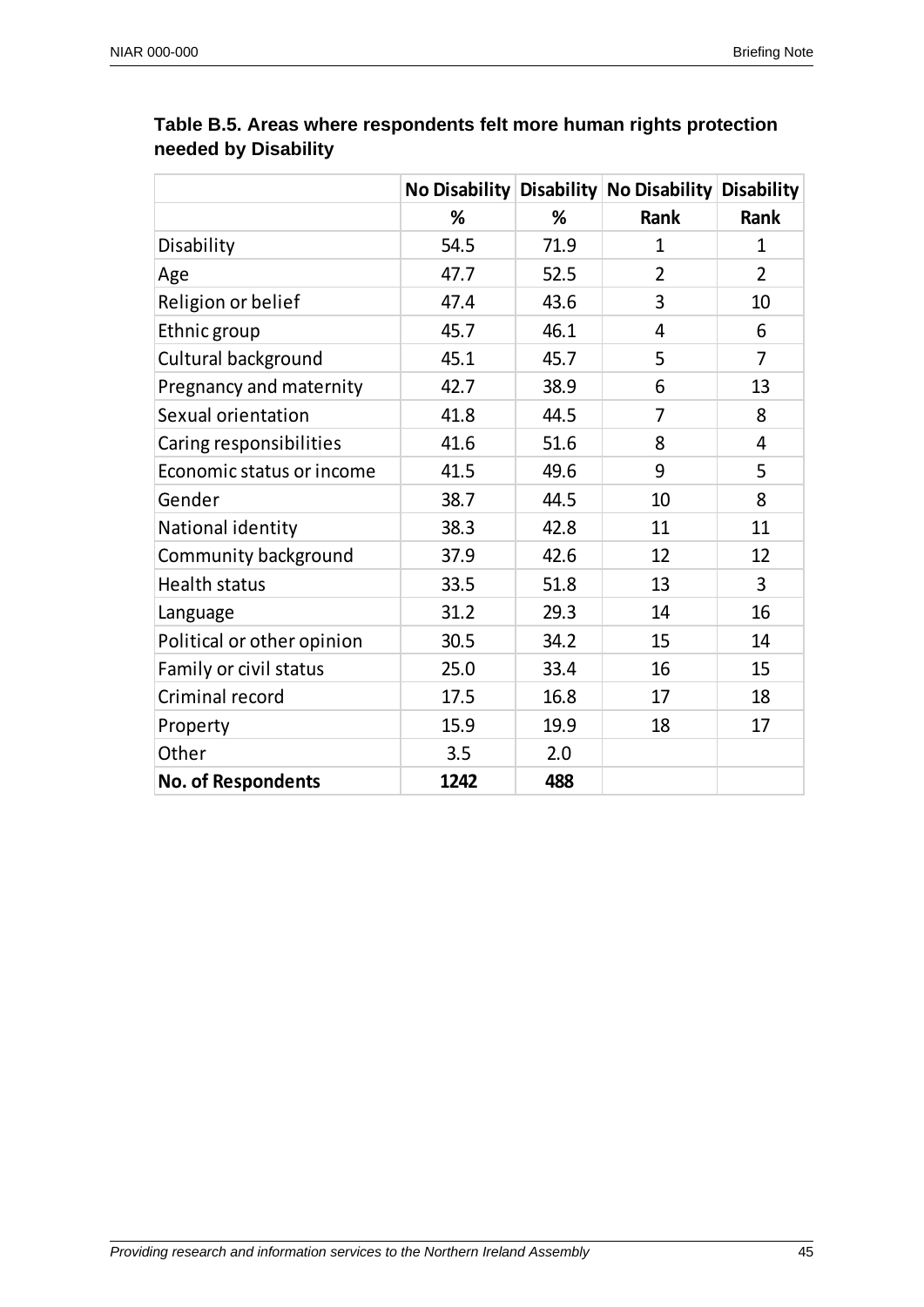|                            |      |      | Nationalist Unionist Nationalist Unionist |                |
|----------------------------|------|------|-------------------------------------------|----------------|
|                            | %    | %    | Rank                                      | Rank           |
| Disability                 | 65.9 | 45.4 | $\mathbf{1}$                              | $\mathbf{1}$   |
| Ethnic group               | 61.4 | 23.2 | $\overline{2}$                            | 12             |
| Sexual orientation         | 58.2 | 17.5 | 3                                         | 15             |
| Cultural background        | 56.5 | 35.4 | 4                                         | 4              |
| Economic status or income  | 55.1 | 26.6 | 5                                         | 9              |
| National identity          | 54.5 | 28.4 | 6                                         | 7              |
| Community background       | 52.9 | 27.3 | 7                                         | 8              |
| Gender                     | 52.7 | 20.3 | 8                                         | 13             |
| Age                        | 52.5 | 40.4 | 9                                         | 3              |
| Language                   | 51.3 | 8.5  | 10                                        | 17             |
| Caring responsibilities    | 49.1 | 31.2 | 11                                        | 5              |
| Religion or belief         | 48.0 | 44.3 | 12                                        | $\overline{2}$ |
| Pregnancy and maternity    | 47.8 | 29.7 | 13                                        | 6              |
| <b>Health status</b>       | 43.1 | 26.0 | 14                                        | 10             |
| Political or other opinion | 40.9 | 23.4 | 15                                        | 11             |
| Family or civil status     | 33.3 | 17.9 | 16                                        | 14             |
| Criminal record            | 24.8 | 8.3  | 17                                        | 18             |
| Property                   | 19.4 | 9.4  | 18                                        | 16             |
| Other                      | 1.3  | 3.1  |                                           |                |
| <b>No. of Respondents</b>  | 552  | 542  |                                           |                |

# **Table B.6. Areas where respondents felt more human rights protection needed by Political Opinion**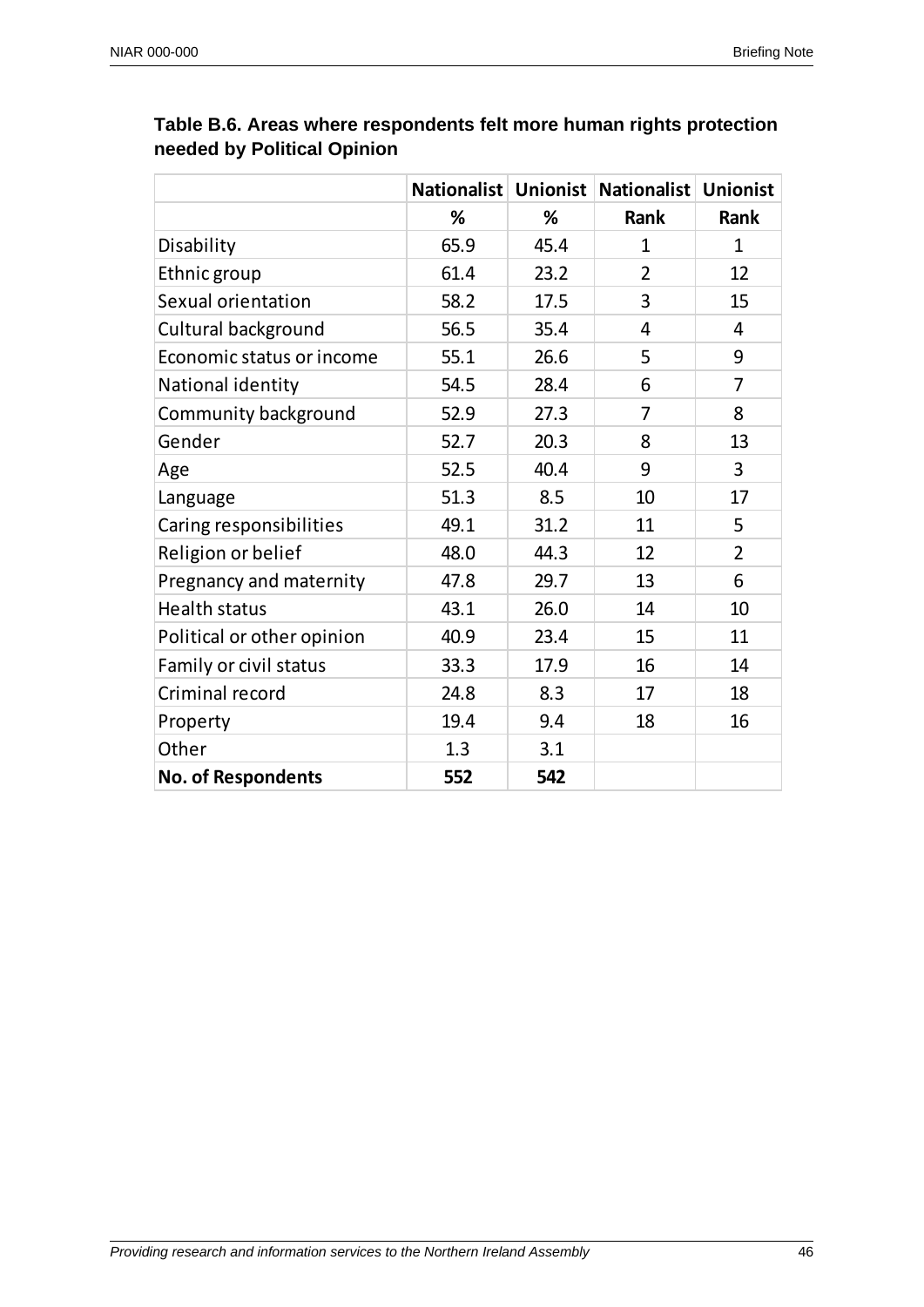|                            | <b>LGB</b> | <b>Heterosexual</b> | <b>LGB</b>     | <b>Heterosexual</b> |
|----------------------------|------------|---------------------|----------------|---------------------|
|                            | %          | %                   | <b>Rank</b>    | <b>Rank</b>         |
| Sexual orientation         | 88.0       | 38.7                | $\mathbf{1}$   | 9                   |
| Ethnic group               | 73.5       | 43.2                | $\overline{2}$ | 5                   |
| Gender                     | 72.6       | 37.3                | 3              | 12                  |
| Disability                 | 71.8       | 57.3                | 4              | $\mathbf{1}$        |
| Cultural background        | 68.4       | 43.5                | 5              | 4                   |
| Economic status or income  | 61.5       | 41.4                | 6              | 7                   |
| Community background       | 56.4       | 37.8                | $\overline{7}$ | 10                  |
| National identity          | 55.6       | 37.8                | 8              | 10                  |
| Age                        | 54.7       | 47.5                | 9              | $\overline{2}$      |
| Language                   | 49.6       | 29.0                | 10             | 15                  |
| <b>Health status</b>       | 47.0       | 37.1                | 11             | 13                  |
| Religion or belief         | 47.0       | 46.3                | 11             | 3                   |
| Pregnancy and maternity    | 46.2       | 40.9                | 13             | 8                   |
| Caring responsibilities    | 45.3       | 43.2                | 14             | 5                   |
| Family or civil status     | 43.6       | 26.3                | 15             | 16                  |
| Political or other opinion | 41.0       | 30.8                | 16             | 14                  |
| Criminal record            | 32.5       | 16.1                | 17             | 17                  |
| Property                   | 25.6       | 16.0                | 18             | 18                  |
| Other                      | 1.7        | 3.1                 |                |                     |
| <b>No. of Respondents</b>  | 117        | 1629                |                |                     |

# **Table B.7. Areas where respondents felt more human rights protection needed by Sexual Orientation**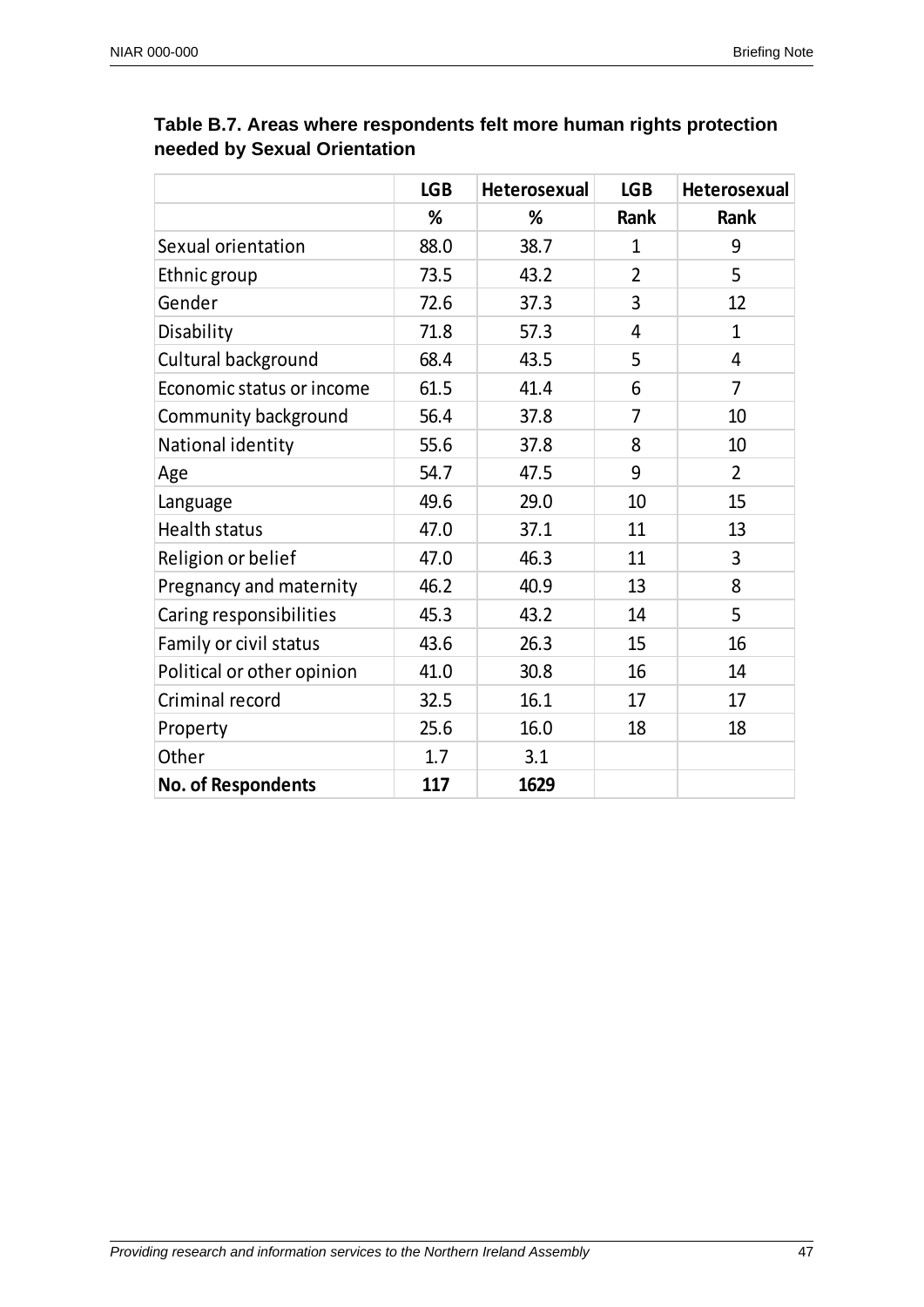|                            |      |      | With Dependants No Dependants With Dependants No Dependants |                |
|----------------------------|------|------|-------------------------------------------------------------|----------------|
|                            | %    | %    | Rank                                                        | Rank           |
| Disability                 | 58.7 | 60.2 | $\mathbf{1}$                                                | $\mathbf{1}$   |
| Age                        | 47.8 | 48.9 | $\overline{2}$                                              | 3              |
| Caring responsibilities    | 47.2 | 42.2 | 3                                                           | 9              |
| Religion or belief         | 47.0 | 46.9 | 4                                                           | $\overline{7}$ |
| Pregnancy and maternity    | 42.7 | 41.2 | 5                                                           | 10             |
| Cultural background        | 42.2 | 48.4 | 6                                                           | 4              |
| Ethnic group               | 41.0 | 50.7 | 7                                                           | $\overline{2}$ |
| Economic status or income  | 39.4 | 47.0 | 8                                                           | 5              |
| National identity          | 38.7 | 40.0 | 9                                                           | 12             |
| Sexual orientation         | 38.2 | 47.0 | 10                                                          | 5              |
| Community background       | 37.8 | 40.7 | 11                                                          | 11             |
| Health status              | 37.8 | 39.0 | 11                                                          | 13             |
| Gender                     | 37.0 | 43.7 | 13                                                          | 8              |
| Political or other opinion | 30.1 | 33.4 | 14                                                          | 15             |
| Family or civil status     | 28.1 | 27.9 | 15                                                          | 16             |
| Language                   | 27.3 | 34.1 | 16                                                          | 14             |
| Property                   | 15.5 | 18.3 | 17                                                          | 18             |
| Criminal record            | 14.8 | 20.2 | 18                                                          | 17             |
| Other                      | 3.4  | 2.5  |                                                             |                |
| No. of Respondents         | 791  | 963  |                                                             |                |

# **Table B.8. Areas where respondents felt more human rights protection needed by Dependants**